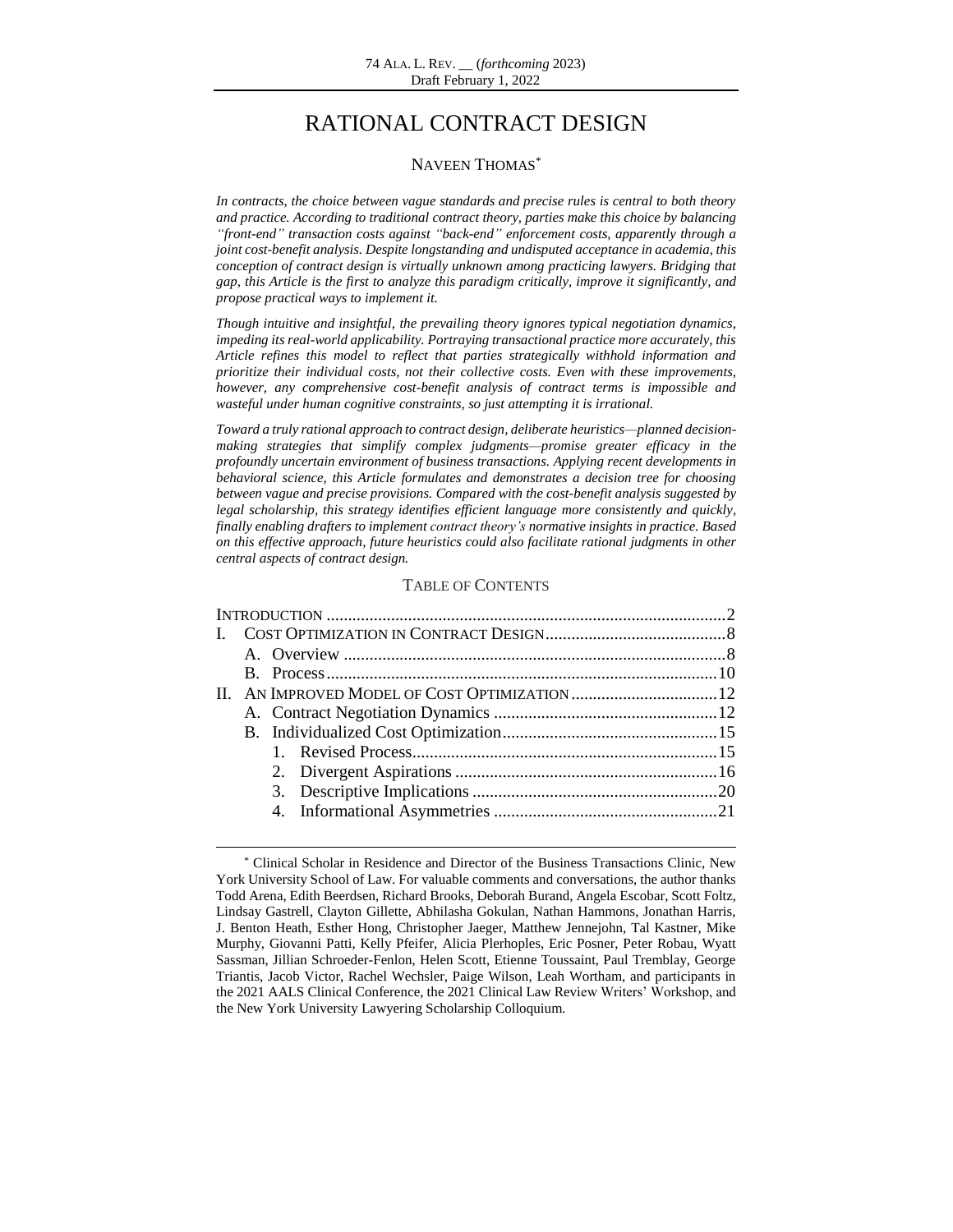|  |    |                                                    | 22  |  |  |  |
|--|----|----------------------------------------------------|-----|--|--|--|
|  |    |                                                    |     |  |  |  |
|  |    |                                                    |     |  |  |  |
|  | B. |                                                    |     |  |  |  |
|  |    |                                                    | .27 |  |  |  |
|  |    |                                                    |     |  |  |  |
|  |    |                                                    |     |  |  |  |
|  |    | 2.                                                 |     |  |  |  |
|  |    | 3.                                                 |     |  |  |  |
|  |    | 4. Predicting Dates and Applying Discount Rates 35 |     |  |  |  |
|  | Е. |                                                    |     |  |  |  |
|  |    |                                                    |     |  |  |  |
|  |    |                                                    |     |  |  |  |
|  |    |                                                    |     |  |  |  |
|  |    |                                                    |     |  |  |  |
|  |    | $2^{\circ}$                                        |     |  |  |  |
|  |    | $3_{-}$                                            |     |  |  |  |
|  |    |                                                    |     |  |  |  |

#### <span id="page-1-1"></span>**INTRODUCTION**

<span id="page-1-0"></span>Why do contracts contain the language that they do? How do drafters choose the words in each provision? When should they use vague or general standards rather than precise rules or detailed lists?<sup>1</sup>

For example, when should an employment agreement permit the company to terminate an executive's employment for "gross misconduct," and when should it instead refer to specific types of conduct, like a sexual relationship with a coworker? When should a distribution agreement obligate a distributor to use "commercially reasonable efforts" to maximize sales volume, and when should it instead require specific marketing activities? When should a seller represent in an acquisition agreement that the target complies with all "material" contracts, and when should the provision instead include a proxy for materiality, like the amount of annual expenditure under each contract?

In contract design, 2 this question of whether to use vague or precise language "is widely understood to be the central decision that drafters must

<sup>&</sup>lt;sup>1</sup> A contract term is vague to the extent that one must provide its content when interpreting it. It is precise to the extent that one provides that content when drafting it in the first place. These definitions, which are scalar rather than binary, adapt for the contractual context the longstanding concepts of standards and rules in public law scholarship. *E.g.,* Louis Kaplow, *Rules Versus Standards: An Economic Analysis*, 42 DUKE L.J. 557, 560 (1992) (adopting "a definition, in which the only distinction between rules and standards is the extent to which efforts to give content to the law are undertaken before or after individuals act" (emphasis removed)).

<sup>2</sup> Though ubiquitous in contract theory scholarship, the phrase *contract design* is almost never defined or even explained. *E.g.,* sources cited *infra* notes [3,](#page-2-0) [4,](#page-2-1) [8,](#page-2-2) [29,](#page-7-2) [82.](#page-18-0) One article, however, clarifies that "[c]ontract design is different from contract formation—offer,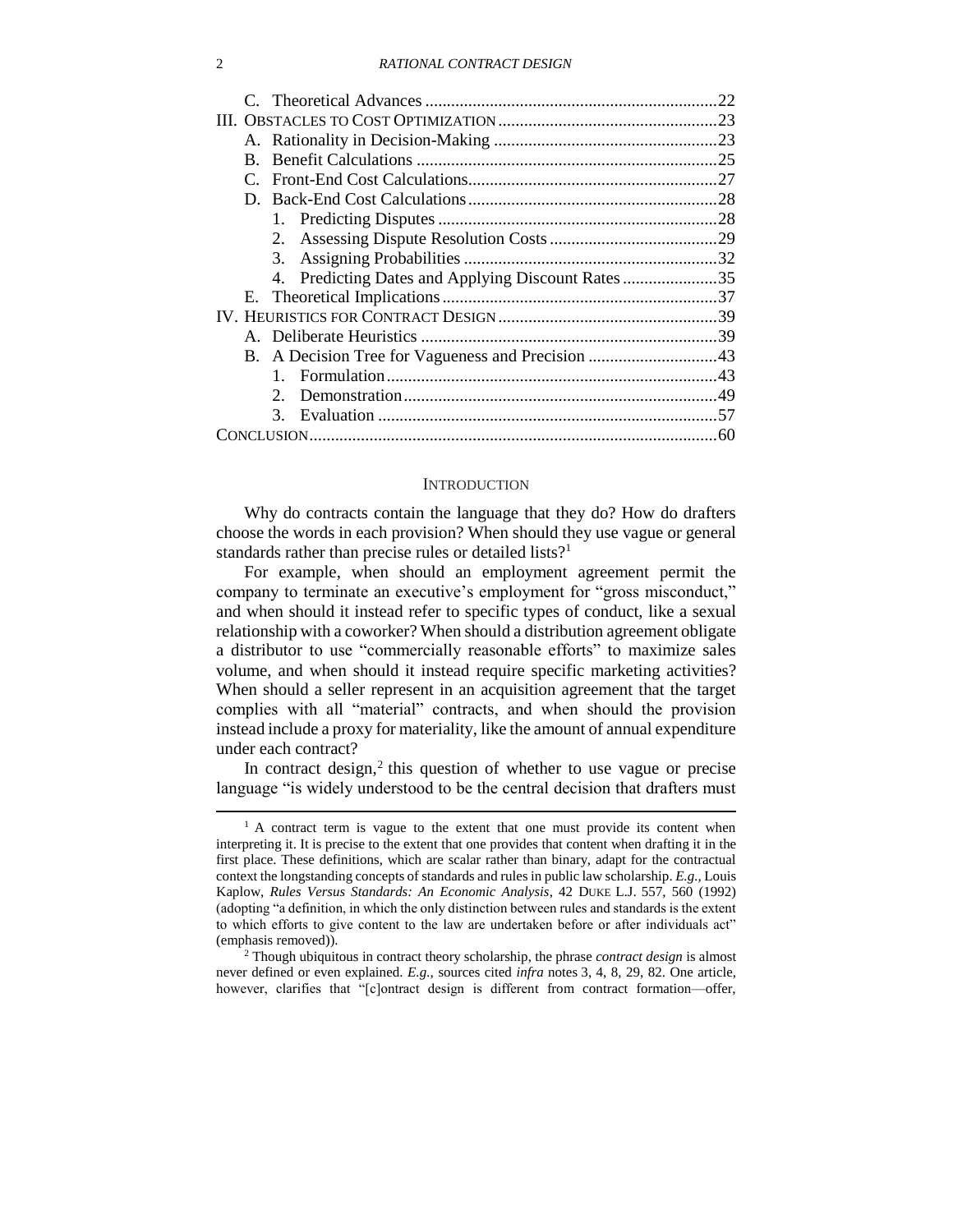<span id="page-2-0"></span>make."<sup>3</sup> In contract theory, the prevailing and—until now—undisputed answer to this question is essentially that parties conduct a cost-benefit analysis rooted in orthodox conceptions of economic rationality.

<span id="page-2-1"></span>Inspired by earlier accounts of rules and standards in public law,<sup>4</sup> this answer is based on two broad generalizations. First, vague standards involve lower "front-end" transaction costs than precise rules do, because the former are easier to draft and negotiate. But vagueness also involves higher "backend" enforcement costs, because it is more likely to create misunderstandings during performance and interpretive disputes during litigation.

According to conventional contract theory, parties choose between precise and vague language by "investing in the front end or back end of the contracting process,"<sup>5</sup> respectively. When considering alternate terms that would yield the same "contractual incentives," parties can optimize their contracting costs by choosing vague options over precise ones when the savings in expected front-end costs outweigh the extra costs expected at the back end.<sup>6</sup> Otherwise, the parties should "invest" in a precise rule.

This conception of contract formation, which this Article dubs the *cost optimization model*, is intended to explain "why contracts in practice have a mix of vague and precise provisions."<sup>7</sup> However, contracts scholars also acknowledge that lawyers generally draft contracts with little attention to back-end costs, contrary to this model's descriptions and prescriptions.<sup>8</sup> This

<sup>3</sup> Cathy Hwang & Matthew Jennejohn, *Deal Structure*, 113 NW U. L. REV. 279, 285 (2018); *accord* Albert Choi & George Triantis, *Strategic Vagueness in Contract Design: The Case of Corporate Acquisitions*, 119 YALE L.J. 848, 924 (2010) ("A significant challenge in contract design is the optimal mix of precise and vague provisions."). Related considerations in contract design include contract concepts, completeness, and structure. *See generally* TINA L. STARK, DRAFTING CONTRACTS: HOW AND WHY LAWYERS DO WHAT THEY DO 9–43 (2d ed. 2014) (classifying seven different "contract concepts" as the "building blocks" that must be "properly assembled" to form a contract); Ian Ayres & Robert Gertner, *Filling Gaps in Incomplete Contracts: An Economic Theory of Default Rules*, 99 YALE L.J. 87, 92 n.29 (1989) (distinguishing "two basic reasons for incompleteness" in contracts); Hwang & Jennejohn, *supra,* at 279, 299–321 (explaining "structural complexity in modern contracting," including modularity).

<sup>4</sup> Robert E. Scott & George G. Triantis, *Anticipating Litigation in Contract Design*, 115 YALE L.J. 814, 820 (2006) (acknowledging "an intellectual debt to the work of legal scholars who have analyzed the choice between rules and standards in legislation and administrative regulation"); Choi & Triantis (2010), *supra* note [3,](#page-2-0) at 883 (placing the cost-based explanation in "the same family as the conventional wisdom about the choice between standards and rules in the drafting of statutes or regulations."). For the corresponding analysis in the context of public law, see generally Kaplow, *supra* note [1.](#page-1-1)

<sup>5</sup> Scott & Triantis, *supra* note [4,](#page-2-1) at 817.

6 *Id.*

<span id="page-2-2"></span>l

7 *Id.* at 814.

<sup>8</sup> Richard A. Posner, *The Law and Economics of Contract Interpretation*, 83 TEX. L.REV. 1581, 1613 (2005) (noting that "many contract lawyers seem to give little thought to the

acceptance, and consideration"—because "[r]ather than being about when a contract is formed, contract design theory is largely concerned with how to design contracts, substantively and structurally, in order to make the deal more efficient." Cathy Hwang, *Value Creation by Transactional Associates*, 88 FORDHAM L. REV. 1649, 1655 n.44 (2020).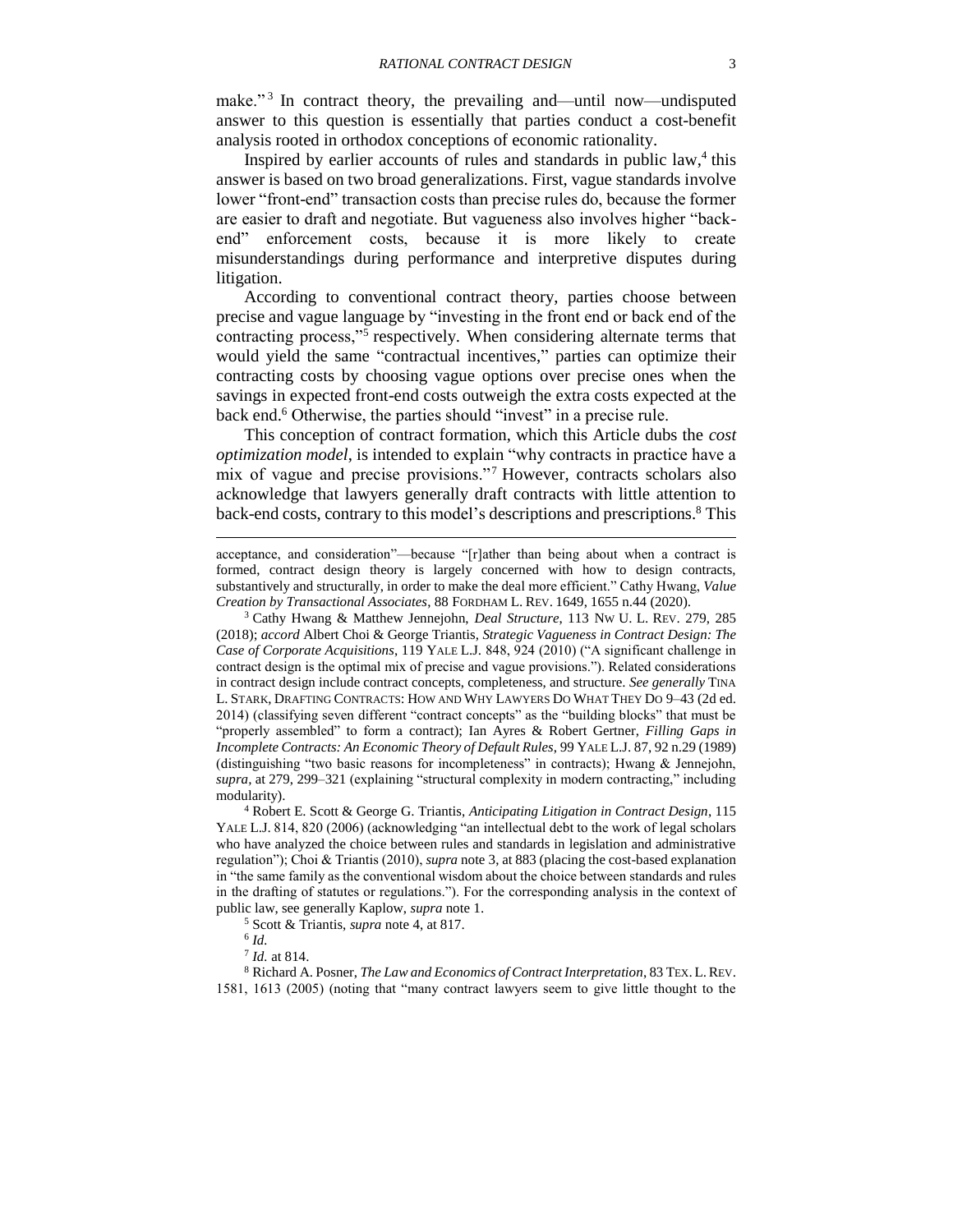<span id="page-3-3"></span>divergence is most commonly construed as an agency problem endemic to the legal profession, in which attorneys incompetently draft contracts without attention to their clients' interests.<sup>9</sup> For whatever reason, the "gap between theory and practice"<sup>10</sup> that the cost optimization model was supposed to close remains open.

<span id="page-3-1"></span><span id="page-3-0"></span>Although many practitioners apparently disregard this model's lessons, scholars have adopted it, virtually without dispute, as the definitive account of vagueness and precision in contracts.<sup>11</sup> Surprisingly, despite its prevalence in academic literature, this paradigm has not yet been subject to a thorough, critical analysis or incorporated into practical guidance for drafting contracts. <sup>12</sup> This Article is the first to offer not only significant

<sup>9</sup> George G. Triantis, *The Efficiency of Vague Contract Terms: A Response To The Schwartz-Scott Theory Of U.C.C. Article 2*, 62 LA. L. REV. 1065, 1067 (2002) ("Several explanations of vague contract terms . . . attribute the vagueness we see in practice to . . . agency problems in bargaining."); GULATI & SCOTT, *supra* note [8,](#page-2-2) at 159–168 (exploring agency costs in the context of sovereign bonds); Stephen J. Choi et al., *Are M&A Lawyers Really Better?* (Duke L. Sch. Pub. L. & Legal Theory Series, Working Paper No. 2020-57, 2021), https://papers.ssrn.com/sol3/papers.cfm?abstract\_id=3653463.

<sup>10</sup> Scott & Triantis, *supra* note [4,](#page-2-1) at 817.

<sup>11</sup> Julian Nyarko, *Stickiness and Incomplete Contracts*, 88 U. CHI. L. REV. 1, 15 (2021) ("Traditional contract theory assumes that sophisticated actors routinely write optimized agreements, and that the presence or absence of a clause is primarily driven by the costs and benefits conferred upon the parties, a view that is also held by the courts.").

<sup>12</sup> Some of the most common contract drafting texts address the distinction between vagueness and precision, but none recommends that parties balance front-end and back-end contracting costs. Instead, many of these texts advise drafters to aim for precision in all cases. *E.g.,* GEORGE W. KUNEY, THE ELEMENTS OF CONTRACT DRAFTING 3 (5th ed. 2020) ("The goal of the drafting process is to produce precise documents that are understandable to the legal and lay audience involved in the project and interpreted exactly the same way by all readers."). Alternatively, they may recognize some value in vagueness without advising readers when to employ it. *E.g.*, BRYAN A. GARNER, GARNER'S GUIDELINES FOR DRAFTING AND EDITING CONTRACTS 14 (2019) ("Although vagueness is sometimes purposeful and desirable . . . , you should sharpen the wording when you can."). Another text implicitly acknowledges the differential front-end and back-end costs of vagueness and precision without advising a tradeoff between them. KENNETH A. ADAMS, A MANUAL OF STYLE FOR CONTRACT DRAFTING 191 ( $4<sup>th</sup>$  ed. 2017) ("[W]ith vagueness comes the possibility of a dispute . . . Vagueness might also be expedient if addressing an issue precisely would make negotiations longer or more contentious than one or both parties want."). Finally, the most popular contract drafting textbook recommends a choice between vague and precise language based on possible

<span id="page-3-2"></span>possibility of litigation"); MITU GULATI & ROBERT E. SCOTT, THE THREE AND A HALF MINUTE TRANSACTION: BOILERPLATE AND THE LIMITS OF CONTRACT DESIGN 105 (2013) (proposing that law firm attorneys responding to a survey "have a different model of contracting than the assumptions of rational contract design"); *id.* at 164 (observing that "the link between contract design and litigation" (i.e., the basis of the cost optimization model) "seems underappreciated in practice, other than in a handful of specialized fields"); George G. Triantis, *Improving Contract Quality: Modularity, Technology, and Innovation in Contract Design*, 18 STAN.J.L. BUS. & FIN. 177, 184 (2013) (finding it "surprising how little even prominent transactional lawyers anticipate midstream and back-end consequences when negotiating and drafting contract documents"). For an alternative explanation, see Barak Richman, *Contracts Meet Henry Ford*, 40 HOFSTRA L. REV. 77 (2011) (claiming that apparently irrational contract provisions are a natural consequence of mass production processes at large law firms, rather than agency costs).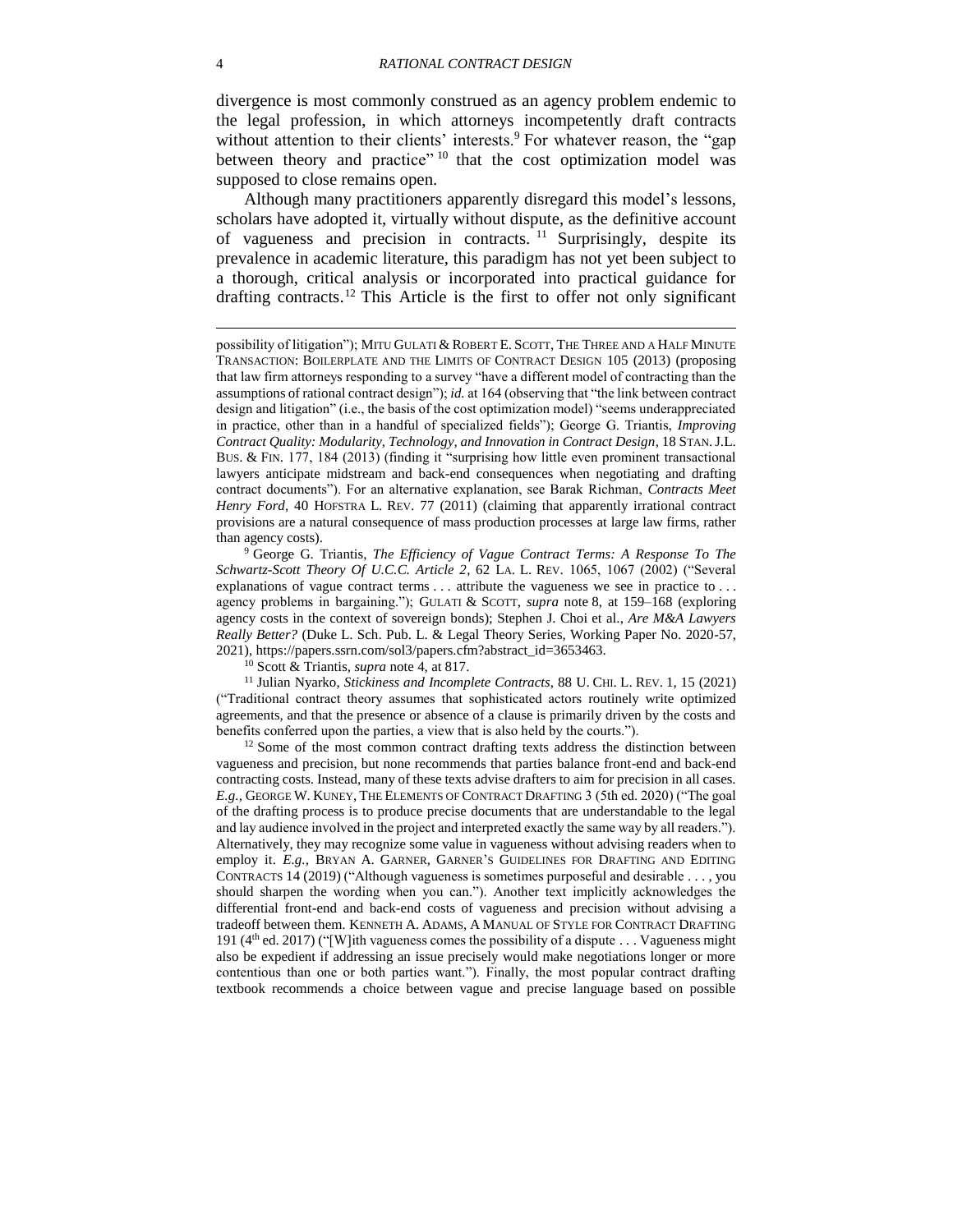improvements to the cost optimization model but also realistic proposals for applying its valuable insights to contract design. With these developments, the "gap between theory and practice"<sup>13</sup> identified by legal scholars is now narrower than ever. 14

Contextualizing these contributions, Part I of this Article examines the cost optimization model in detail. It elaborates and deconstructs the costbenefit analysis at its heart, itemizing the information and calculations that parties would have to obtain and perform to implement the model as the academic literature suggests.

Next, Part II identifies conceptual flaws in this theory and substantially improves the model to address them. The original formulation assumes that symmetrically informed contracting parties would collaboratively optimize their combined contracting costs; in other words, they would conduct the cost-benefit analysis together, not separately. But in negotiated business transactions, even under relatively cooperative approaches to bargaining, parties prioritize their own interests over those of the collective and, to that end, often deliberately withhold information from each other. As a result, each party may consider different language to be cost-optimal for itself, in part because vagueness can provide a strategic advantage to one party over the other in a potential dispute. To reflect these facts, Part II revises the costbenefit analysis to enable each party to identify the language that would optimize its own costs, not all parties' combined costs. Compared with the original model, this updated version's design and outcomes correspond more closely to general transactional practice.

With or without these improvements, Part III explains that any comprehensive cost-benefit analysis demands a series of operations that are practically impossible for contracting parties and their representatives. These include quantifying qualitative benefits and predicting future disputes, their probabilities, their dates, and the volatile expenses associated with resolving them, all at the point of contract formation. For decades, behavioral science has demonstrated that expected-utility calculations of far less complexity exceed the limits of humans' bounded rationality. Yet somehow, mainstream contract theory remains rooted in outmoded, discredited conceptions of decision-making. As a long-overdue update, Part III extends the lessons of behavioral science to contract design, establishing that back-end contracting costs are a matter of "unmeasurable" or "radical" uncertainty, not

 $\overline{\phantom{a}}$ 

strategic advantages depending on which party one represents, but it does not address frontend or back-end costs. STARK, *supra* note [3,](#page-2-0) at 296 ("Vagueness is neither inherently good nor bad. It depends on what concept best expresses the parties' agreement and on what best protects your client or advances his interests.").

<sup>13</sup> Scott & Triantis, *supra* note [4,](#page-2-1) at 817.

<sup>14</sup> On the value to contract theory of bridging this gap, see Nyarko, *supra* note [11,](#page-3-0) at 73 ("As researchers, we need to be mindful of, and clearly distinguish between, the normative and positive aspects of contract theory. Trying to understand why there is a gap between expectation and reality, rather than theorizing it away, could significantly improve our understanding of contractual design.").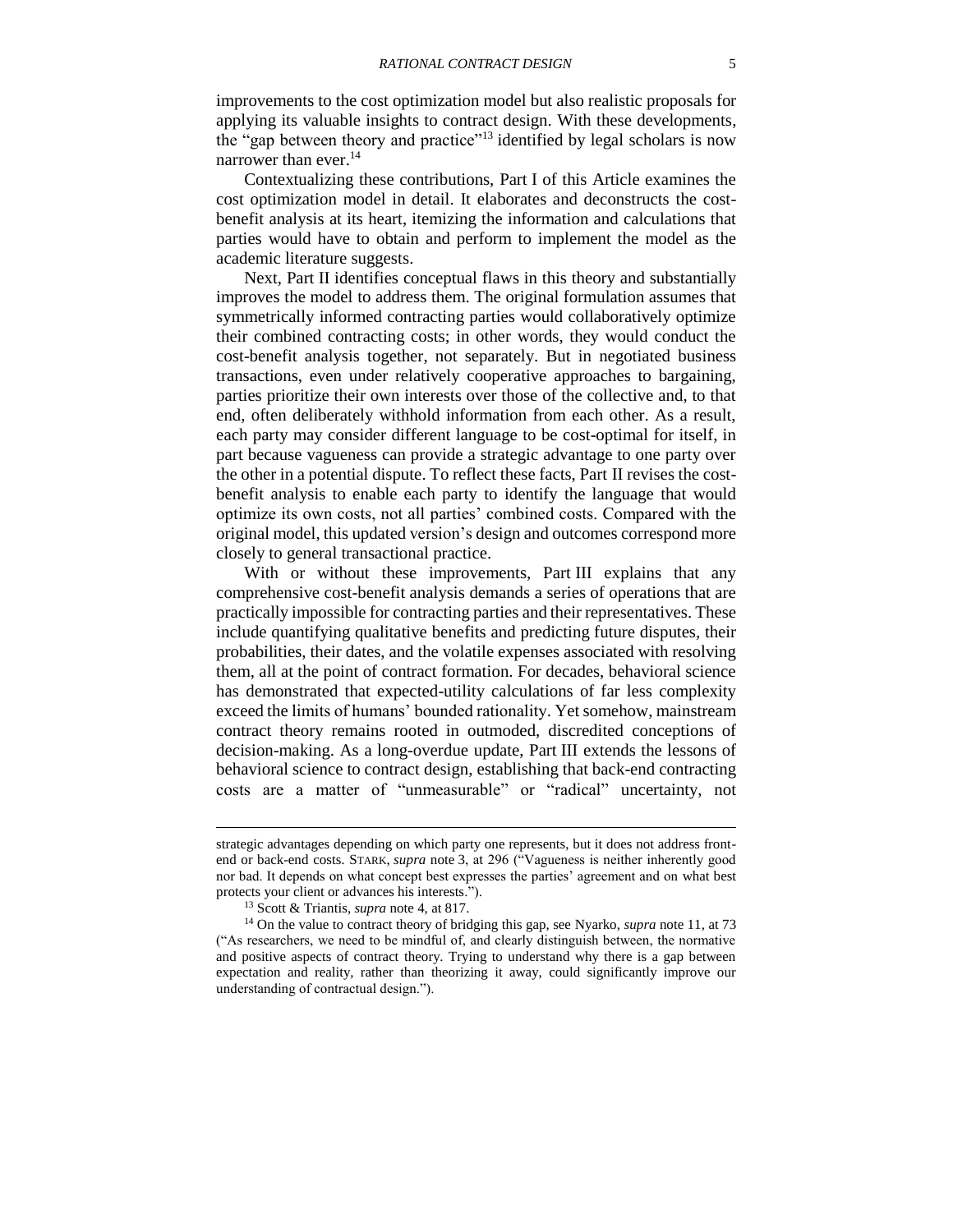<span id="page-5-0"></span>"measurable risk."<sup>15</sup> Unable to measure those costs, parties cannot make reliable decisions based on them. Moreover, to the extent that one could even approximate a cost-benefit analysis, this process would not only produce inaccurate results but also entail prohibitive investigation expenditures, substantially increasing front-end transaction costs. Faced with such an unreliable and expensive process, rational contracting parties should not even attempt cost optimization in the first place. Indeed, they do not, and these obstacles explain that omission more cogently than the typical account based on agency costs.<sup>16</sup>

If it is irrational to engage in a cost-benefit analysis per the cost optimization model, despite its apparent grounding in rationality, then what is a truly rational approach to choosing contract language?<sup>17</sup> In other words, how can parties consistently and efficiently identify terms that tend to maximize benefits and minimize costs at both ends of the contracting process, when faced with bounded rationality and intractable uncertainty?

<span id="page-5-3"></span><span id="page-5-2"></span><span id="page-5-1"></span>Part IV begins to answer these questions by drawing on recent developments in behavioral science regarding heuristics. Essentially, heuristics are simplified decision-making strategies that come in two discrete forms. First, *intuitive* heuristics comprise various innate processes that operate "automatically and quickly, with little or no effort and no sense of voluntary control."<sup>18</sup> Though "highly economical and usually effective," these processes arguably introduce corresponding biases, "lead[ing] to systematic and predictable errors."<sup>19</sup> Indeed, heuristics of this nature could cause parties to err in assessing costs and benefits during contract design.<sup>20</sup> In contrast to the intuitive variety, *deliberate* heuristics are more elaborate decision-making strategies that people employ intentionally, not instinctively. <sup>21</sup> These techniques typically substitute a relatively easy process for a more difficult one, by focusing on a few key pieces of information and ignoring the rest, in contrast to optimization methods that purport to obtain, weigh, and compute all relevant information. Amid uncertainty, deliberate heuristics are not only faster but also—contrary to traditional assumptions—often more accurate than the complex calculations

 $\overline{\phantom{a}}$ 

<sup>&</sup>lt;sup>15</sup> FRANK H. KNIGHT, RISK, UNCERTAINTY AND PROFIT 20 (1921); JOHN KAY & MERVYN KING, RADICAL UNCERTAINTY: DECISION-MAKING BEYOND THE NUMBERS 15 (2020). *See infra* notes [144–](#page-29-0)[151](#page-29-1) and accompanying text.

<sup>16</sup> *See supra* notes [8–](#page-2-2)[10](#page-3-1) and accompanying text.

<sup>&</sup>lt;sup>17</sup> Regarding conceptions of rationality, see *infra* text accompanying notes [102](#page-22-2)[–119.](#page-24-1)

<sup>18</sup> DANIEL KAHNEMAN, THINKING, FAST AND SLOW 20 (2011).

<sup>19</sup> Amos Tversky & Daniel Kahneman, *Judgment under Uncertainty: Heuristics and Biases*, 185 SCIENCE 1124, 1131 (1974). *But see* KAY & KING, *supra* note \_\_, at 146 (doubting whether deviations from "axiomatic" rationality due to these "biases" should really be considered "errors").

<sup>20</sup> *See infra* Section [III.D.3.](#page-31-0)

<sup>21</sup> *See infra* text accompanying notes [208](#page-38-2)[–213.](#page-38-3)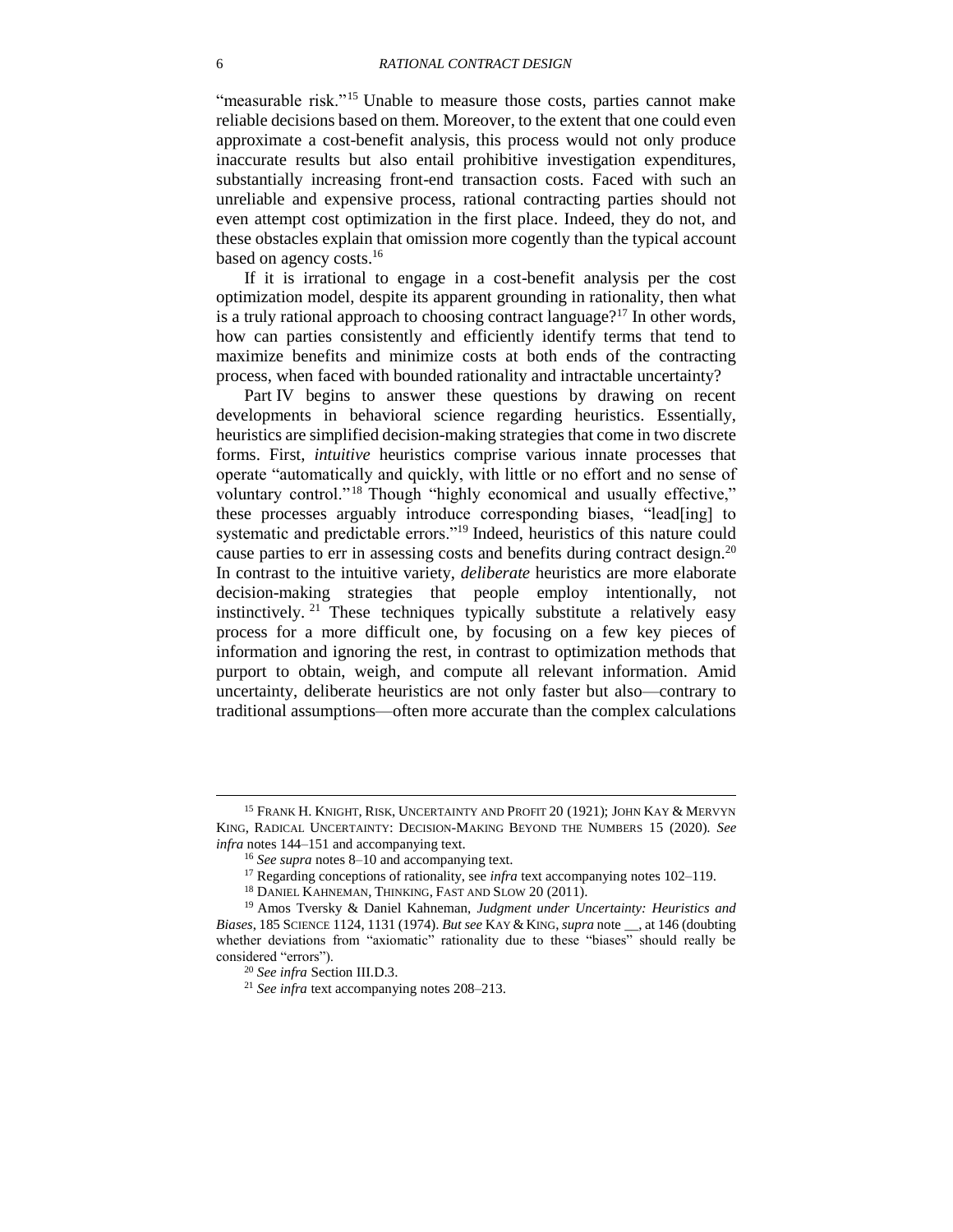<span id="page-6-0"></span>that they replace.<sup>22</sup> These advantages are especially valuable when decisions need to be made quickly and repeatedly.

Contract drafting involves judgments of precisely this nature. When parties enter a contract, litigation may not arise for several years, if ever, and back-end costs are profoundly uncertain. In addition, drafters need to choose language many times in every contract, often under time and cost pressure. Therefore, a deliberate heuristic is probably the most rational approach to drafting. Among the alternatives, an attempt at true cost optimization is usually futile and wasteful. At the other end of the spectrum, general disregard for litigation risks often yields excessive vagueness or precision. In contrast, a properly designed heuristic could strike an ideal balance, with efficiency of both process and outcomes.<sup>23</sup> But unlike professionals in other fields who regularly employ established decision aids to overcome complexity and uncertainty, $^{24}$  lawyers do not yet have a systematic tool for one of their most common and crucial tasks: drafting contracts.

<span id="page-6-2"></span>Accordingly, Part IV proceeds to develop a deliberate heuristic for choosing among vague and precise alternatives to a provision—namely, a "fast and frugal" decision tree  $25$  —incorporating lessons from the cost optimization model, other academic literature on precision and vagueness, and this Article's own observations on negotiation dynamics. In hypothetical demonstrations, this tool quickly and accurately identifies rational drafting choices for several common contract provisions, even accounting for recent developments like the #MeToo movement against sexual harassment. Despite omitting much of the unknowable information required by an optimization method, this heuristic can achieve more efficient language more often, with far less time and effort in each instance. With this principled and pragmatic method, drafters can finally harness traditional contract theory's normative insights while avoiding its prescriptive limitations.<sup>26</sup> Beyond this immediately useful resource, this Article's theoretical advances and application of deliberate heuristics establish a foundation for future work, both scholarly and practical, to explain and enhance efficiency in contract design.

<span id="page-6-1"></span><sup>22</sup> Peter M. Todd & Gerd Gigerenzer, *What is Ecological Rationality?*, *in* ECOLOGICAL RATIONALITY: INTELLIGENCE IN THE WORLD 16 (Peter M. Todd & Gerd Gigerenzer eds., 2012); KAY & KING, *supra* note [15,](#page-5-0) at 152–53.

<sup>23</sup> *See* Florian Artinger et al., *Heuristics as adaptive decision strategies in management*, 36 J. ORG. BEHAV. S33, S36 (2015) ("Typically, the relation between effort and accuracy is U-shaped: Too little or too much effort is detrimental.").

<sup>24</sup> *See infra* text accompanying note [242.](#page-41-0)

<sup>25</sup> For details regarding fast and frugal trees, see *infra* text accompanying note [249.](#page-42-2)

<sup>&</sup>lt;sup>26</sup> Regarding the distinction between normative and prescriptive claims, see David E. Bell et al., *Descriptive, Normative, and Prescriptive Interactions in Decision Making, in* DECISION MAKING 9–30 (David E. Bell et al. eds., 1988) (explaining that descriptive claims state that something is the case in the real world, prescriptive claims state that something could or should be the case in the real world, and normative claims state that something should be the case in an ideal world devoid of human limitations).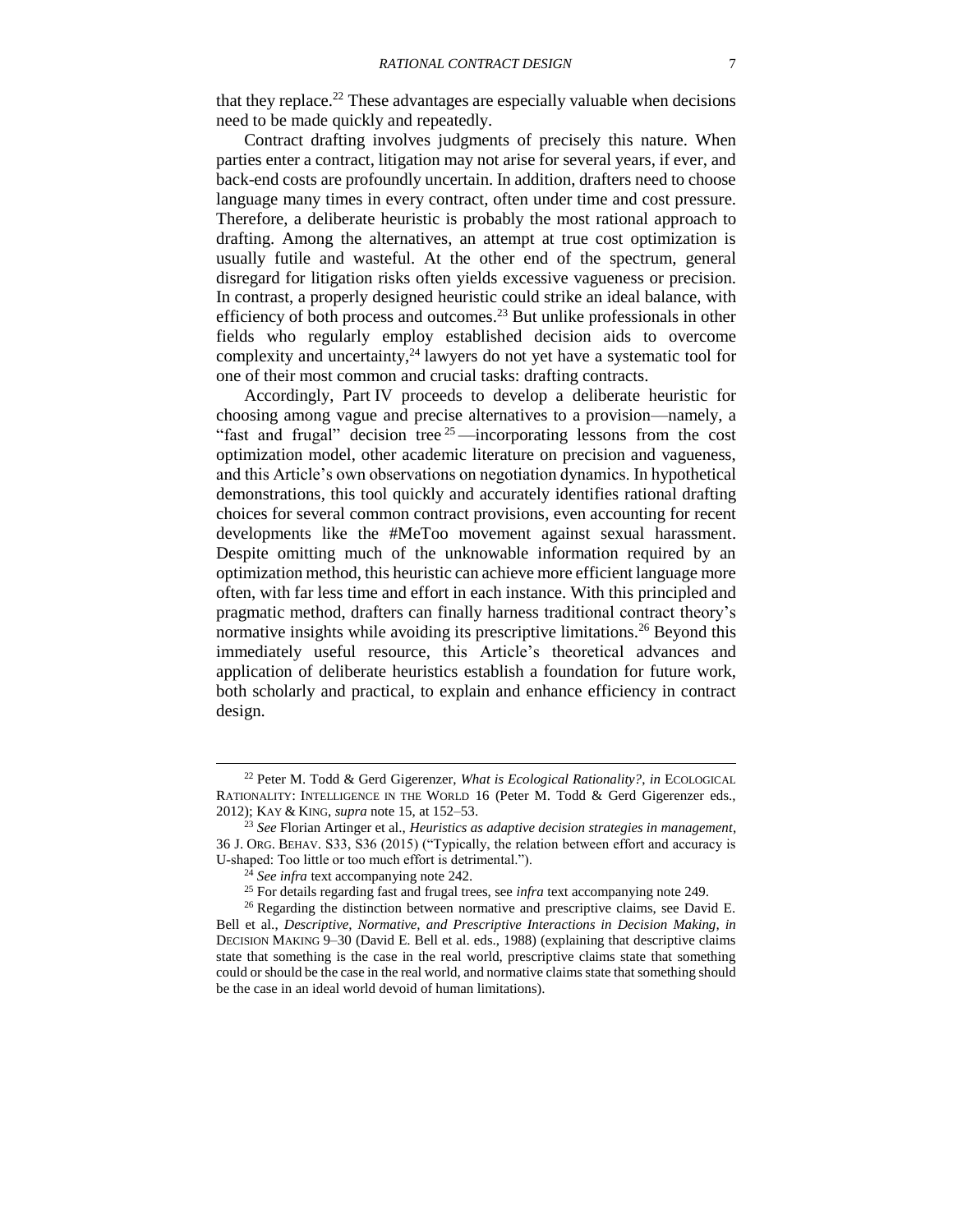#### I. COST OPTIMIZATION IN CONTRACT DESIGN

#### <span id="page-7-4"></span><span id="page-7-3"></span>*A. Overview*

<span id="page-7-1"></span><span id="page-7-0"></span>Because the choice between vague and precise language is so central to contract theory and practice,  $27$  the academic literature offers several principled reasons for choosing one option over the other. Many are based on potential drawbacks to precise language, such as the difficulty of identifying and addressing future contingencies,  $28$  the risk of errors and omissions, <sup>29</sup> the potential to convey private information and negative signals,  $30$  and opportunities for circumvention.  $31$  But the most prominent idea draws instead on the potential economic efficiencies of vagueness.

<span id="page-7-5"></span><span id="page-7-2"></span>Despite its ubiquity, this idea has not yet been formally named, so for convenience, this Article calls it the *cost optimization model* of contract formation. This account focuses on the comparative costs and benefits of precise and vague terms, during both the front-end stage of negotiation and drafting and the back-end stage of performance and enforcement. <sup>32</sup> In general, precise terms offer greater certainty of performance and lower enforcement costs at the back end, because parties clearly understand their obligations, they can more easily resolve disputes without litigation, and, when litigation does arise, courts can apply facts to contract terms without extensive interpretation. At the front end, however, a precise term costs

<sup>27</sup> *See supra* note [3](#page-2-0) and accompanying text.

<sup>28</sup> Steven Shavell, *On the Writing and the Interpretation of Contracts*, 22 J.L. ECON. & ORG. 289, 289 (2006) ("To explain why parties write such incomplete contracts, it is frequently suggested that many eventualities are hard to anticipate or describe in advance and that leaving out details saves time and effort.").

<sup>29</sup> Ronald J. Gilson et al., *Text and Context: Contract Interpretation as Contract Design*, 100 CORNELL L. REV. 23, 56 (2014) ("[The contracting parties] can choose specific rules covering possible outcomes, but in the face of uncertainty this approach comes at the cost of an increased likelihood that the ex ante–specified state contingencies will turn out to be incomplete or simply wrong ex post. With this level of uncertainty, the parties may be better served by using a standard-based measure of performance—commercial reasonableness, for example—rather than detailed but incomplete or erroneous state-contingent rules."); Choi & Triantis (2010), *supra* note [3,](#page-2-0) at 883 ("Vague terms . . . reduce the risk of errors of over- and under-inclusiveness stemming from precise terms, due to bounded rationality.").

<sup>30</sup> Choi & Triantis (2010), *supra* note [3,](#page-2-0) at 886 (describing "adverse signaling" as inadvertently revealing one's "private information about the economic prospects of the deal" or "greater litigiousness"); RUSSELL KOROBKIN, NEGOTIATION: THEORY AND STRATEGY 131 (3d ed. 2014) ("It is not always in parties' individual or joint interests to explicitly negotiate all the obligations each will undertake in any contingent state of the world, even when the direct transaction costs of doing so are low. Sometimes, suggesting that a term be added to an agreement sends a signal that could undermine the relationship by implying pessimism in the project or distrust of the other party.").

<sup>31</sup> Scott & Triantis, *supra* note [4,](#page-2-1) at 845 (proposing that vagueness "might help to reduce the incentives of promisors to game precise rules once an adverse risk has materialized").

 $32$  One article sensibly distinguishes between the "midstream" performance stage and the "back-end" enforcement stage. Triantis (2013), *supra* note [8,](#page-2-2) at 183. For concision and consistency, however, this Article follows most of the literature in referring to the entire period after signing as the "back end."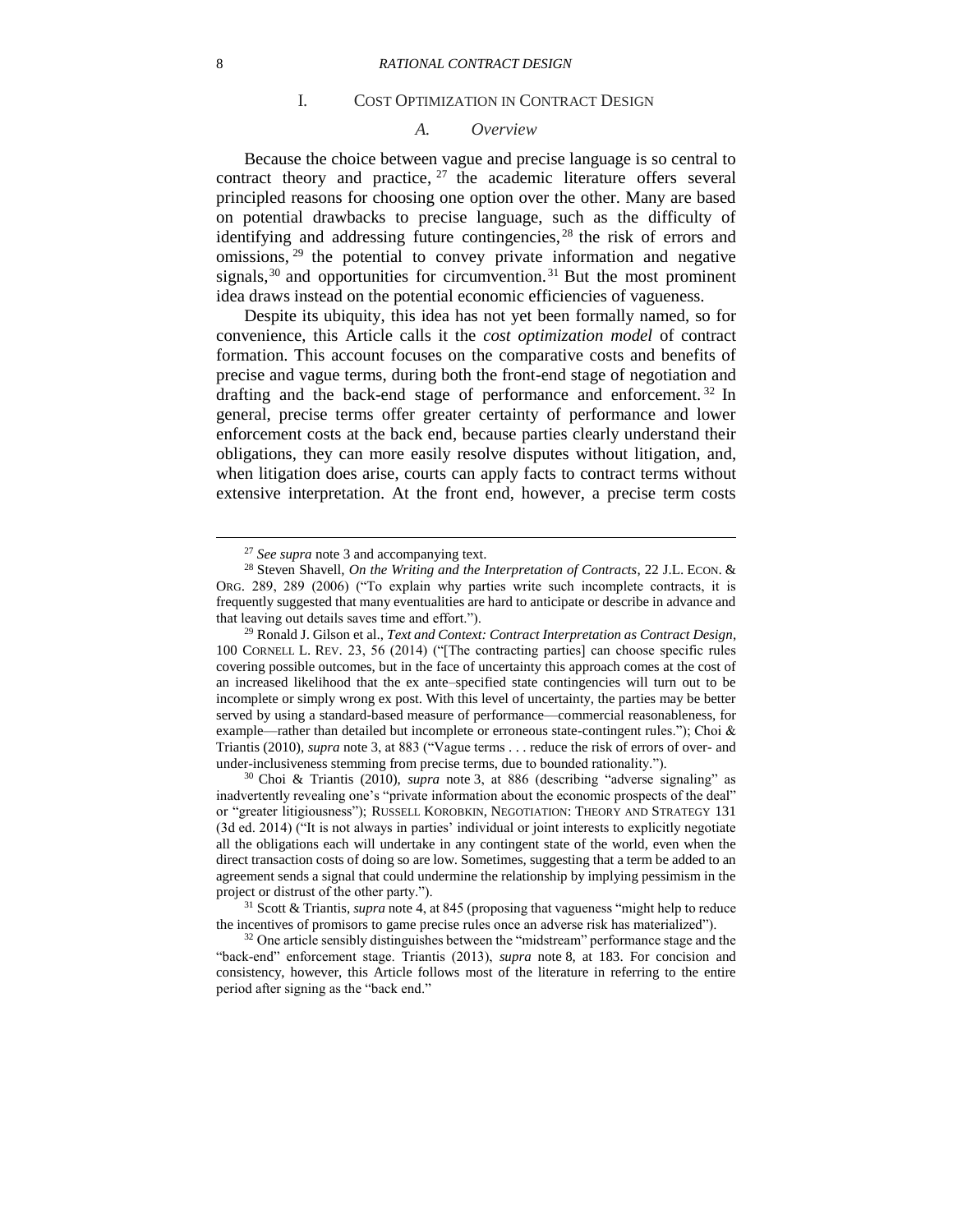<span id="page-8-1"></span>more, as parties take time to formulate and negotiate specific language.<sup>33</sup> By comparison, vague terms are less expensive at the front end, as they typically follow standard language from templates and precedents and require less original drafting. Because they are subject to different interpretations, however, vague terms may result in less predictable performance and more frequent disputes, with more costly litigation and a greater risk of judicial error in each case. 34

<span id="page-8-2"></span><span id="page-8-0"></span>Under the cost optimization model, contracting parties choose between vague and precise alternatives to a term's language by "trading off" between the front-end and back-end costs associated with each option.<sup>35</sup> In assessing back-end costs, they must not only estimate the costs but also calculate the probability that they will arise under each alternative and discount them accordingly.<sup>36</sup> Having completed this comparison, the parties draft a vague

<span id="page-8-3"></span>l

<sup>35</sup> Scott & Triantis, *supra* note [4,](#page-2-1) at 836 ("The resolution of this tradeoff [between frontend and back-end costs] in each contracting instance determines the parties' optimal choice between precise and vague terms."); Gilson et al. (2014), *supra* note [29,](#page-7-2) at 55 ("In general, legally sophisticated parties designing bespoke contracts choose between text and context by trading off the front-end (or drafting) costs of contracting and the back-end (or enforcement) costs.").

<sup>36</sup> Richard A. Posner, *supra* note [8,](#page-2-2) at 1584 ("All the costs in the second stage must be discounted, that is multiplied, by the probability of a legal dispute, which is lower the more the parties invested at the first stage to make the contract as clear as possible."); Choi  $\&$ Triantis (2010), *supra* note [3,](#page-2-0) at 852 ("If a provision matters only in remote contingencies, for instance, then the back-end costs should be discounted by that remote probability, and it may

<sup>33</sup> Scott & Triantis, *supra* note [4,](#page-2-1) at 840 ("A precise term . . . entails larger front-end transaction costs, but lower back-end enforcement costs than a vague term that leaves the court with a broader space."); Choi & Triantis (2010), *supra* note [3,](#page-2-0) at 852 ("[P]recise contract provisions raise contracting costs on the front end, but reduce enforcement costs at the back end."); Hwang & Jennejohn, *supra* note [3,](#page-2-0) at 287–88 ("[U]sing a rule—which costs more to draft up front—reduces enforcement costs down the line, because rules reduce the probability of misunderstanding, dispute, and the time spent on litigation when disputes do arise."). One might expect the potential drawbacks of precise terms—errors and omissions, "adverse signaling," and incentives to "game" rules—also to belong among the associated front-end or back-end costs. *See supra* notes [28](#page-7-3)[–31](#page-7-4) and accompanying text. However, formulations of the cost optimization model do not include those potential drawbacks among the relevant costs of precise terms, perhaps because they do not readily reduce to monetary figures. Therefore, this model is essentially separate from those drawbacks as an explanation for vagueness and precision.

<sup>34</sup> Scott & Triantis, *supra* note [4,](#page-2-1) at 838 ("If the parties agree to a vague term (standard), they accept higher expected back-end (enforcement) costs in return for lower front-end costs."); *id.* at 844–45 ("The prospect of legal error is compounded when a court enforces a vague term instead of a precise provision because the court's task is broader: It must choose proxies as well as the evidentiary bits that support each proxy."); Choi & Triantis (2010), *supra* note [3,](#page-2-0) at 882 ("Vague contract provisions increase the resources expended in litigation and the uncertainty of judicial outcomes."); Richard A. Posner, *supra* note [8,](#page-2-2) at 1584 ("The likelihood and consequences of judicial error are influenced by the parties' and the court's investment in the litigation but also by the parties' investment in making the contract as clear as possible, which will facilitate an accurate and expeditious judicial decision should a dispute over the contract's meaning arise and be brought to court."); Hwang & Jennejohn, *supra*  note [3,](#page-2-0) at 288 ("[D]rafting a standard is relatively low-cost ex ante, but opens the door to misunderstanding and expensive litigation ex post. Standards also open the door to greater judicial error costs.").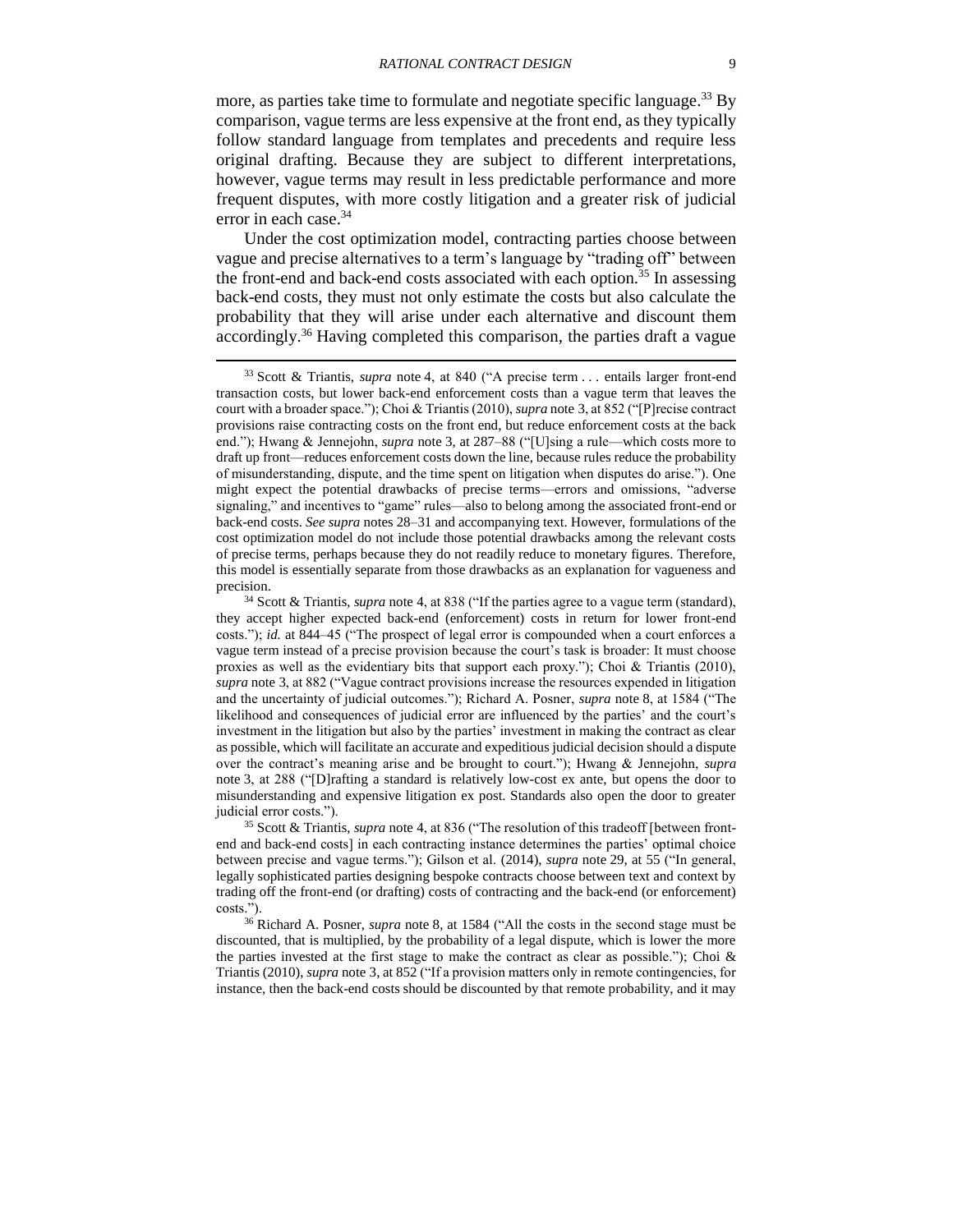provision if they anticipate the savings in front-end transaction costs to exceed the premium in expected back-end enforcement costs.<sup>37</sup> Otherwise, they pursue precision.<sup>38</sup> By drafting each provision through this balancing process, the parties can create a contract that optimizes their current costs and expected future costs while establishing the desired level of benefits.<sup>39</sup>

<span id="page-9-2"></span><span id="page-9-1"></span>*B. Process*

<span id="page-9-0"></span>Despite the abundance of scholarship proposing and citing the cost optimization model, none of it explicates how contracting parties would balance front-end and back-end costs in practice. However, the literature's plain language of "tradeoffs" and "discounting" implies a cost-benefit analysis of each contract term.<sup>40</sup> Accordingly, this Section deconstructs the requisite analysis into the separate functions that parties must perform to optimize costs per this model.

To identify optimal language for a contractual provision, the parties or their representatives must perform the following steps:

- <span id="page-9-3"></span>1. Identify alternative terms that would provide the same benefits to the parties. 41
- 2. For each alternative, calculate the associated front-end transaction costs, which include, without limitation, all parties' time and expense involved in
	- a. "foreseeing possible future contingencies,
	- b. determining the efficient obligations that should be enforced in each contingency,
	- c. bargaining over the share of the contracting surplus, and

<sup>8</sup> *Id.* This analysis addresses only situations in which the parties draft any provisions at all. If a contingency is sufficiently remote, however, the parties may find that the expected overall costs of addressing it even with vague language outweigh the expected benefits, leading them to omit a relevant provision from the contract altogether.

<sup>39</sup> Scott & Triantis, *supra* note [4,](#page-2-1) at 817 ("[T]he mix of precise and vague terms that characterize the typical commercial contract can be framed as the product of a tradeoff that the parties have made in investing in the front end or back end of the contracting process, based on their particular circumstances. By reaching the optimal combination of front-end and back-end costs, parties can minimize the aggregate contracting costs of achieving a particular gain in contractual incentives. Conversely, for any given expenditure of contracting costs, the parties can reach the highest possible incentive gains by optimizing the allocation of their investment between the front and back ends.").

<sup>41</sup> The benefits of contract terms are "incentives in [the parties'] relationship, particularly the incentive to perform when it is efficient to do so and the incentive to make efficient investments that enhance the value of their exchange." Scott & Triantis, *supra* note [4,](#page-2-1) at 823.

be correspondingly efficient to save front-end costs by using a standard (or a vague term) rather than a rule.").

<sup>37</sup> Choi & Triantis (2010), *supra* note [3,](#page-2-0) at 854 ("The conventional analysis posits that vague terms are justified only when the expected larger litigation costs are outweighed by savings on the front end, in lower drafting costs.").

<sup>40</sup> *See* sources cited *supra* notes [35](#page-8-0)[–37.](#page-9-1)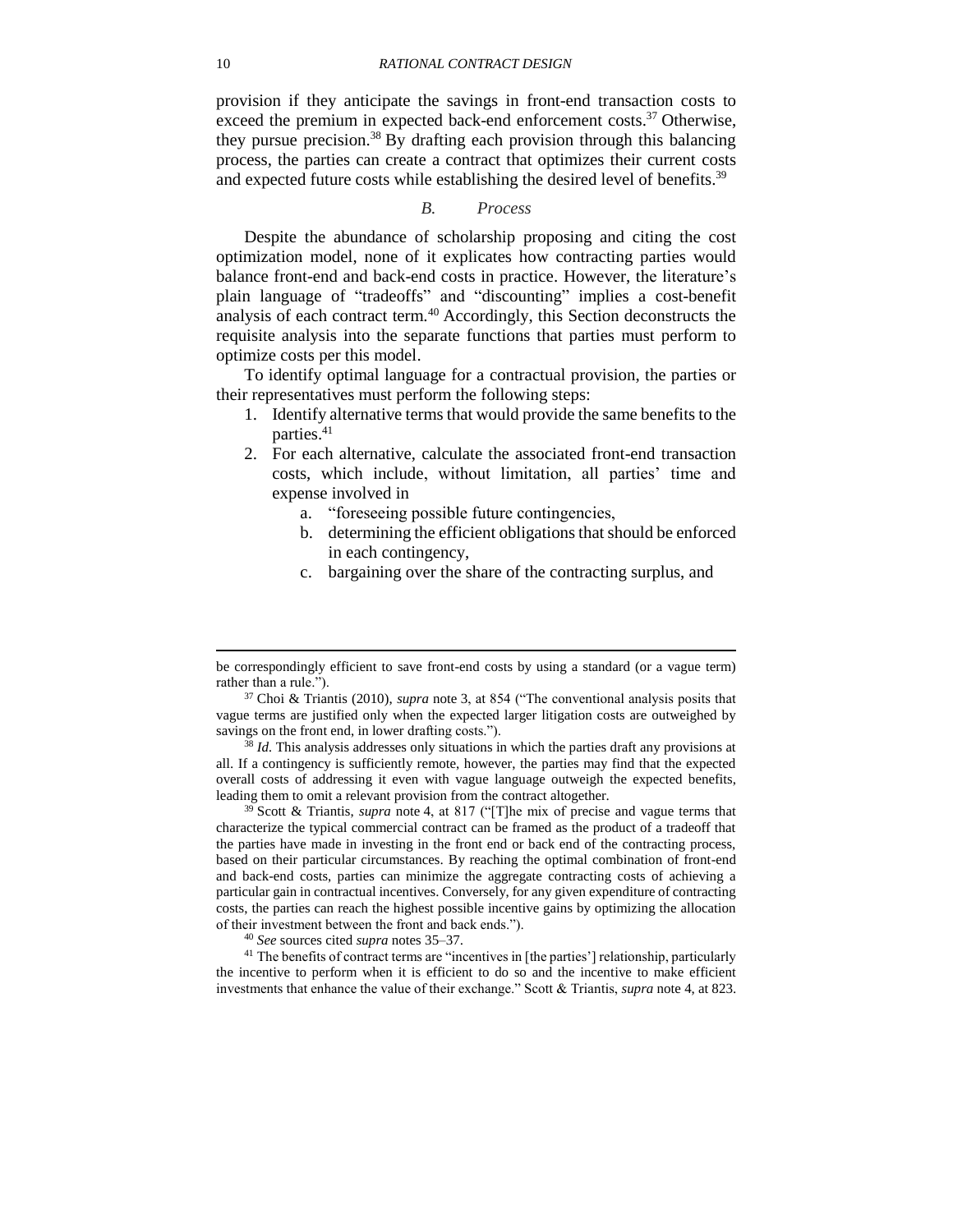- <span id="page-10-3"></span>d. drafting the contract language that communicates their intent to courts."<sup>42</sup>
- 3. For each alternative, calculate the associated back-end enforcement costs, which are a function of various factors, including, without limitation, 43
	- a. the probability that a dispute will arise with respect to the contract term,
	- b. all parties' time and expense involved in resolving each dispute without litigation,<sup>44</sup>
	- c. the probability that each dispute will result in litigation,
	- d. all parties' time and expense involved in preparing for and engaging in litigation,
	- e. the probability that a judicial error <sup>45</sup> will result in an asymmetrical<sup>46</sup> transfer<sup>47</sup> of money between the parties,
	- f. the amount of any such asymmetry,

 $\overline{\phantom{a}}$ 

<span id="page-10-2"></span><span id="page-10-1"></span><span id="page-10-0"></span>g. the date when each of the preceding losses will occur, and

<sup>43</sup> Among the literature promoting the cost optimization model, no article explicates all the elements of the back-end enforcement costs in the level of detail provided here. Judge Posner's formula comes closest but does not itemize all the factors constituting each element. *See* Richard A. Posner, *supra* note [8,](#page-2-2) at 1583 (equating "the social transaction costs of a contract" to " $x + p(x)$  [ $y + z + e(x, y, z)$ ], where  $x$  is the negotiation and drafting cost,  $p$  the probability of litigation, *y* the parties' litigation costs, *z* the cost of litigation to the judiciary, and *e* judicial error costs that reduce both the private and social value of contracts as a method of allocating resources"). Therefore, these details are derived from various sources within that literature.

<sup>44</sup> *See id.* at 1614 ("When a dispute over the contract's meaning arises, the parties will first try to resolve it themselves.").

 $45$  A "judicial error" occurs when a court misinterprets the contract in a way that departs from the parties' agreement. In contrast, a correct judgment does not contribute to back-end costs, which are measured against the parties' agreement, because by definition, such a judgment upholds that agreement. For example, just as the timely payment of a contractually owed amount does not constitute a back-end cost, neither does an award of that amount against a party that has breached its payment obligation.

<sup>46</sup> An "asymmetrical" transfer "impose[s] greater costs on one party than the benefits conferred on the other." Richard A. Posner, *supra* note [8,](#page-2-2) at 1609. In contrast, if judicial error causes a *symmetrical* transfer (i.e., one that does not impose any *net* cost to the parties), then that transfer can be disregarded from this calculation, which focuses on the parties' *collective* contracting costs.

<sup>47</sup> An erroneous "transfer" includes not only an undeserved award of compensation, but also a *failure* to award *deserved* compensation. Measured against the parties' agreement, either of those judicial errors creates a loss for one party and a gain for the other, equivalent to a transfer from the first to the second.

<sup>&</sup>lt;sup>42</sup> *Id*. Steps 1.a and b may be unduly narrow, as they seem to account only for covenants and conditions but not for representations, warranties, acknowledgements, rights, or declarations. These other contract concepts may involve separate considerations instead of steps 1.a and b. For instance, representations apply at or before the contract's date, so "future contingencies" and "obligations" are irrelevant to the degree of precision with which they are drafted. However, the parties could indeed add to the front-end costs by negotiating and determining, for example, a precise representation that refers to a dollar threshold rather than a vague term that simply refers to "materiality." *See* ADAMS, *supra* note [12,](#page-3-2) at 218. In this context, the parties must consider present facts rather than future contingencies.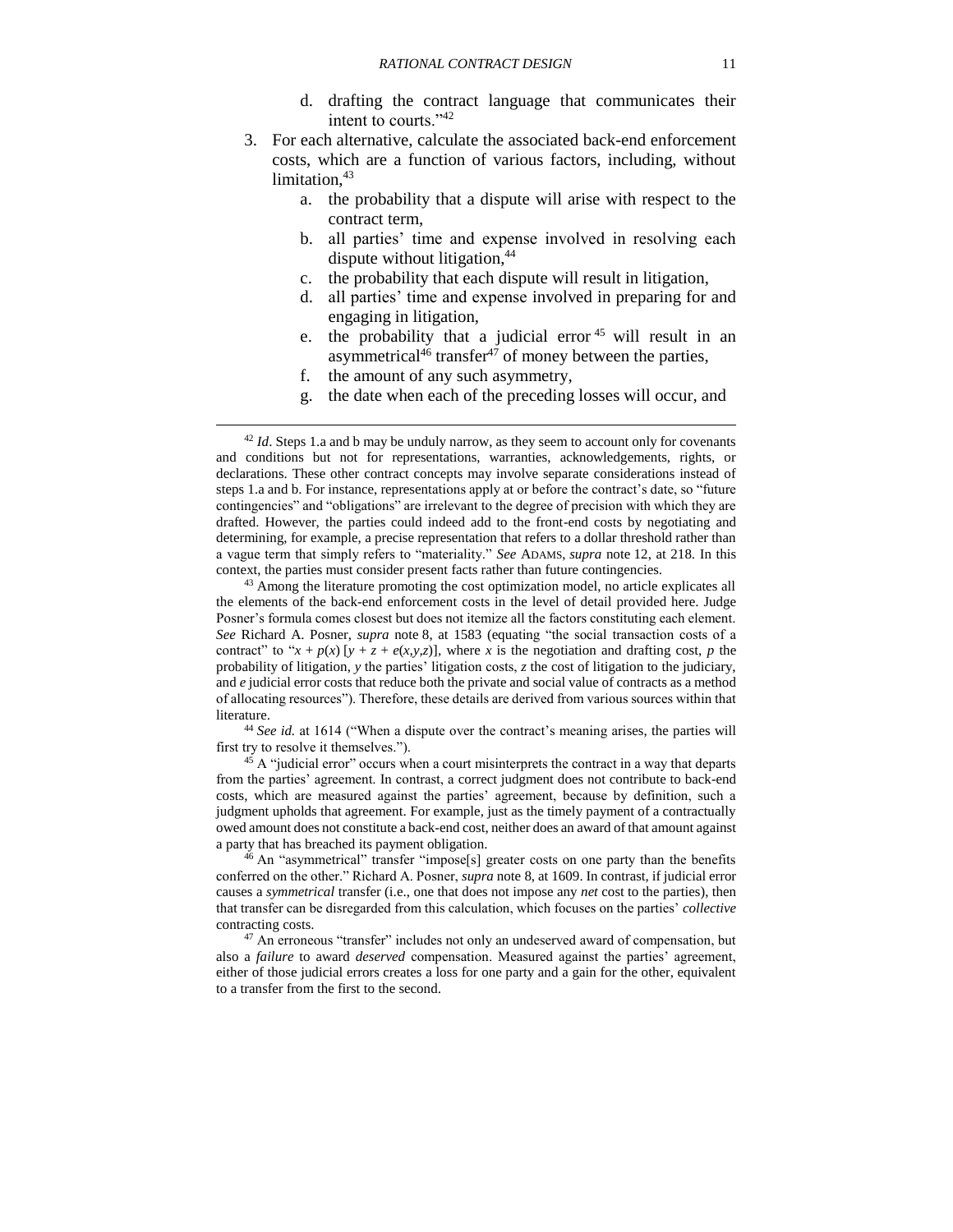#### 12 *RATIONAL CONTRACT DESIGN*

h. a discount rate to apply to each future loss.<sup>48</sup>

- 4. For each alternative, add the front-end and back-end costs calculated in steps 2 and 3.
- 5. Choose the alternative with the lowest sum calculated in step 4.

This is the cost-benefit analysis suggested by traditional contract theory, fully explicated for the first time. The next Part contributes further to this literature by adapting this theoretical model to better reflect contracting parties' typical incentives and interests in practice.

#### II. AN IMPROVED MODEL OF COST OPTIMIZATION

## *A. Contract Negotiation Dynamics*

<span id="page-11-2"></span><span id="page-11-1"></span><span id="page-11-0"></span>Consistent with orthodox contract theory, $49$  the literature promoting and adopting the cost optimization model contemplates that parties choose contract terms together in a coordinated effort to maximize their *collective* utility. <sup>50</sup> Accordingly, it assumes "that the parties are symmetrically informed,"<sup>51</sup> consistent with the idea of parties freely sharing knowledge while collaborating toward a mutual goal. To anyone who has bargained over a business agreement's terms, however, this apparent presumption of symbiosis and open exchange may seem improbably noble. Given this discrepancy, we should consider how contracts are negotiated, both in theory and in practice, and how these dynamics may impact the cost optimization model.

<sup>&</sup>lt;sup>48</sup> The literature explaining the cost optimization model does not expressly mention discount rates for future costs. However, discounting is universally considered necessary to compare costs and benefits that occur at different times. *See infra* Section [III.D.4.](#page-34-0)

<sup>49</sup> Alan Schwartz & Robert Scott, *Contract Theory and the Limits of Contract Law*, 113 YALE L.J. 541, 554 (2003) ("Parties *jointly* choose the contract terms so as to maximize the surplus, which the price may then divide unequally.") (emphasis added).

<sup>50</sup> *E.g.,* Scott & Triantis, *supra* note [4,](#page-2-1) at 817 ("[T]he mix of precise and vague terms that characterize the typical commercial contract can be framed as the product of a tradeoff that *the parties* have made in investing in the front end or back end of the contracting process.") (emphasis added); *Id.* at 820 (expressing "confiden[ce] that *the parties* will agree to an efficient mix of rules and standards in their contract") (emphasis added); *Id.* at 836 ("The resolution of this tradeoff in each contracting instance determines *the parties'* optimal choice between precise and vague terms.") (emphasis added); *Id.* at 839 ("explor[ing] how *parties choose* their mix of precise and vague contract terms") (emphasis added); Ronald J. Gilson et al., *Braiding: The Interaction of Formal and Informal Contracting in Theory, Practice, and Doctrine*, 110 COLUM. L.REV. 1377, 1390 (2010) ("In practice, . . . *parties* to formal contracts routinely aim to structure their relations to economize on the expected costs of verification.") (emphasis added); Gilson et al. (2014), *supra* note [29,](#page-7-2) at 55 ("In general, legally sophisticated *parties* designing bespoke contracts choose between text and context by trading off the frontend (or drafting) costs of contracting and the back-end (or enforcement) costs.") (emphasis added); *Id.* at 57 ("This tradeoff [between front-end and back-end costs] directly influences how *the parties* design their contracts so as to optimize the front-end and the back-end costs of contracting.") (emphasis added). Regarding utility maximization, see *infra* notes [102](#page-22-2)[–103](#page-22-3) and accompanying text.

<sup>51</sup> Scott & Triantis, *supra* note [4,](#page-2-1) at 824. *But see* Choi & Triantis (2010), *supra* note [3,](#page-2-0) at 856 (acknowledging "information asymmetry" in contract design).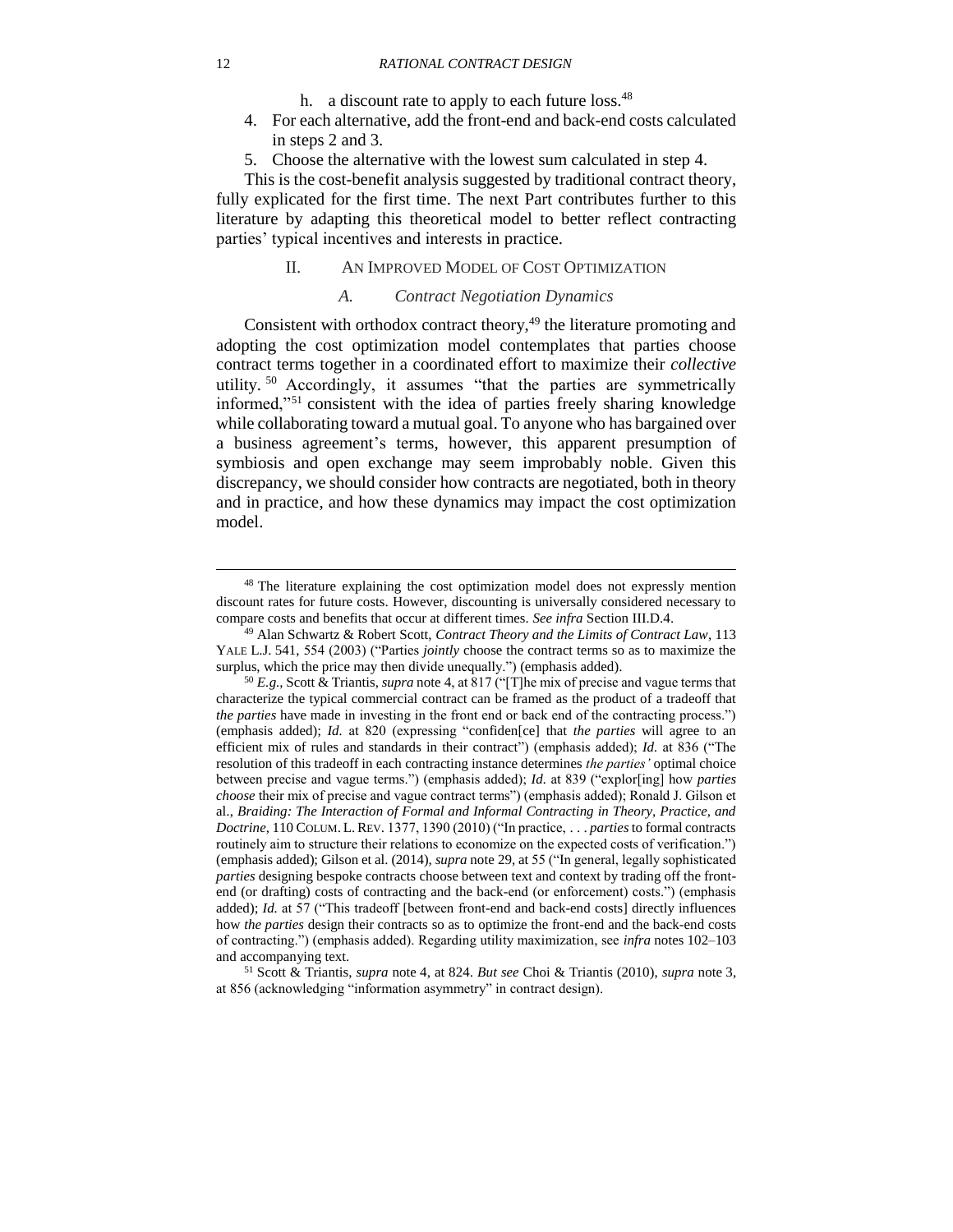<span id="page-12-4"></span><span id="page-12-0"></span>Legal scholars commonly distinguish between "distributive" and "integrative" approaches to negotiation.<sup>52</sup> According to this dichotomy, distributive tactics are intended to "claim value" by obtaining for oneself as much as possible of the agreement's benefits (or surplus), as in a zero-sum contest. <sup>53</sup> In contrast, integrative tactics are meant to "create value" by focusing on the parties' common and divergent interests and discovering options that increase everyone's net benefits without reducing anyone's.<sup>54</sup> In other words, distributive bargaining divides a "pie" of a fixed size between the parties, whereas integrative bargaining increases the pie's size.<sup>55</sup> At first glance, the cost optimization model's assumptions of symmetric information and collective utility maximization may seem consistent with an integrative approach to bargaining. However, this apparent connection is tenuous, and that approach's real-world application is itself limited.

<span id="page-12-3"></span><span id="page-12-2"></span><span id="page-12-1"></span>For several decades, integrative bargaining has been "the centerpiece of normative negotiation scholarship and negotiation teaching,"<sup>56</sup> promoted by countless books as the key to success in both personal and professional contexts.<sup>57</sup> But integrative approaches are not possible in all situations. Even in theory, opportunities for this approach to negotiation "exist within a narrower range of circumstances than sometimes has been claimed"; moreover, even within that range, one "must almost always engage in distributive bargaining as well."<sup>58</sup> Despite the efforts of scholars, teachers,

l

<sup>58</sup> Wetlaufer, *supra* note [55,](#page-12-1) at 390 (rejecting claims of the wide availability of opportunities for integrative bargaining, by showing that differences between parties create

<sup>52</sup> Russell Korobkin, *A Positive Theory of Legal Negotiation*, 88 GEO. L.J. 1789, 1790 (2000). Integrative bargaining is also known by many other names, notably "problem solving." Carrie Menkel-Meadow, *Toward Another View of Legal Negotiation: The Structure of Problem Solving*, 31 UCLA L. REV. 754, 794 (1984) ("Problem solving is an orientation to negotiation which focuses on finding solutions to the parties' sets of underlying needs and objectives. The problem-solving conception subordinates strategies and tactics to the process of identifying possible solutions and therefore allows a broader range of outcomes to negotiation problems.") (footnote omitted).

<sup>53</sup> Korobkin (2000), *supra* note [52,](#page-12-0) at 1790; *accord* Menkel-Meadow, *supra* note [52,](#page-12-0) at 764–65 ("This [adversarial] approach is based on the assumption that the parties desire the same goals, items, or values. It is assumed that the parties must be in conflict and since they are presumed to be bargaining for the same 'scarce' items, negotiators assume that any solution is predicated upon division of the goods. In the language of game theorists, economists, and psychologists, such negotiations become 'zero-sum' or 'constant-sum' games and the bargaining engaged in is 'distributive' bargaining.") (footnotes omitted).

<sup>54</sup> Korobkin (2000), *supra* note [52,](#page-12-0) at 1790; DAVID A. LAX & JAMES K. SEBENIUS, THE MANAGER AS NEGOTIATOR: BARGAINING FOR COOPERATION AND COMPETITIVE GAIN 106–07 (1986).

<sup>55</sup> Gerald B. Wetlaufer, *The Limits of Integrative Bargaining*, 85 GEO. L.J. 369, 370 (1996).

<sup>56</sup> Russell Korobkin, *Against Integrative Bargaining*, 58 CASE W. RES. L. REV. 1323, 1323 (2008).

<sup>57</sup> *E.g.,* ROGER FISHER, WILLIAM URY & BRUCE PATTON, GETTING TO YES: NEGOTIATING AGREEMENT WITHOUT GIVING IN (3d ed. 2011); ROBERT H. MNOOKIN, SCOTT R. PEPPET & ANDREW S. TULUMELLO, BEYOND WINNING: NEGOTIATING TO CREATE VALUE IN DEALS AND DISPUTES (2000); ALICIA ALVAREZ & PAUL R. TREMBLAY, INTRODUCTION TO TRANSACTIONAL LAWYERING PRACTICE 152–59 (2013).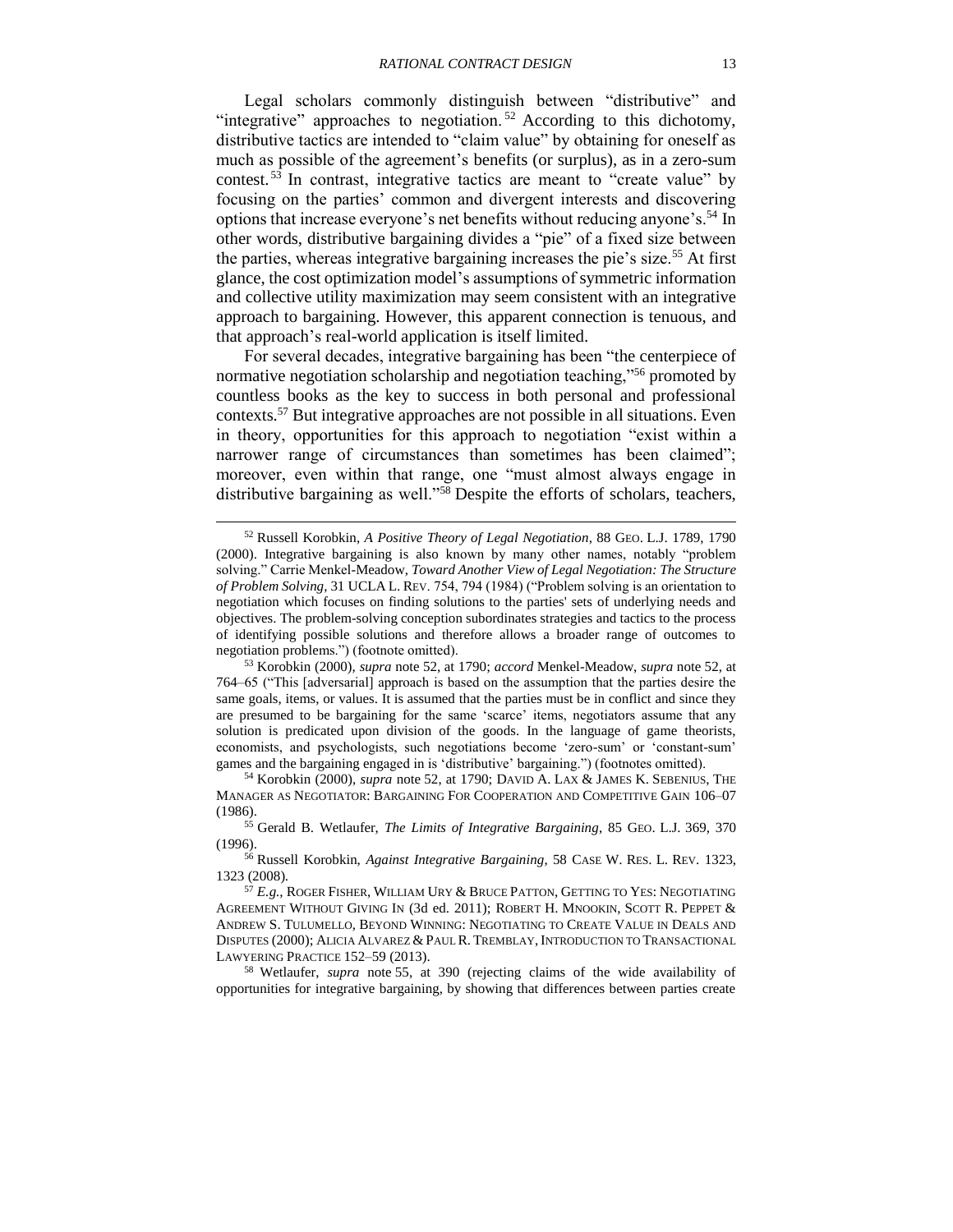and best-selling authors to promote integrative bargaining, distributive tactics remain universal. Indeed, they are necessary in any negotiation in which the parties have even slightly different reservation points (i.e., minimum requirements to complete the deal),<sup>59</sup> which describes any issue that requires discussion. Contrary to popular perceptions, "distributive and integrative bargaining are complementary rather than mutually exclusive approaches." 60

Accordingly, even when integrative bargaining does apply, this model does not call for a party to maximize both parties' collective welfare without prioritizing one's own interests. Instead, an integrative negotiator seeks to expand the options available to the parties.<sup>61</sup> This is not a selfless pursuit but a means to obtain a better deal for oneself than distributive tactics alone would produce. Moreover, contrary to the cost optimization model's assumption of symmetrical information, even an integrative "bargainer's self-interest is never promoted by disclosure for its own sake . . . Rather, . . . the best possible position is to secure perfect information about the other side's position while disclosing nothing at all about one's own."<sup>62</sup> More generally, "a lawyer who wants to approach negotiation as a problem-solver" (i.e., as an integrative bargainer) should still aim "to protect the client from opportunism [and] to tailor a negotiated agreement to [the] client's interests in light of the legal opportunities and risks."<sup>63</sup> Indeed, these goals are not merely advisable but required by a lawyer's ethical duty to "act with commitment and dedication to the interests of the client and with zeal in advocacy upon the client's behalf." 64

<span id="page-13-1"></span><span id="page-13-0"></span>Therefore, regardless of whether one uses integrative or distributive tactics and whether the contract is for a one-time transaction or a long-term relationship,<sup>65</sup> a rational negotiator would still prioritize one's own interests

<sup>59</sup> KOROBKIN (2014), *supra* note [30,](#page-7-5) at 137 ("[D]istributive bargaining is necessary in any bargaining situation in which the bargaining zone [(i.e., the distance between the parties' reservation points)] is wider than a single deal point.").

<sup>60</sup> *Id.* at 318.

l

<sup>61</sup> Korobkin (2000), *supra* note [52,](#page-12-0) at 1812 ("Tactics that enable negotiators to define a larger bargaining zone than would otherwise exist are collectively termed 'integrative' bargaining.").

<sup>62</sup> Wetlaufer, *supra* note [55,](#page-12-1) at 391; *accord* Korobkin (2000), *supra* note [52,](#page-12-0) at 1804–07 (exploring the importance of information seeking in both distributive and integrative bargaining).

<sup>63</sup> MNOOKIN ET AL., *supra* note [57,](#page-12-3) at 174.

<sup>64</sup> MODEL RULES OF PRO. CONDUCT r. 1.3 cmt. 1 (AM. BAR ASS'N 2013) [hereinafter MRPC].

<sup>65</sup> *See* Scott Baker & Albert Choi, *Contract's Role in Relational Contract*, 101 VA. L. REV. 559, 562 (2015) (noting that parties to "relational contracts" "haggle over terms and procedures," "hire lawyers," and "send multiple drafts back and forth").

such opportunities only under certain conditions and with important qualifications); *accord* Korobkin (2008), *supra* note [56,](#page-12-2) at 1339 (attributing the limited opportunities for integrative bargaining in transactional contexts to (a) the two-stage nature of negotiations, in which parties reach a business deal before involving their lawyers, creating a large bargaining zone that increases the importance of distributive tactics in the second stage, and (b) the reliance on institutional memory and industry custom in negotiating deal terms).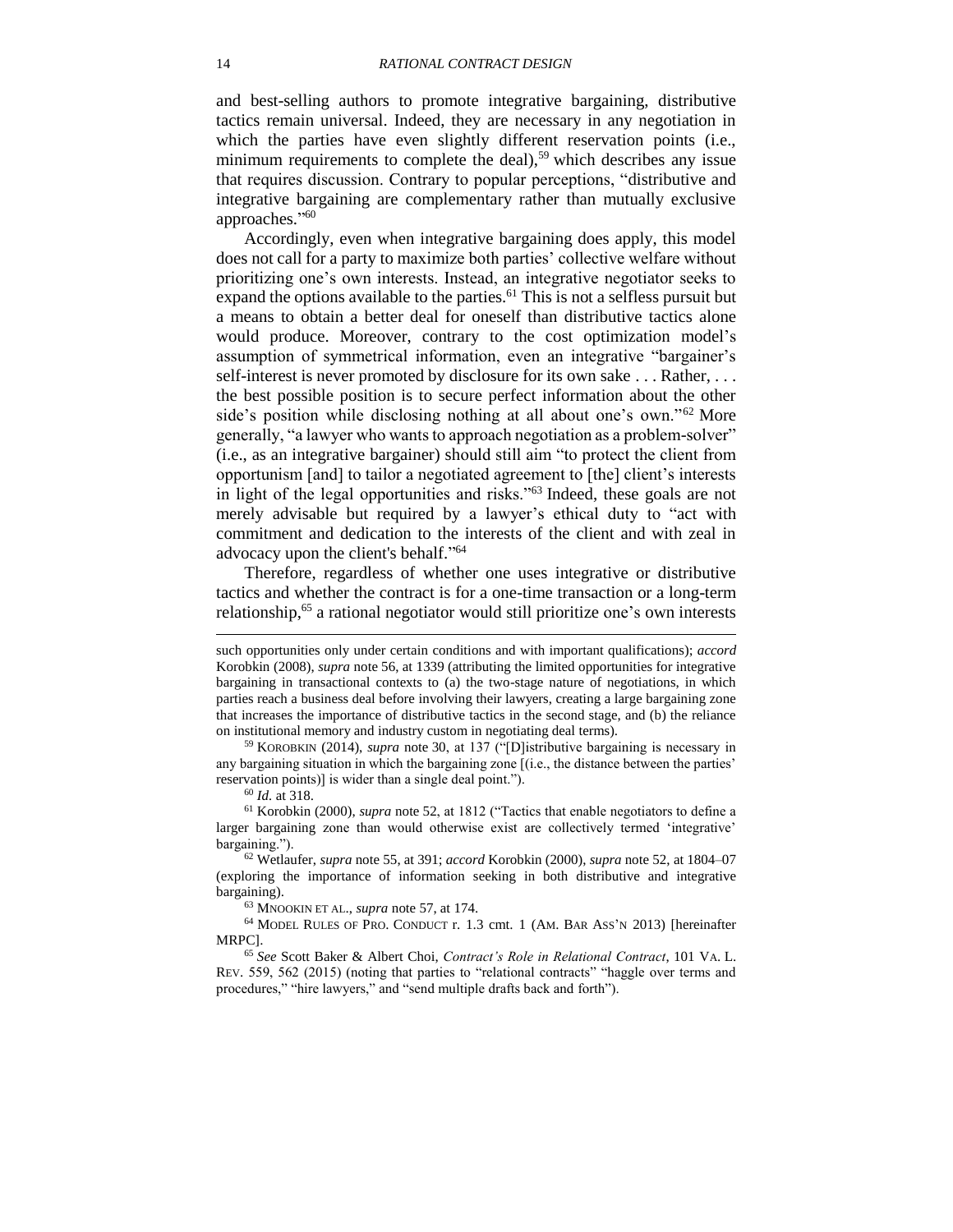and seek to maximize one's own utility, not that of both parties collectively. As a welcome side effect, successful integrative bargaining increases collective welfare,<sup>66</sup> but it does not necessarily maximize it.

This has a subtle yet profound implication for the cost optimization model. If each party seeks to maximize its own utility, then a party interested in optimizing contracting costs would first seek to minimize, for a given level of benefits, not both parties' combined costs, but that party's own costs. If a party employs integrative bargaining techniques, it may discover ways to reduce collective costs while also reducing its own. With respect to many terms, a solution that is cost-optimal for that party may happen to be so for all.<sup>67</sup> But imagine a choice between (a) a deal in which one's own costs are minimized but collective costs are not and (b) a deal in which one's own costs are slightly higher but collective costs are minimized. If all else is equal, then even an integrative bargainer would prefer the first option. The cost optimization model, in contrast, would have the parties together choose the second option, contrary to any reasonable expectation of self-prioritizing people's behavior.

This inaccuracy may reflect the model's origin as an adaptation of the explanation of rules and standards in public law.<sup>68</sup> In that context, legislators could—at least notionally—share the goal of a socially optimal statute. In business transactions, however, even when negotiators genuinely consider their counterparts' interests, they clearly put their own interests first. Contract theory should reflect this reality.

#### *B. Individualized Cost Optimization*

<span id="page-14-0"></span>The recognition that cost-optimizing parties would seek to minimize their own contracting costs, rather than those of the collective, calls for an evolution of the model of contract design promoted by existing scholarship. Specifically, to better reflect actual practice, the cost optimization process described in Section [I.B](#page-9-0) should be revised and restated from each party's individual perspective.

#### <span id="page-14-1"></span>*1. Revised Process*

l

The following description copies the previous one (omitting quotation marks and footnotes) and uses underlines and strikethroughs to indicate additions and deletions that adapt the process to an individualized model.

To identify optimal language for a contractual provision, the parties a party or their its representatives must perform the following steps:

<sup>66</sup> *See supra* text accompanying note [54.](#page-12-4)

<sup>&</sup>lt;sup>67</sup> This reasoning applies not only to contracting costs but also to a transaction's economic benefits more generally. *See* Richard A. Posner, *supra* note [8,](#page-2-2) at 1581 ("Each party wants to maximize his gain from the transaction, and that is usually best done by agreeing to terms that maximize the surplus created by the transaction—the excess of benefits over costs, the excess being divided between the parties. Of course, each party will be concerned not with the total surplus as such, but only with the absolute size of his share of it. But he will be more likely . . . to maximize his share if there is enough surplus for the other party to do well also.").

<sup>68</sup> *See supra* note [4](#page-2-1) and accompanying text.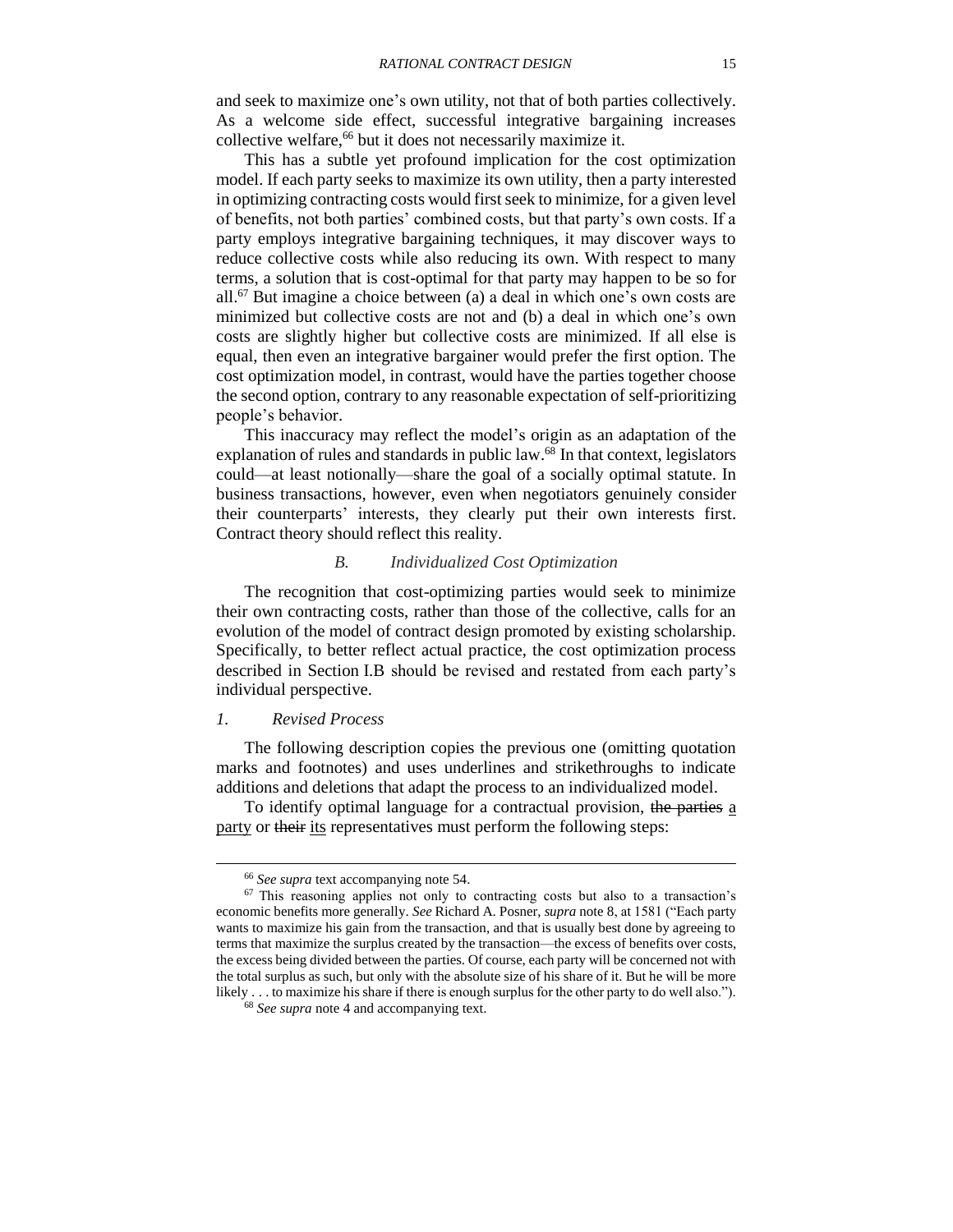#### 16 *RATIONAL CONTRACT DESIGN*

- 1. Identify alternative terms that would provide the same benefits to the parties that party.
- 2. For each alternative, calculate the that party's associated front-end transaction costs, which include, without limitation, all parties' that party's time and expense involved in
	- a. foreseeing possible future contingencies,
	- b. determining the efficient obligations that should be enforced in each contingency,
	- c. bargaining over the share of the contracting surplus, and
	- d. drafting the contract language that communicates their the parties' intent to courts.
- 3. For each alternative, calculate the that party's associated back-end enforcement costs, which are a function of various factors, including, without limitation,
	- a. the probability that a dispute will arise with respect to the contract term,
	- b. all parties' that party's time and expense involved in resolving each dispute without litigation,
	- c. the probability that each dispute will result in litigation,
	- d. all parties' that party's time and expense involved in preparing for and engaging in litigation,
	- e. the probability that a judicial error will result in an asymmetrical a transfer of money between the parties,
	- f. the amount of any such asymmetry transfer by that party,
	- g. the amount of any such transfer to that party,
	- h. the date when each of the preceding gains or losses will occur, and
	- i. a discount rate to apply to each future gain or loss.
- 4. For each alternative, add the front-end and back-end costs calculated in steps 2 and 3.
- <span id="page-15-1"></span>5. Choose Aspire to the alternative with the lowest sum calculated in step 4. 69

## <span id="page-15-0"></span>*2. Divergent Aspirations*

 $\overline{\phantom{a}}$ 

For any contract provision, if the cost optimization model's assumption of symmetrical information remains,<sup>70</sup> the sum of both parties' calculations in step 4 of this revised process should equal the amount calculated for both parties in step 4 of the original process. Despite this mathematical relationship, this individual analysis may yield different optimal choices for

<sup>69</sup> *See* KOROBKIN (2014), *supra* note [30,](#page-7-5) at 260 (using "aspiration" to refer to "[t]he term or terms of an agreement that the negotiator hopes to achieve").

<sup>70</sup> *See supra* text accompanying note [51.](#page-11-2)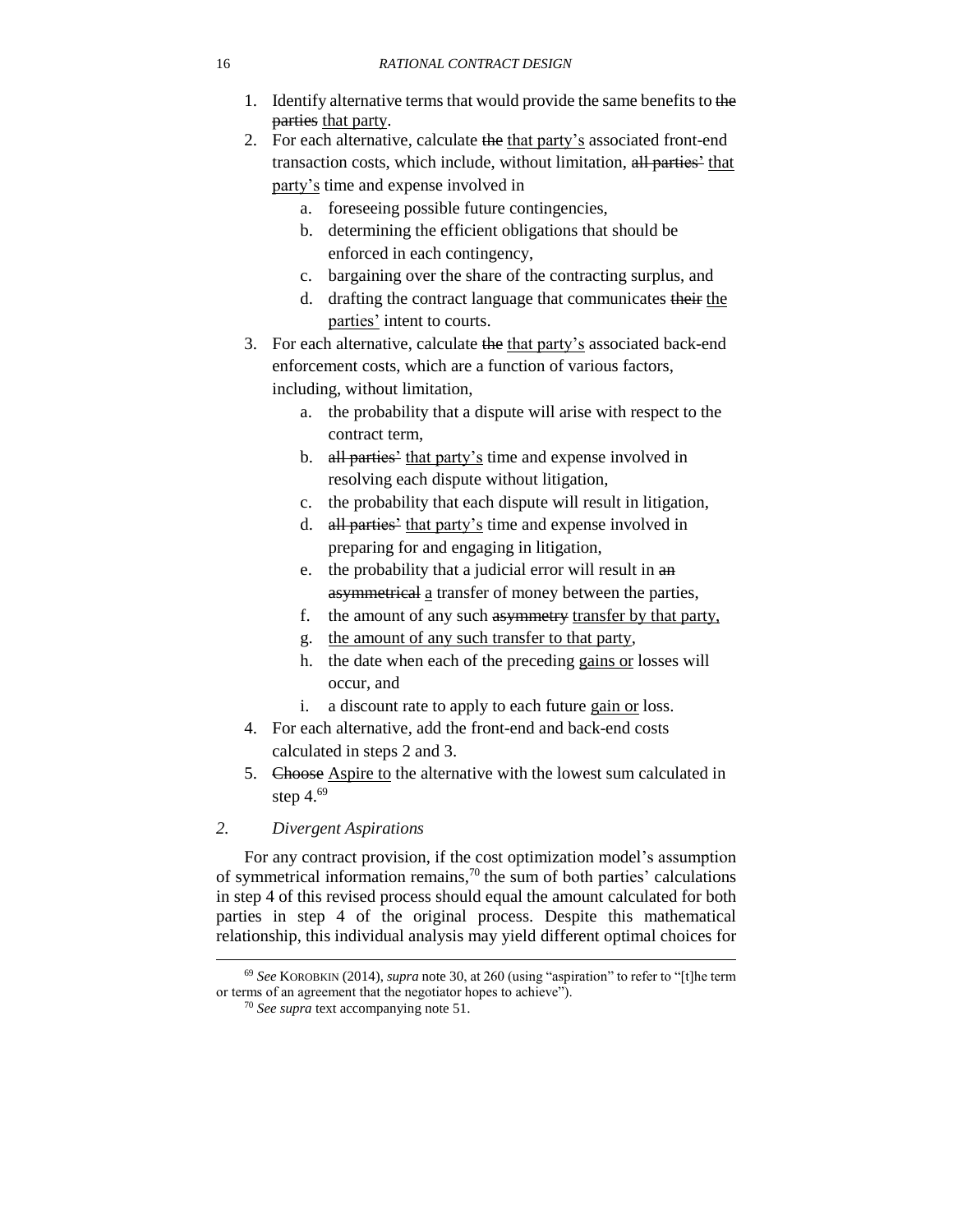each party, and each of those choices may differ from the parties' optimal collective choice based on the original analysis. Various factors could contribute to these discrepancies.

Most obviously, each party now considers only its own costs and benefits when choosing a term to pursue. This could lead to divergent assessments of both front-end and back-end costs. For instance, on the front end, if one party's legal department negotiates the contract and the other engages an outside law firm that charges high hourly fees, the first party may have much lower front-end transaction costs (even considering the opportunity costs of its employees' time). This could lead it to prefer more precise language than the second party would, because the first could afford to devote more time to identifying and addressing specific contingencies. The second party, in contrast, may be warier of spending time on less important provisions and may prefer a higher proportion of vague terms. On the back end, similar considerations and differing litigation strategies may lead each party to expect to incur different dispute resolution expenses,  $^{71}$ leading to disparate assessments of each option's costs and different language preferences.

<span id="page-16-0"></span>In addition, the initial process ignores symmetrical transfers between the parties arising from judicial error, because a loss for one (e.g., damages that should have been awarded for breach of a payment obligation) accompanied by an equal gain for the other (e.g., relief from that payment obligation) does not affect the parties' *collective* wealth.<sup>72</sup> That process considers one party's loss or gain only to the extent that it exceeds the other's corresponding gain or loss. But if losses and gains are equal, as in a typical damages award, then back-end costs are limited to expenses like fees for attorneys and expert witnesses.

When each party seeks to optimize its *own* costs, however, that party should also consider the expected amounts of any erroneously ordered transfers to or from that party, as reflected in the changes to steps 3.e–i of the process enumerated in Section [II.B.1.](#page-14-1) In other words, parties should care about not just litigation expenses but also litigation outcomes.

For instance, imagine that a consultant promises to use "commercially reasonable efforts" to provide a service to a client,<sup>73</sup> that the service fee is equal to both the service's value to the client and its cost to the consultant, and that the client pays the fee to the consultant in advance. The consultant makes no effort to provide the service, the client sues for breach of covenant seeking to recover the fee, and the court erroneously finds that there was no breach. With the parties' agreement as a baseline, the consultant has gained an amount equal to the fee (the avoided cost of providing the service), and

<sup>71</sup> For a list of variables that could affect litigation expenses, see *infra* text accompanying note [141.](#page-29-2) Many of these variables would be different for each client, resulting in disparate back-end costs.

<sup>72</sup> *See supra* notes [45](#page-10-0)[–47](#page-10-1) and accompanying text.

 $73$  This is a common, vague standard in commercial contracts. Regarding its possible uses and interpretations, see ADAMS, *supra* note [12,](#page-3-2) at 195–98.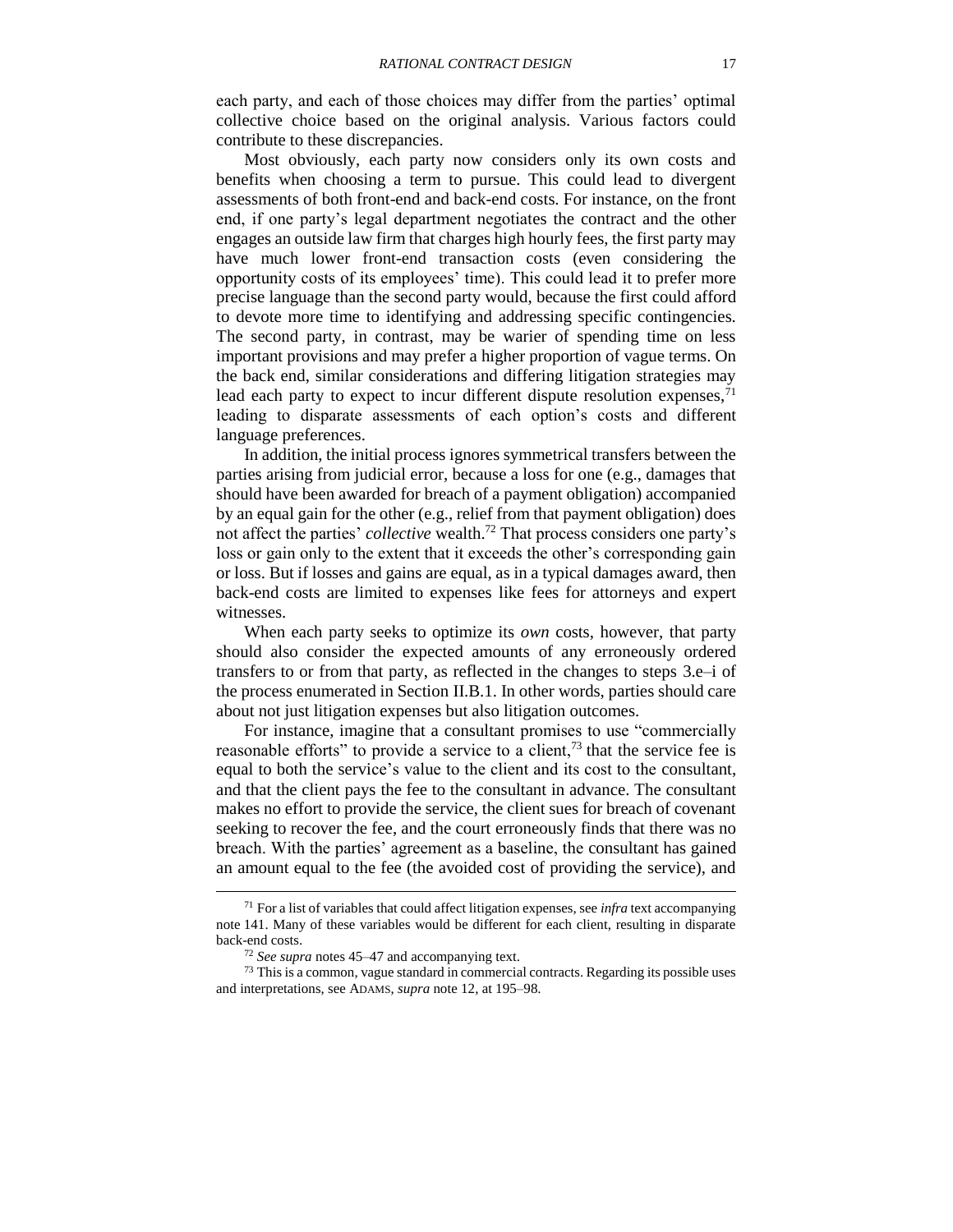the client has lost the same amount (the value of the foregone service).<sup>74</sup> Alternatively, if the consultant takes actions that should amount to commercially reasonable efforts but does not succeed in providing the service, and the client makes the same claim as in the previous example, then a court may erroneously find that a breach has occurred. In this case, the consultant would lose, and the client would gain, an amount equal to the fee.

According to the cost optimization model, the parties would not consider either of these offsetting gains or losses in their calculation of collective back-end costs, because they constitute symmetrical transfers; instead, they would consider only their litigation expenses, like attorneys' fees.<sup>75</sup> However, under the revised process, each party's own cost-benefit analysis must consider any erroneous gain or loss, whether symmetrical or not. The calculation would be complicated, as each party assesses whether it is likelier to lose or to gain from an error and by how much in each case. At first glance, one might guess that the expected gains and losses often offset one another and can be ignored. But for gains and losses of equal magnitude, that guess would be correct only when a party has an even chance of gaining or losing from an error. In many situations, the likelihood of each outcome could diverge.

For example, if the consultant is very busy and plans to devote limited resources to providing the services, then it should estimate that an erroneous interpretation of the efforts standard is likelier to benefit the consultant than the client. Without making sufficient efforts, the consultant may benefit from an incorrect judgment that it has nonetheless performed the covenant, leading to an erroneous gain. But given the consultant's plans to cut corners, it is unlikely to experience an erroneous loss (i.e., to be incorrectly ordered to pay damages after fulfilling its obligation). Therefore, the net expected gain from a judicial error in the consultant's favor should be subtracted from that party's expected back-end costs associated with the vague efforts standard, like litigation expenses.<sup>76</sup> Depending on the other language under consideration, this may lead the consultant to prefer vagueness.

<span id="page-17-1"></span>Of course, that erroneous gain for the consultant would result in an equal loss to the client. Knowing the consultant's plans under the cost optimization model's assumption of symmetrical information, $\frac{7}{7}$  the client would add the amount of the consultant's net expected gain as a net expected loss to its own back-end costs. This assessment may lead it to prefer a precise term that

<sup>74</sup> In contrast, if the court had *correctly* ordered the consultant to pay damages equal to the fee, then neither party would have gained or lost anything with respect to that contractual baseline.

<span id="page-17-0"></span><sup>75</sup> *See supra* note [46.](#page-10-2)

 $76$  Rather than be subtracted from the costs as this passage suggests, that gain could be added to the provision's benefits. This may appear more natural, but it would make this term have greater benefits than the alternative terms under consideration. That would not meet step 1's requirement that all those terms "provide the same benefits." Therefore, subtracting the gain from the back-end costs, though perhaps convoluted at first glance, may better enable one to compare multiple alternatives' net expected benefits.

<sup>77</sup> *See supra* text accompanying note [51.](#page-11-2)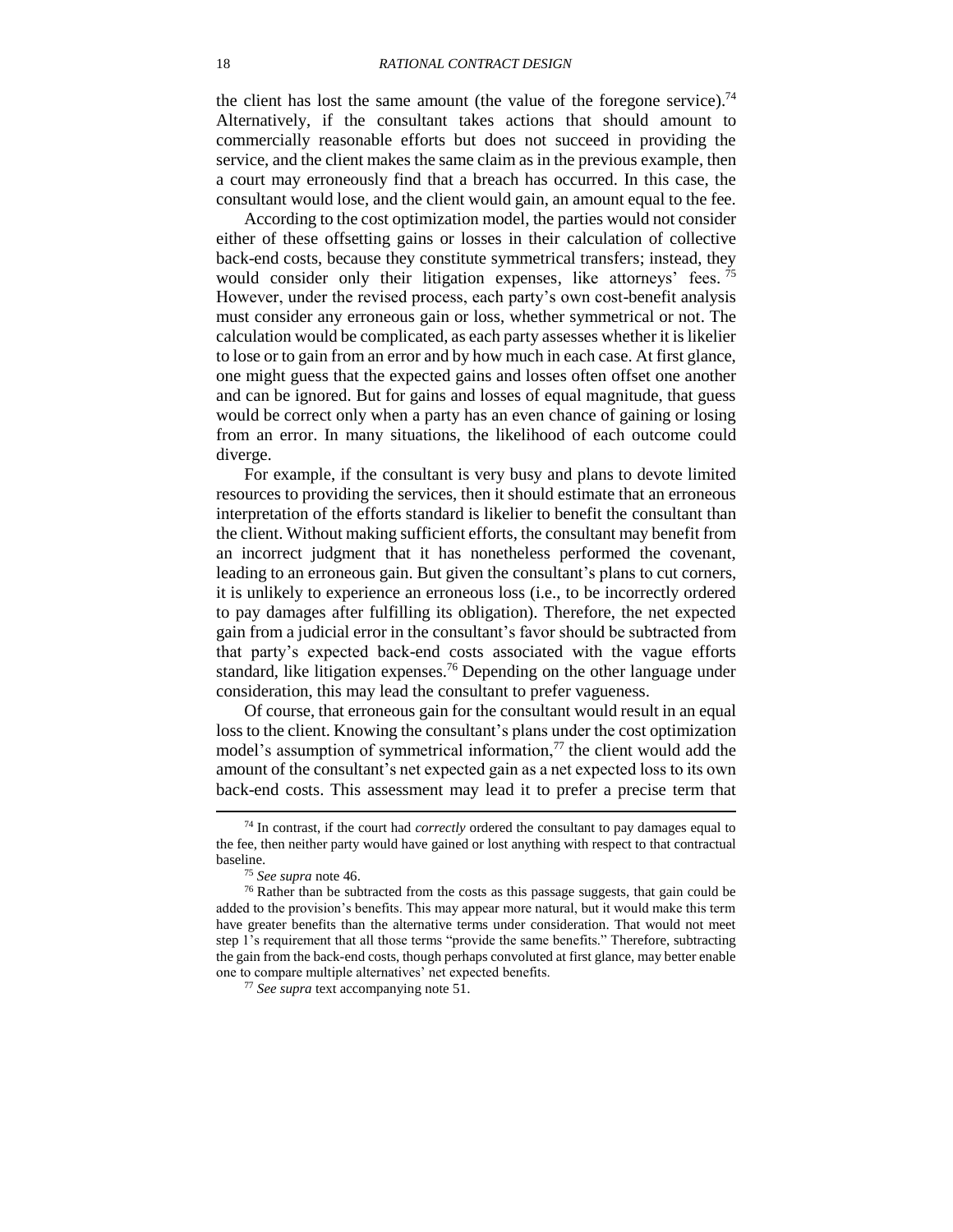spells out exactly which tasks the consultant must perform, thereby lowering the risk of an unfavorable judicial error while perhaps increasing the likelihood of performance.<sup>78</sup>

Consequently, each party may consider different contract language to be cost-optimal for itself. Because this conflict arises from different expected gains or losses from judicial error at the back end, similar disparities should arise more often when back-end costs are diminished less by probability and discount rates, thus constituting a greater proportion of a term's overall costs.<sup>79</sup> In other words, when a term seems relatively likely to result in litigation relatively soon, parties are likelier to diverge in their conceptions of the ideal language to use.

<span id="page-18-0"></span>When parties prefer different language, they must negotiate to find a term that is acceptable to both by "bargaining over the share of the contracting surplus."<sup>80</sup> Through "surplus allocation," the parties may employ various methods and procedures to resolve their differences.<sup>81</sup> The term on which they ultimately agree may depend largely on each party's relative bargaining power,  $82$  with the result falling closer to the more dominant party's cost-optimal preference.<sup>83</sup> In negotiating a complete agreement, parties may make alternating concessions based on their individual priorities, an exchange called "logrolling,"<sup>84</sup> which could result in certain terms that are cost-optimal for one of the parties. Occasionally, a term's final language may happen to be cost-optimal for both parties, but this coincidence would not necessarily occur.

These theoretical findings comport with practical guidance and realworld observations regarding contract drafting and negotiation. If a provision seems likelier than others to be the subject of litigation, then to the extent of each party's bargaining power, it should argue for a version that would not only prevent that litigation but also enhance that party's likelihood of success in any litigation that does arise. <sup>85</sup> Accordingly, among nonprice terms, the most common points of disagreement in transactional negotiations

l

<sup>83</sup> *See* AM. BAR ASS'N MERGERS & ACQUISITIONS COMM. ON NEGOTIATED ACQUISITIONS, MODEL STOCK PURCHASE AGREEMENT WITH COMMENTARY, at xii (2d ed. 2010) (attributing the choice of a stock purchase agreement's final language to three factors, including "the relative negotiating positions of the parties").

<sup>84</sup> Korobkin (2000), *supra* note [52,](#page-12-0) at 1813.

<sup>85</sup> KUNEY, *supra* note [12,](#page-3-2) at 4 (advising contract drafters to "minimize the potential for litigation, or at least the risk of loss in litigation, caused by a court adopting a different interpretation").

<span id="page-18-1"></span><sup>78</sup> *See supra* note [33](#page-8-1) and accompanying text.

<sup>79</sup> *See infra* Sections [III.D.3](#page-31-0) [& III.D.4.](#page-34-0)

<sup>80</sup> Scott & Triantis, *supra* note [4,](#page-2-1) at 823.

<sup>81</sup> Korobkin (2000), *supra* note [52,](#page-12-0) at 1817–18.

<sup>82</sup> *See* Albert Choi & George Triantis, *The Effect of Bargaining Power on Contract Design*, 98 VA. L. REV. 1665 (2012) (exploring how contracting parties' bargaining power can affect nonprice terms, contrary to previous assertions in law-and-economics scholarship that this power affects only price).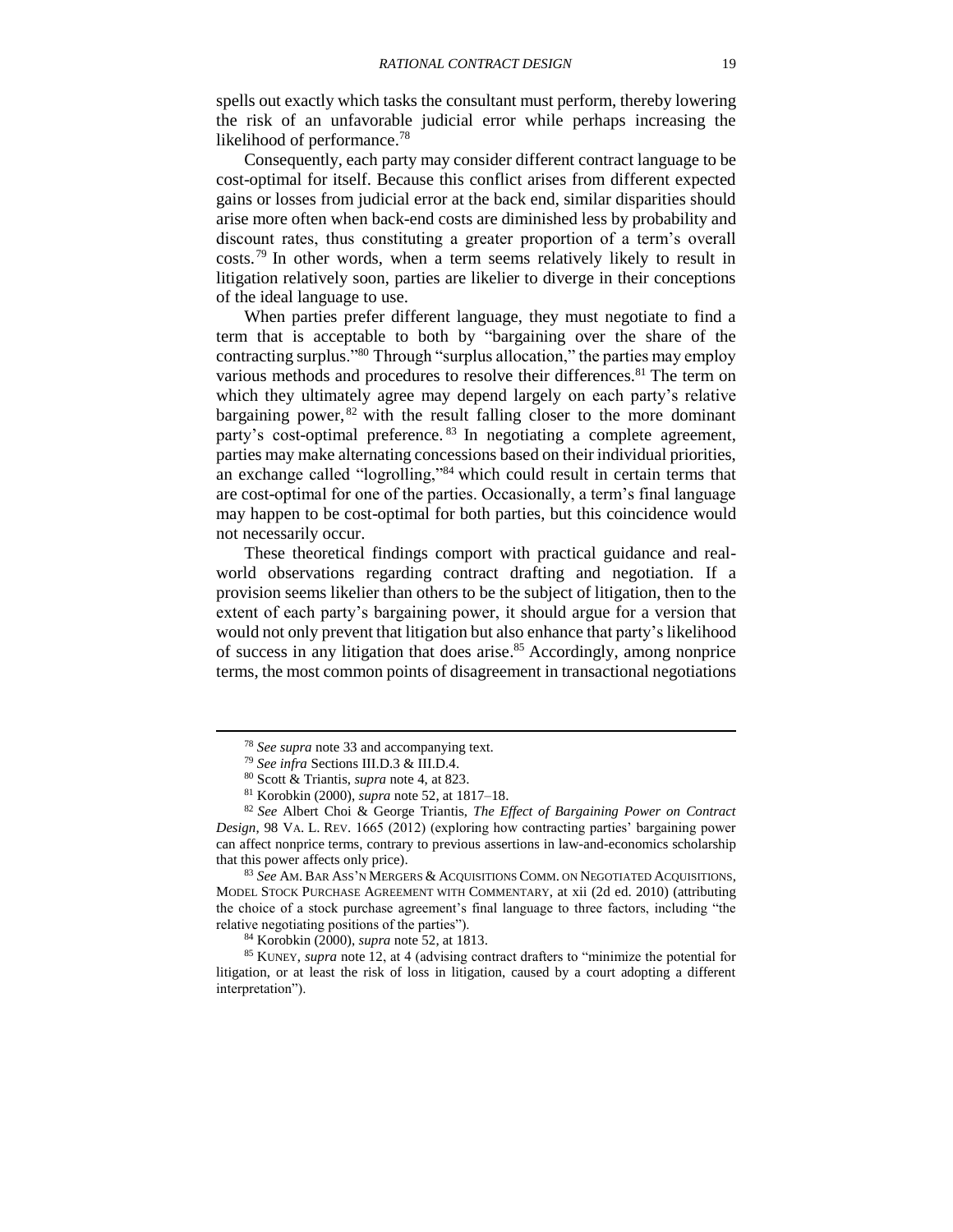relate, rightly or wrongly, to "risk allocation" and contract "failure."<sup>86</sup> These observations depart from the original cost optimization model, which, by ignoring symmetrical transfers, presumes that the parties would focus only on litigation expenses rather than litigation outcomes. In contrast, the revised model reflects that each party may in fact *prioritize* those outcomes.

## <span id="page-19-0"></span>*3. Descriptive Implications*

The individualized analysis could provide exceptions to the generalization that vague terms have lower front-end costs than precise terms do, <sup>87</sup> which underlies the cost optimization model's characterization of the choice between these options as a tradeoff between front-end and back-end costs.<sup>88</sup> The relative front-end costs of contract terms depend on the time and expense that each party devotes to identifying and addressing contingencies, bargaining, and drafting.<sup>89</sup> By their nature, precise terms generally do require more effort in identifying and addressing contingencies, which vague terms tend to omit. In a typical negotiation, however, the extent of bargaining over a term's language depends not just on the contingencies that parties must discuss, but also on the disparity between and intensity of the parties' aspirations. If those aspirations are sufficiently strong and different, with one party insisting on a vague term, then the front-end costs associated with bargaining could outweigh those associated with addressing contingencies in a precise alternative.

Continuing the previous example, imagine that the consultant determines a vague "commercially reasonable efforts" standard to be costoptimal, and the client determines a precise set of obligations to be so. To achieve its aspiration, the consultant must convince the client to accept the vague standard. If the consultant insists on that term, and the client initially resists but eventually relents, then protracted negotiation could result in high transaction costs but vague final language. Alternatively, the consultant, perceiving the potential conflict under the assumption of symmetrical information, may decide at the outset to accede quickly to a precise rule rather than to press for the vague alternative. Assume that this particular rule does not require much additional effort in determining future contingencies or obligations, because the client can adapt fitting language from a precedent. In that case, the choice could be between (a) a vague term with higher frontend costs due to extended bargaining and (b) a precise term with lower front-

<sup>86</sup> WORLD COM. &CONTRACTING, MOST NEGOTIATED TERMS 2020, at 4–6 (2020), https:// www.worldcc.com/Portals/IACCM/Resources/9934\_0\_Most%20Negotiated%20Terms%20 2020.pdf (reporting the results of a global survey of contract negotiators regarding the most negotiated, important, and disputed types of terms).

<sup>87</sup> *See supra* notes [33](#page-8-1)[–34](#page-8-2) and accompanying text.

<sup>88</sup> Scott & Triantis, *supra* note [4,](#page-2-1) at 817, 836.

<sup>89</sup> *See supra* text accompanying note [42.](#page-10-3)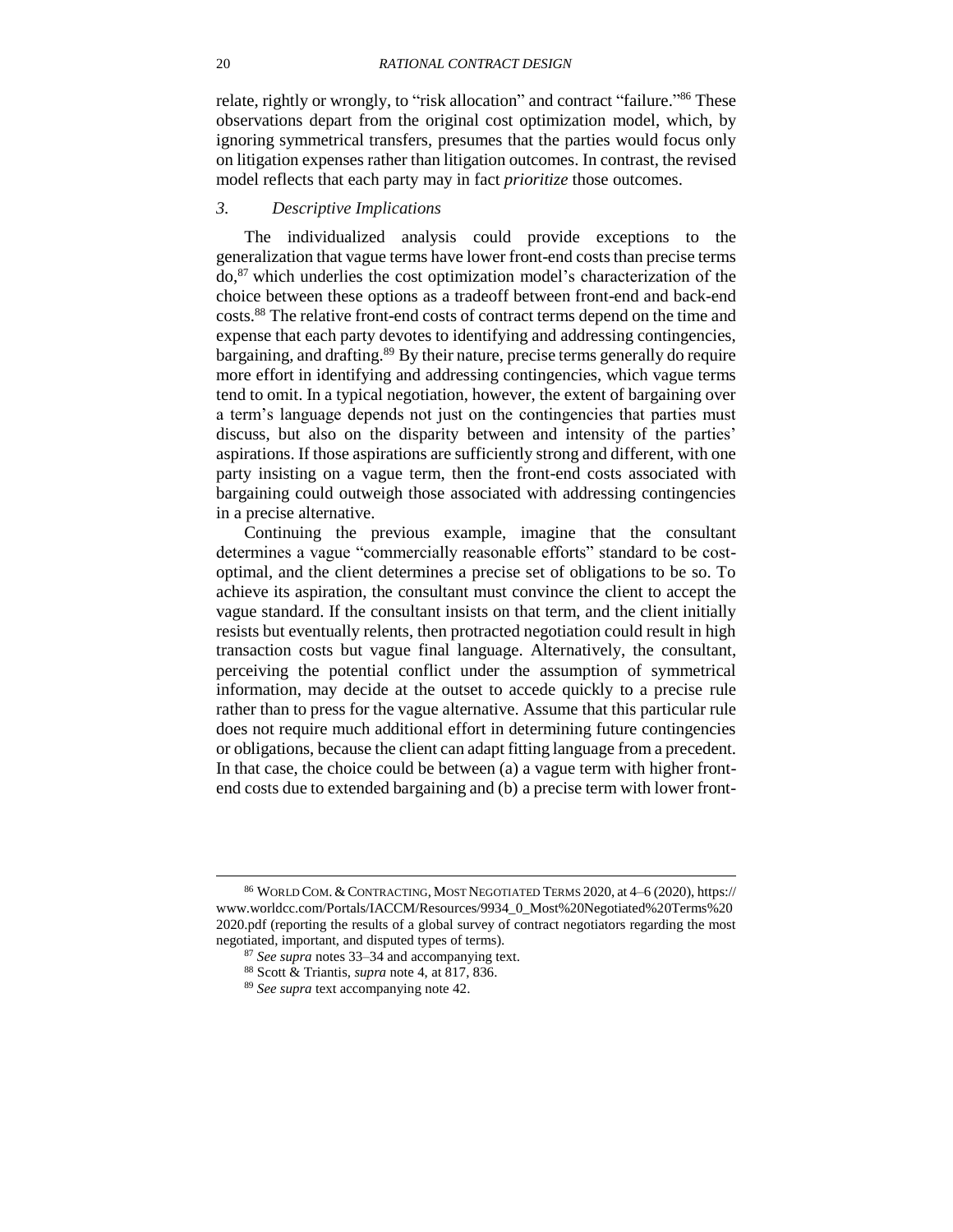end costs due to minimal bargaining.<sup>90</sup> This would contradict the canonical assertion that vagueness entails lower front-end costs than precision does.

Given this possibility, when parties seek to optimize their own costs, the reasons for vagueness and precision in contracts cannot always be reduced to collective costs alone, per the original model.<sup>91</sup> Instead, these properties may emerge from a negotiation process in which each party prefers different language, based on expected litigation outcomes that could disparately impact their respective back-end costs.

## <span id="page-20-0"></span>*4. Informational Asymmetries*

So far, all of this Section [II.B'](#page-14-0)s findings regarding the individualized cost optimization process have been based on the original model's assumption of symmetrical information between the parties. <sup>92</sup> In typical contract negotiations, however, the parties do not disclose all relevant information to each other.  $93$  Lifting the assumption of symmetrical information to reflect this reality may change each party's analysis and decisions in various ways.<sup>94</sup>

Without knowing the other party's preferences in advance, each party would have to guess how much time is involved in "bargaining over the share of the contracting surplus" with respect to each alternative. If a party expects the other to strongly oppose a given approach to drafting a term, then that party may ascribe higher front-end costs to that language because it may entail a prolonged negotiation. If these expectations are based on guesses or generalizations (e.g., that this kind of actor in this sector in this market tends to prefer this kind of provision) rather than specific information, then parties will sometimes make calculation errors and propose terms that are not costoptimal for anyone.

 $\overline{\phantom{a}}$ 

<sup>94</sup> Indeed, before the cost optimization model was promulgated, scholars had established that information asymmetry could lead to inefficient terms for several other reasons. *E.g.*, Ayres & Gertner, *supra* note [3,](#page-2-0) at 101–02 (exploring how the withholding of information can result in inefficient risk allocations between contracting parties). In addition, much legal and economic literature has explored how each party may engage in inefficient screening or signaling behavior "to conceal its own information and extract the private information of its counterpart." Choi & Triantis (2012), *supra* note [82,](#page-18-0) at 1688.

<sup>&</sup>lt;sup>90</sup> In contract law scholarship, perhaps the most widely discussed example of an extensively negotiated term that is nonetheless drafted vaguely is the definition of *material adverse change* in M&A contracts. *E.g.,* Choi & Triantis (2010), *supra* note [3,](#page-2-0) at 853 ("Vague clauses, such as MAC conditions, are among the most heavily negotiated nonprice terms.").

<sup>91</sup> *See supra* notes [35](#page-8-0)[–39](#page-9-2) and accompanying text.

<sup>92</sup> *See supra* text accompanying note [51.](#page-11-2)

<sup>93</sup> Ronald J. Gilson, *Value Creation by Business Lawyers: Legal Skills and Asset Pricing*, 94 YALE L.J. 239, 267 (1984) (noting "the failure of the costless information assumption"); Choi & Triantis (2010), *supra* note [3,](#page-2-0) at 856 ("The challenge of contract design is largely the management of information problems. In particular, each party has some private information that is not known by the other (the problem of *observability*). Each party knows its vulnerability to the information advantage of the other, and this impedes efficient exchange.") (emphasis in original). *See also supra* text accompanying note [62.](#page-13-0)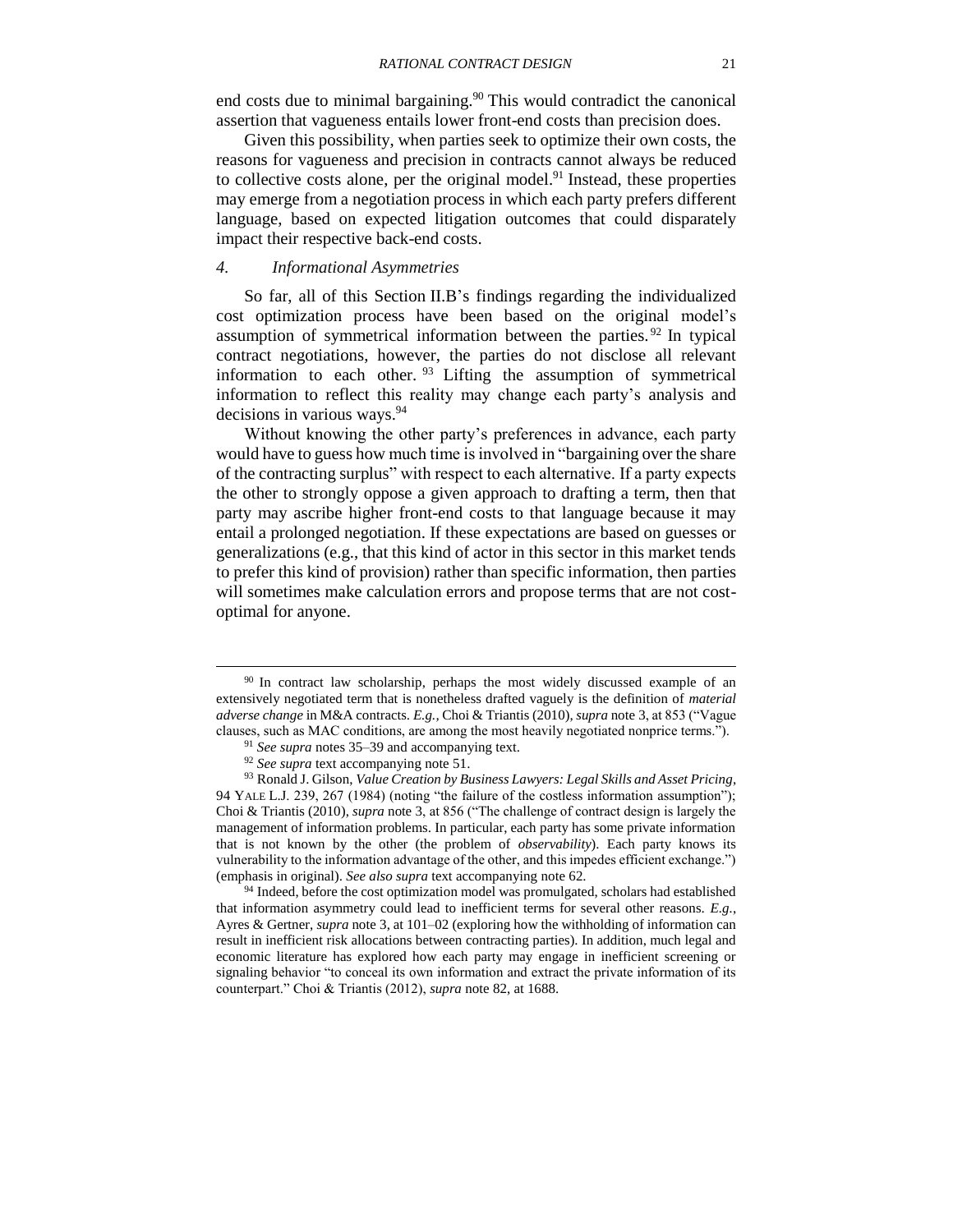A party may learn of certain errors of this kind after speaking with their counterpart and learning their preferences, but its ability to then correct these errors may depend on the nature of the negotiation. Because negotiators often become "locked in" to their initial positions in adversarial processes, <sup>95</sup> they may find it difficult to change course even after learning new information. This would be especially challenging if their initial miscalculation had been in the counterparty's favor; in that case, to correct the error, they would have to revise a relatively agreeable request to a relatively demanding one. This maneuver could engender discontent and delays in the negotiation process, inefficiently increasing front-end costs.

More often, given parties' incentives to safeguard certain private information,<sup>96</sup> asymmetrically informed parties will not learn of errors in their cost calculation processes at all, even after speaking with their counterparts. In our previous example, a consultant who intends to devote limited resources to the project would probably not reveal that intention. Therefore, before signing the agreement, the client will not learn of the exact degree of effort that the consultant will use. Without that information, the client may underestimate the probabilities that a dispute would arise and that a court would incorrectly interpret a vague obligation in the consultant's favor.<sup>97</sup> Consequently, by undervaluing that term's back-end costs, the client would arrive at a suboptimal aspiration on which to base its negotiation strategy. Namely, it would more likely agree to a vague standard that the consultant may then exploit, when in fact a precise set of obligations would be cost-optimal for the client.

Accordingly, when parties lack relevant facts, calculation errors could impede cost optimization. To prescribe truly optimal strategies for each party, a robust conception of contract design must account for the informational asymmetries endemic to negotiations. Unlike the original model's idealized joint optimization process, the individualized model can better reflect transactional practice by eliminating the fanciful assumption that parties openly exchange all their knowledge.

## *C. Theoretical Advances*

<span id="page-21-0"></span>Overall, adjusting the cost optimization model so that each party economizes its own costs, not those of the collective, generates predictions that align more closely with observations of real-world contract negotiations. This holds even when informational symmetry remains assumed, per the original model, but relaxing this assumption increases the portrayal's accuracy further. Either way, this updated model bridges the "gap between theory and practice"<sup>98</sup> more closely than the existing account does.

<sup>95</sup> Menkel-Meadow, *supra* note [52,](#page-12-0) at 778. This tendency exemplifies "status quo bias"—that is, the tendency to prefer the present situation by "doing nothing or maintaining one's current or previous decision." William Samuelson & Richard Zeckhauser, *Status quo bias in decision making*, 1 J. RISK & UNCERTAINTY 7, 8 (1988).

<sup>96</sup> *See supra* text accompanying note [62.](#page-13-0)

<sup>97</sup> *See supra* text accompanying note [77.](#page-17-0)

<sup>98</sup> Scott & Triantis, *supra* note [4,](#page-2-1) at 817.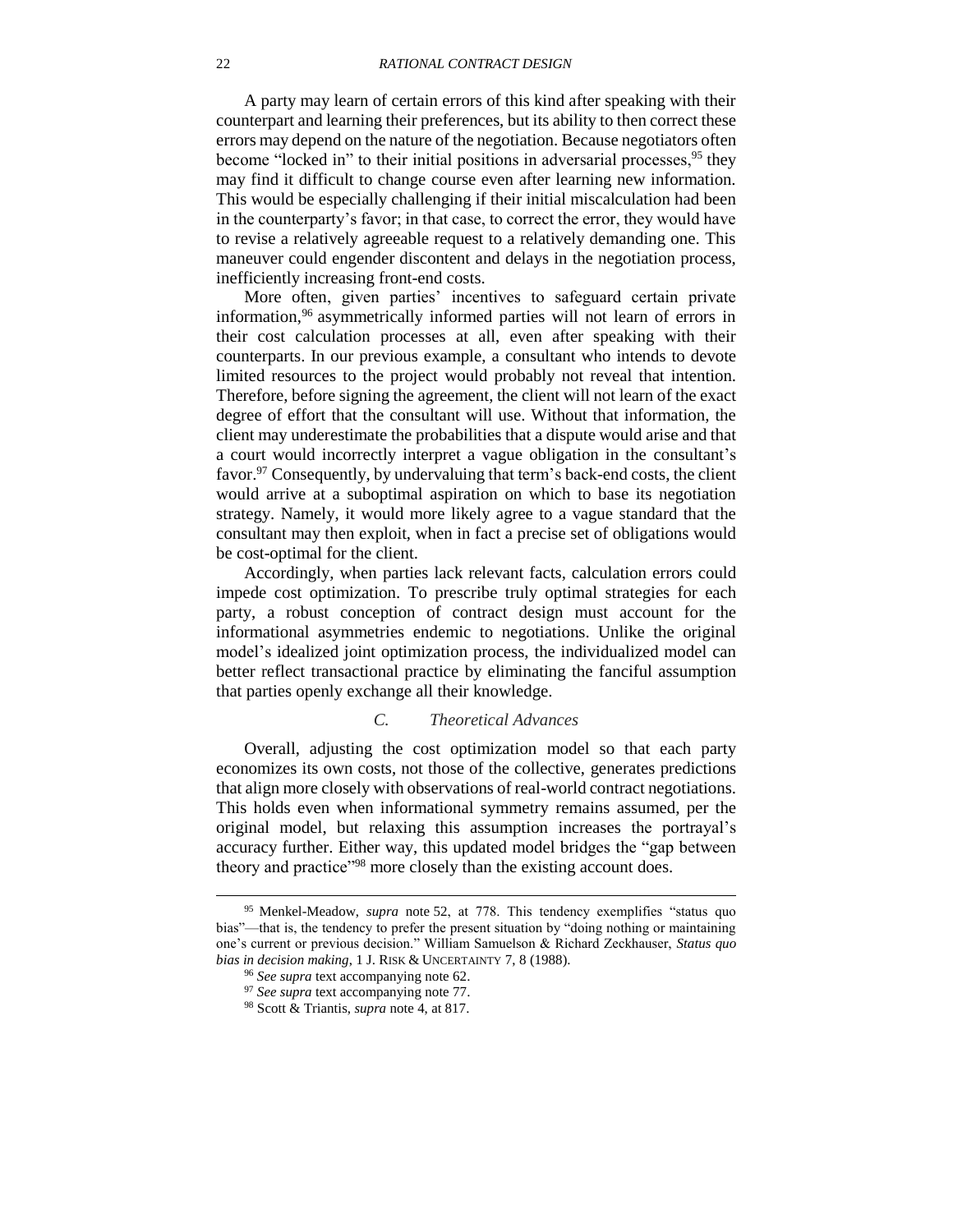Accordingly, the revised model provides a sounder basis on which to prescribe bargaining and drafting strategies. Most fundamentally, when considering back-end contracting costs under different language choices, attorneys should focus not on the parties' collective litigation expenses but on their clients' expenses and, often more importantly, their clients' potential liability.

Despite its heightened accuracy and utility, the individualized cost optimization model may not provide an elegant explanation for "the mix of vague and precise terms that characterize the typical commercial contract,"<sup>99</sup> as the original account purports to do. Under the revised model, that mix cannot simply "be framed as the product of a tradeoff that the parties have made in investing in the front end or back end of the contracting process,"<sup>100</sup> because a term's front-end costs depend not only on vagueness or precision but also on the extent of negotiation.<sup>101</sup> Given the many factors that affect bargaining activities—like imperfect information, human relationships, and negotiation strategies—any accurate explanation for contract language's nuances should reflect those intricacies, not gloss over them.

Notwithstanding this Part's improvements, the next Part describes the practical obstacles facing any optimization method, no matter how theoretically robust, in the complex and uncertain environment of negotiated business contracts.

## III. OBSTACLES TO COST OPTIMIZATION

## <span id="page-22-3"></span><span id="page-22-2"></span>*A. Rationality in Decision-Making*

<span id="page-22-1"></span><span id="page-22-0"></span>Whether in its original form or the improved one presented in Part [II,](#page-11-0) the cost optimization model is firmly rooted in rational choice theory, "the heart of modern microeconomic theory." <sup>102</sup> Specifically, it depends on the "expected utility" version of this theory, in which "decision makers conduct an explicit or implicit cost-benefit analysis of competing options and select the optimal method of achieving their goals (i.e., the method that maximizes net expected benefits), subject to external constraints."<sup>103</sup>

Although this conception of "axiomatic rationality . . . has come to dominate economics,"  $104$  it has received extensive criticism in recent decades, most famously by the behavioral scientists Amos Tversky and

 $\overline{\phantom{a}}$ 

<sup>99</sup> *Id.*

<sup>100</sup> *Id.*

<sup>101</sup> *See supra* Section [II.B.3.](#page-19-0)

<sup>102</sup> Russell B. Korobkin & Thomas S. Ulen, *Law and Behavioral Science: Removing the Rationality Assumption from Law and Economics*, 88 CALIF. L. REV. 1051, 1060 (2000).

<sup>103</sup> *Id.* at 1063; *accord* Melvin Aron Eisenberg, *The Limits of Cognition and the Limits of Contract*, 47 STAN. L. REV. 211, 213 (1995) ("According to the standard economic model of choice, an actor who must make a choice in the face of uncertainty will rationally select the option that maximizes his subjective expected utility. Rationality requires, among other things, that when consequences are uncertain, their likelihood is evaluated without violating the basic rules of probability theory.").

<sup>104</sup> KAY & KING, *supra* note [15,](#page-5-0) at 133.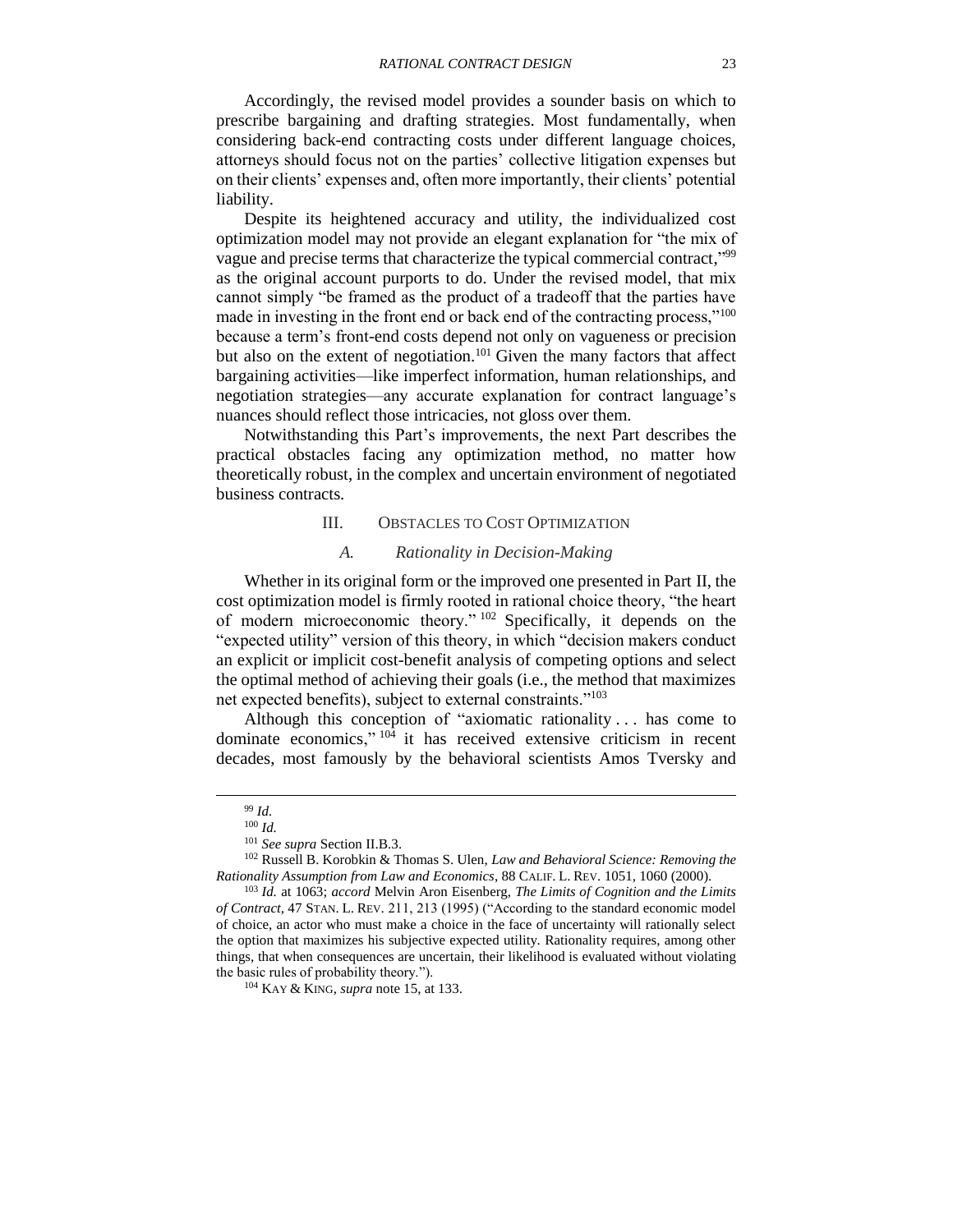<span id="page-23-4"></span>Daniel Kahneman. They stated that the expected utility model "was conceived as a normative model of an idealized decision maker, not as a description of the behavior of real people."<sup>105</sup> In their many experiments, actual behavior deviated widely, systematically, and fundamentally from that model.<sup>106</sup>

<span id="page-23-3"></span><span id="page-23-1"></span><span id="page-23-0"></span>Much of this deviation arises from "bounded rationality," which "captures the insight that actors often take shortcuts in making decisions that frequently result in choices that fail to satisfy the utility-maximization prediction." <sup>107</sup> Instead, people often engage in "satisficing"—that is, choosing an alternative that is merely "good enough" for a given purpose rather than one that truly maximizes utility.<sup>108</sup> For many decisions, people rely on intuitive heuristics (as opposed to deliberate heuristics), which arguably introduce corresponding biases and errors.<sup>109</sup> Another aspect of bounded rationality is "that actors will not process information perfectly even if they wish to do so, because human ability to calculate consequences, understand implications, and make comparative judgments on complex alternatives is limited." <sup>110</sup> These limitations affect all groups of people, including those involved in drafting commercial contracts, like business executives and their advisors.<sup>111</sup> Given these cognitive constraints, "real people" do not even attempt to "[optimize], calculate subjective probabilities and [maximize] expected utilities." 112

<span id="page-23-2"></span>Despite its deep influence in academia, axiomatic rationality describes only "the small worlds created for the purposes of economic modelling and experimental psychology,"<sup>113</sup> "in which rational [behavior] can be reduced to a mathematical calculation in the context of a well-defined problem and complete knowledge of the environment." <sup>114</sup> Axiomatic rationality is not "relevant to large worlds, in which problems have no well-defined solutions" and "of which [humans] can only ever have imperfect knowledge."<sup>115</sup>

 $\overline{\phantom{a}}$ 

<sup>105</sup> Amos Tversky & Daniel Kahneman, *Rational Choice and the Framing of Decisions*, 59 J. BUS. S251, S251 (1986).

<sup>106</sup> *Id.* at S252; Christine Jolls et al., *A Behavioral Approach to Law and Economics*, 50 STAN. L. REV. 1471, 1478 (1998) (arguing that "expected utility theory is not a good description of actual decisionmaking").

<sup>107</sup> Korobkin & Ulen, *supra* note [102,](#page-22-2) at 1075.

<sup>108</sup> Herbert A. Simon, *Invariants of Human Behavior*, 41 ANN. REV. PSYCHOL. 1, 17 (1990). Despite its departure from utility maximization, satisficing "in practice can deliver superior outcomes to actions selected by [optimizing behavior]." KAY & KING, *supra* note [15,](#page-5-0) at 150.

<sup>109</sup> *See supra* text accompanying notes [18–](#page-5-1)[20.](#page-5-2)

<sup>110</sup> Eisenberg, *supra* note [103,](#page-22-3) at 216.

<sup>111</sup> *See* Dan Lovallo & Daniel Kahneman, *Delusions of Success: How Optimism Undermines Executives' Decisions*, HARV.BUS.REV., Jul. 2003, at 56–63; Clayton P. Gillette, *Commercial Relationships and the Selection of Default Rules for Remote Risks*, 19 J. LEG. STUD. 535 (1990).

<sup>112</sup> KAY & KING, *supra* note [15,](#page-5-0) at 152.

<sup>113</sup> *Id.* at 155.

<sup>114</sup> *Id.* at 170.

<sup>115</sup> *Id.* at 146–48.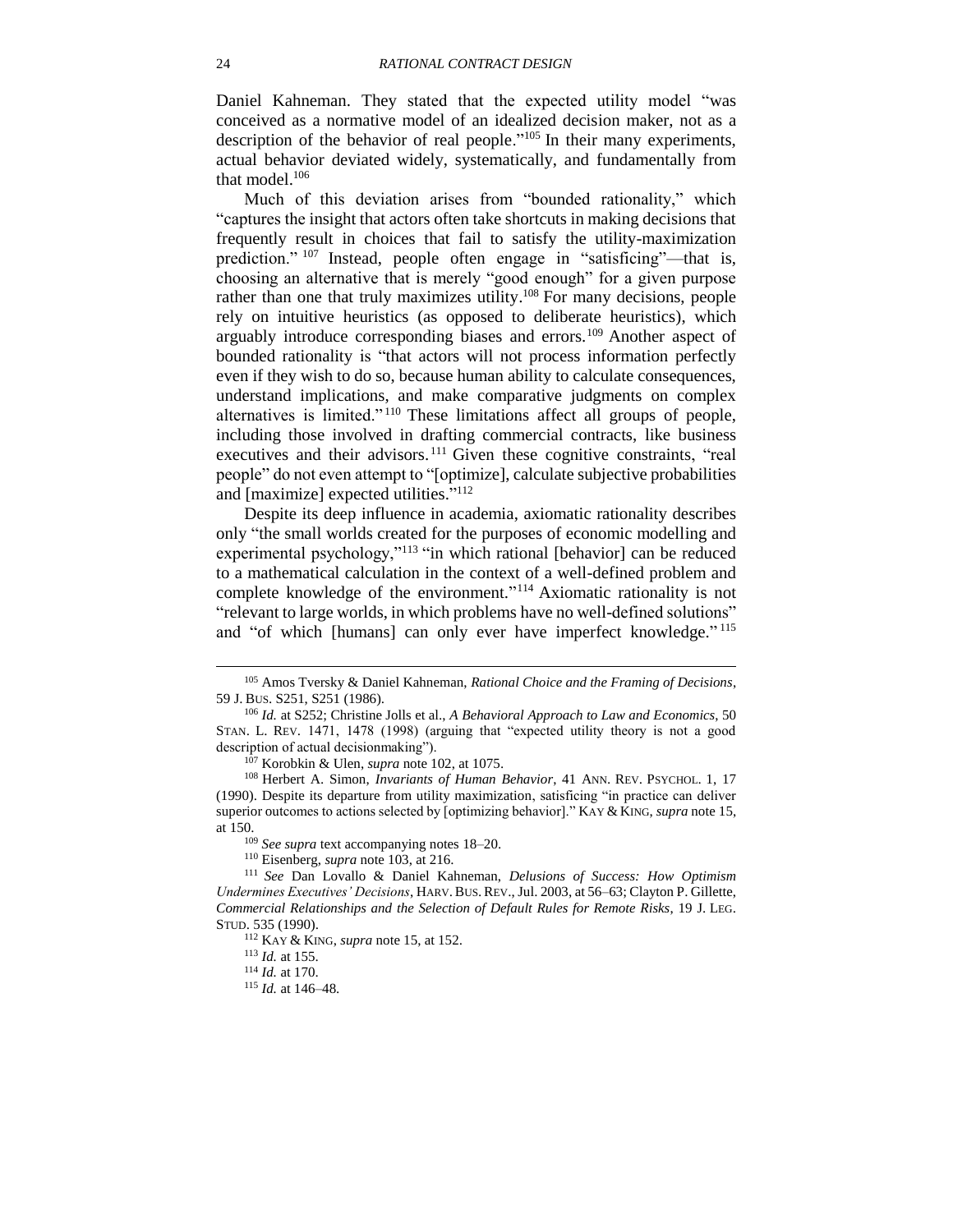Outside "elementary games of chance,"<sup>116</sup> humans generally inhabit these large worlds, in which a different conception of rationality is needed to describe and prescribe realistic decision-making strategies.

<span id="page-24-2"></span>To this end, many economists and psychologists have presented "*evolutionary* or *ecological* rationality" as a better measure of such a strategy's fitness for a particular purpose, "more relevant to the large worlds in which we all function." <sup>117</sup> In Herbert Simon's famous metaphor, "[h]uman rational behavior . . . is shaped by a scissors whose two blades are the structure of task environments and the computational capabilities of the actor."<sup>118</sup> Accordingly, in contrast to axiomatic rationality's focus on absolute utility maximization, a strategy's ecological rationality depends on its success in its applicable environment when performed by real people.<sup>119</sup> By accounting for human abilities and limitations, ecological rationality has proven more accurate and effective than axiomatic rationality.<sup>120</sup>

<span id="page-24-4"></span>Consistent with these rejections of rational choice theory in general, this Part explains how humans' cognitive constraints could prevent contracting parties and their representatives from choosing optimal language through the rigorous cost-benefit analysis suggested by traditional contract theory. It thereby extends the longstanding critiques of axiomatic rationality to one of its most pervasive manifestations in legal scholarship: the cost optimization model. This analysis applies equally to that model's original formulation described in Part [I](#page-7-0) and to the improved version developed in Part [II.](#page-11-0)

#### <span id="page-24-3"></span><span id="page-24-1"></span>*B. Benefit Calculations*

<span id="page-24-0"></span>As delineated in Sections [I.B](#page-9-0) and [II.B.1,](#page-14-1) the first step in cost optimization is to identify alternative terms that provide equal benefits, so that the term with the lowest overall costs maximizes utility. Alternatively, one could arrive at the same outcome by comparing both costs and benefits of each identified term and choosing the one with the highest net expected benefits. Either way, to find the optimal term, one must precisely quantify the monetary benefits arising from each alternative to permit comparisons with other alternatives and with the same alternative's expected costs.<sup>121</sup>

<sup>116</sup> *Id.* at 109.

<sup>117</sup> *Id*. at 172; *accord* Todd & Gigerenzer, *supra* note [22;](#page-6-0) Vernon L. Smith, *Prize Lecture: Constructivist and Ecological Rationality in Economics* (Dec. 8, 2002), https://www. nobelprize.org/prizes/economic-sciences/2002/smith/lecture.

<sup>118</sup> Simon, *supra* note [108,](#page-23-0) at 7.

<sup>119</sup> Todd & Gigerenzer, *supra* note [22,](#page-6-0) at 5, 14.

<sup>120</sup> KAY & KING, *supra* note [15,](#page-5-0) at 153.

<sup>121</sup> Korobkin & Ulen, *supra* note [102,](#page-22-2) at 1064 (identifying "commensurability" (i.e., that "actors should be able to compare the utility consequences of all alternatives to each other") as one of several "necessary (but not sufficient) conditions of rational behavior under the expected utility model," without which one "cannot be making decisions consistent with [that] model"); Richard Layard & Stephen Glaister, *Introduction* to COST-BENEFIT ANALYSIS 1, 2 (Richard Layard & Stephen Glaister eds., 2d ed. 1994) (explaining that cost-benefit analysis requires one "to assign numerical values to costs and benefits").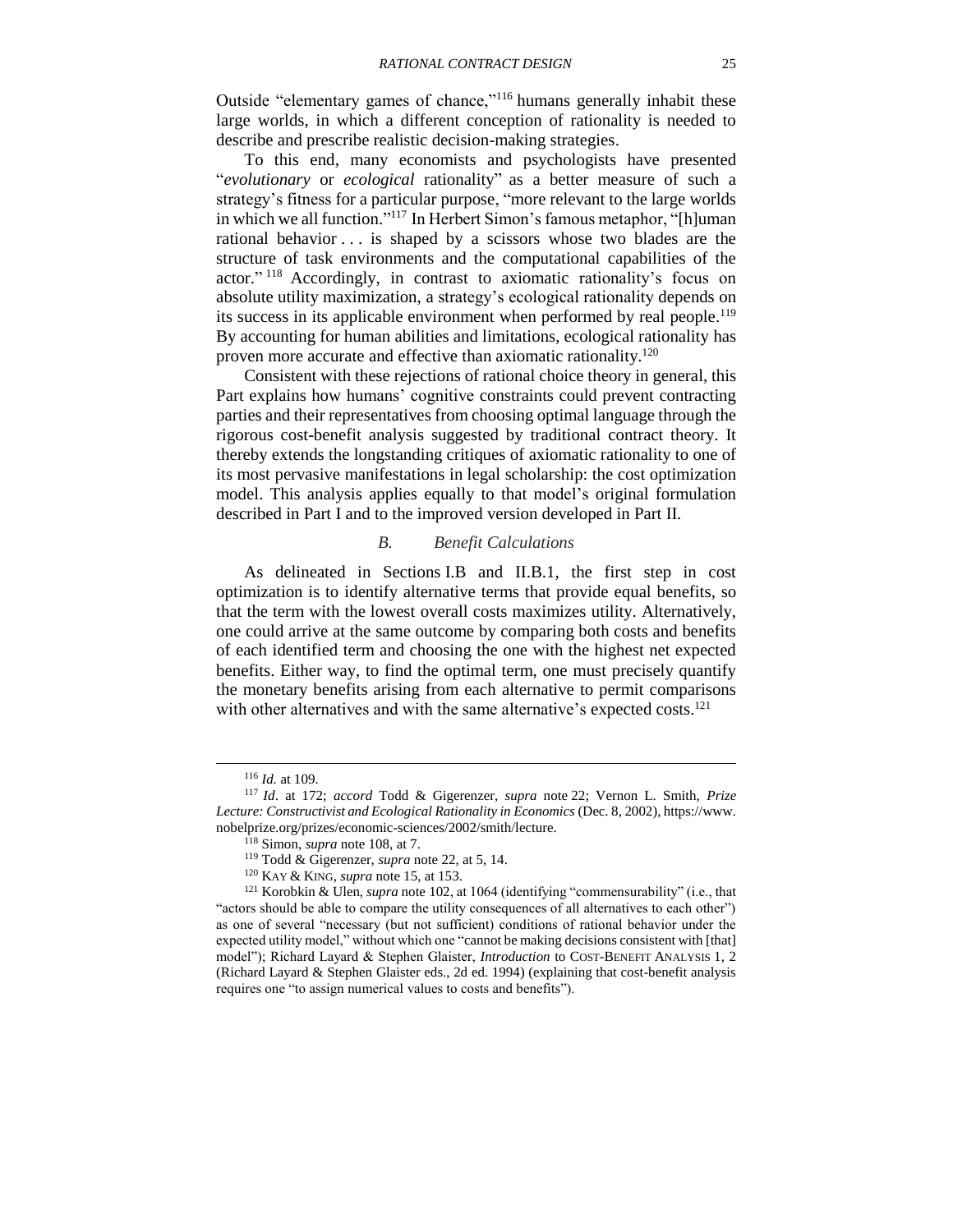Unfortunately, the "wording of contractual language" involves "a space with virtually infinite alternatives,"<sup>122</sup> so one could easily omit the truly optimal term from consideration. In that case, even when performing the rest of the cost-benefit analysis perfectly, one would identify not the most efficient possible language, but just the best of the options that one happens to contemplate.

Once alternatives are identified, their benefits must be calculated. In general, the benefits of a contract provision take the form of the parties' resulting incentives.<sup>123</sup> In some cases, these incentives may be more easily reducible to monetary values. For example, an obligation by a creditworthy party to pay \$1 million today would have an expected value to the recipient of close to \$1 million. If that obligation were conditioned upon an event with a 50 percent probability of occurrence, then the value would decrease to an amount closer to \$500,000.

For the nonmonetary provisions that comprise the bulk of business contracts, however, it may be more difficult to reduce the associated incentives to precise monetary values. For instance, an employment agreement could permit the company to terminate an executive's employment for "gross misconduct" (a vague standard) or could instead refer to specific types of conduct, like a sexual relationship with a coworker (a precise rule). A termination right has value both in granting desired authority to the company and in deterring the undesired behavior that triggers the right. Therefore, each provision's benefit to the company should equal (a) the value that the company places on avoiding each type of misconduct, multiplied by the probability that the provision would deter that misconduct, *plus* (b) the value that the company places on the right to terminate an executive who engages in that misconduct, multiplied by the probability that the misconduct would occur despite the provision. Theoretically, these values could be reduced to monetary amounts, perhaps based on the company's willingness to compensate the executive for each provision. In practice, however, contracting parties would find it profoundly difficult and expensive to valuate nonmonetary provisions accurately or consistently.<sup>124</sup>

<span id="page-25-0"></span>Without precise, commensurable assessments of each alternative's benefits, parties cannot reliably compare them to other alternatives' benefits or to the same alternative's expected costs. Even when these calculations and comparisons are feasible, the terms under consideration would rarely have exactly equal benefits, because in themselves, precision and vagueness can each yield various benefits to one or both parties. <sup>125</sup> These practical limitations would undermine an optimization process from the start.

<sup>122</sup> Nyarko, *supra* note [11,](#page-3-0) at 28.

<sup>123</sup> *See supra* note [41.](#page-9-3)

<sup>124</sup> *See* Frank Ackerman & Lisa Heinzerling, *Pricing the Priceless: Cost-Benefit Analysis of Environmental Protection*, 150 U. PA. L. REV. 1553, 1569 (2002) (explaining the difficulty and cost involved in "creat[ing] artificial prices for environmental values" in the context of environmental regulation).

<sup>125</sup> *See supra* notes [28](#page-7-3)[–31](#page-7-4) and accompanying text.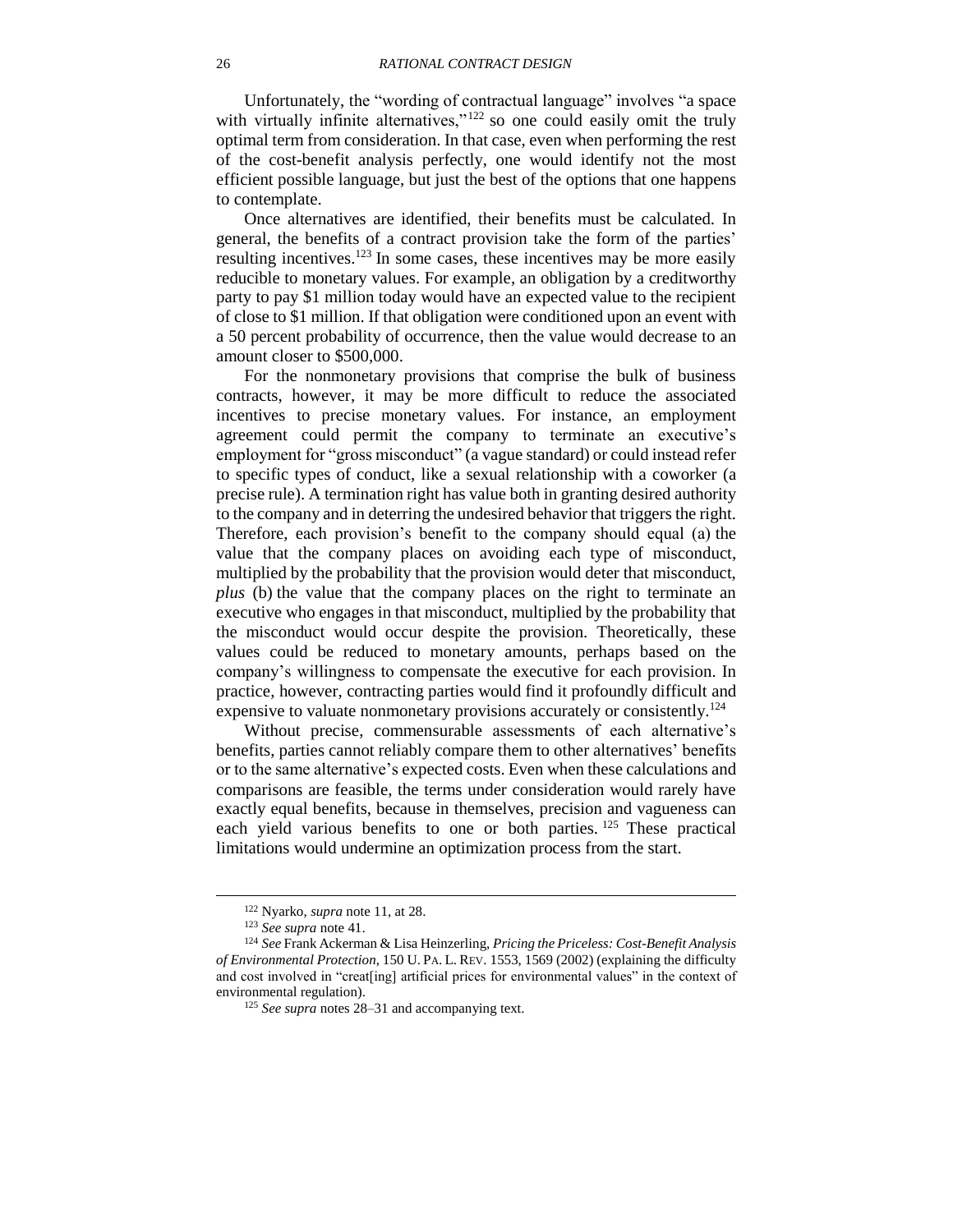#### *C. Front-End Cost Calculations*

<span id="page-26-0"></span>If parties manage to identify alternative terms with identical benefits despite these obstacles, the second step is to calculate each term's front-end costs. Given their immediacy, these costs should be easier to determine than the more remote back-end costs. However, even this seemingly straightforward assessment is not free of cognitive challenges.

In particular, "foreseeing possible future contingencies" and "determining the efficient obligations that should be enforced in each contingency" could confound many contracting parties.<sup>126</sup> Indeed, this is the essence of a common explanation for vagueness in contracts: people sometimes find it too difficult to predict the contingencies needed to draft a precise term without errors and omissions. <sup>127</sup> Even some of the cost optimization model's foundational articles acknowledge "bounded rationality" as one reason why parties would opt for vagueness.<sup>128</sup> Therefore, it is puzzling that those articles do not seem to recognize that the same human limitation could prevent parties from calculating each option's front-end costs, not to mention its even more distant back-end costs. This is ironic because the concept of bounded rationality emerged as a criticism of utility maximization frameworks of the cost optimization model's very nature.<sup>129</sup>

When cognitive constraints prevent contracting parties from accurately predicting and addressing future contingencies in the manner needed to draft a precise term, how can we expect the same people to calculate the costs involved in performing those tasks so that they can decide whether to attempt to draft that term?<sup>130</sup> Instead, when parties cannot foresee and account for future contingencies, perhaps a precise term is not a realistic option and should not be considered in an optimization process.

However, even when precision does appear feasible, parties may find it exceedingly difficult to estimate the associated transaction costs before actually incurring them. At a deal's outset, one can rarely predict how long it will take to bargain over and formulate a given contract provision, even under the cost optimization model's idealistic assumption of symmetrical information. <sup>131</sup> In the more realistic situation of informational asymmetries,

<sup>126</sup> *See supra* text accompanying note [42.](#page-10-3)

<sup>127</sup> *See supra* note [29.](#page-7-2)

<sup>128</sup> Scott & Triantis, *supra* note [4,](#page-2-1) at 846 ("A retrospective determination of performance [of a vaguely worded obligation] can economize on having to specify state-contingent performance measures and compensate for the parties' bounded rationality."); Choi & Triantis (2010), *supra* note [3,](#page-2-0) at 883 ("Vague terms . . . reduce the risk of errors of over- and underinclusiveness stemming from precise terms, due to bounded rationality.").

<sup>129</sup> *See supra* text accompanying note [107.](#page-23-1)

<sup>130</sup> This question echoes a critique by Eric Posner that a separate law-and-economics "model simultaneously assumes that individuals can foresee remote events and make complex calculations . . . and cannot engage in a perfect cognitive response . . . The assumptions are jointly implausible." Eric A. Posner, *Economic Analysis of Contract Law after Three Decades: Success or Failure*, 112 YALE L.J. 829, 867 (2003).

<sup>&</sup>lt;sup>131</sup> See supra note [51](#page-11-2) and accompanying text.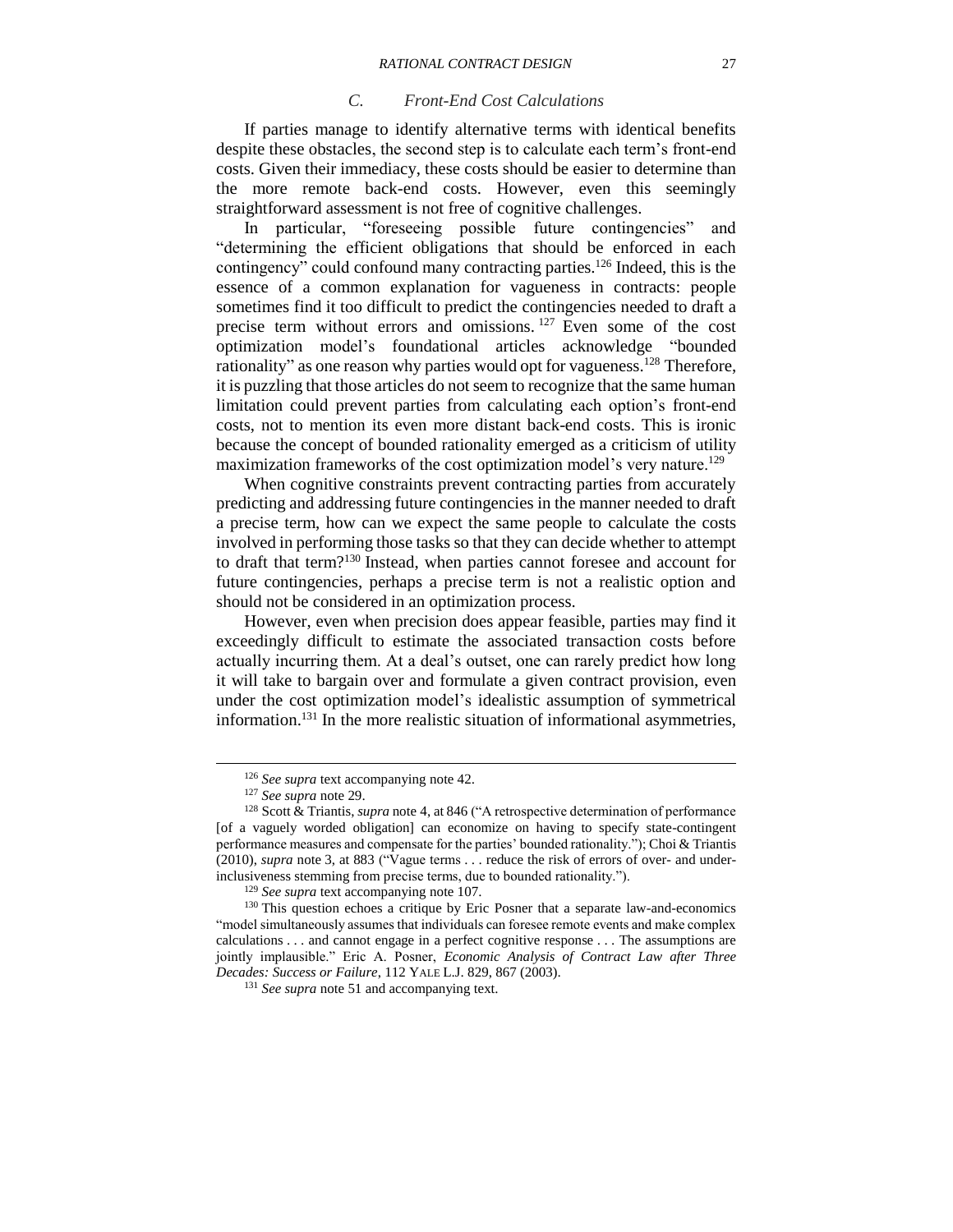<span id="page-27-2"></span>one must guess how the counterparty will negotiate, <sup>132</sup> making these predictions even more difficult. The time required to negotiate a provision depends on several volatile factors, including the difference between the parties' initial bargaining positions, the approaches and personalities of their representatives, and the interaction between that term and others under discussion. <sup>133</sup> Often, these factors' impacts do not become clear until the negotiation is well underway, when the parties have already incurred much of a particular term's transaction costs.

Therefore, in many cases, advance calculation of front-end costs may be either impossible or unreliable enough to undermine the comparison. Unlike back-end costs, front-end costs are not discounted, such that any errors appear undiluted when all costs are aggregated at the end.<sup>134</sup> Accordingly, though it should generally be easier to estimate proximate transaction costs than to predict distant enforcement costs, accuracy at the front end is more essential to the overall calculation.

## *D. Back-End Cost Calculations*

<span id="page-27-0"></span>As the litany of factors listed under step 3 in Sections [I.B](#page-9-0) and [II.B.1](#page-14-1) suggests, the back-end costs associated with different contract terms present even greater cognitive challenges than do the more readily ascertainable front-end costs.

## <span id="page-27-1"></span>*1. Predicting Disputes*

To take the first step of determining the probability of a future dispute, the parties must imagine the kinds of disagreements that could arise under each alternative contract term under consideration. However, their ability to do even this, before the complex mathematical operations of assessing costs and assigning probabilities, is often questionable under the constraint of bounded rationality.<sup>135</sup>

Instead, parties at the time of contracting tend to consider only obvious possibilities, disregarding many other risks to their relationship or transaction, even substantial ones.<sup>136</sup> Moreover, they frequently "ignore low probability events, regardless of the losses they generate should they

<sup>132</sup> *See supra* Section [II.B.4.](#page-20-0)

<sup>133</sup> Regarding negotiation dynamics, see *supra* Section [II.A.](#page-11-1)

<sup>134</sup> *See supra* note [36](#page-8-3) and accompanying text.

<sup>&</sup>lt;sup>135</sup> Eisenberg, *supra* note [103,](#page-22-3) at 227 (noting, in the context of liquidated damages clauses, that "at the time the contract is made it is often impracticable, if not impossible, to imagine all the scenarios of breach.").

<sup>136</sup> Gillette, *supra* note [111,](#page-23-2) at 552–53 ("Bounded rationality models suggest individuals will not consider all risks that threaten their commercial relationships or all events expected value sufficient to justify consideration. Instead, individuals will consider only events or outcomes sufficiently salient to be brought readily to mind; they will resolve issues sequentially rather than comprehensively. Given bounded rationality, complete contracting is impossible, even with respect to events with expected values sufficiently high to warrant negotiation.").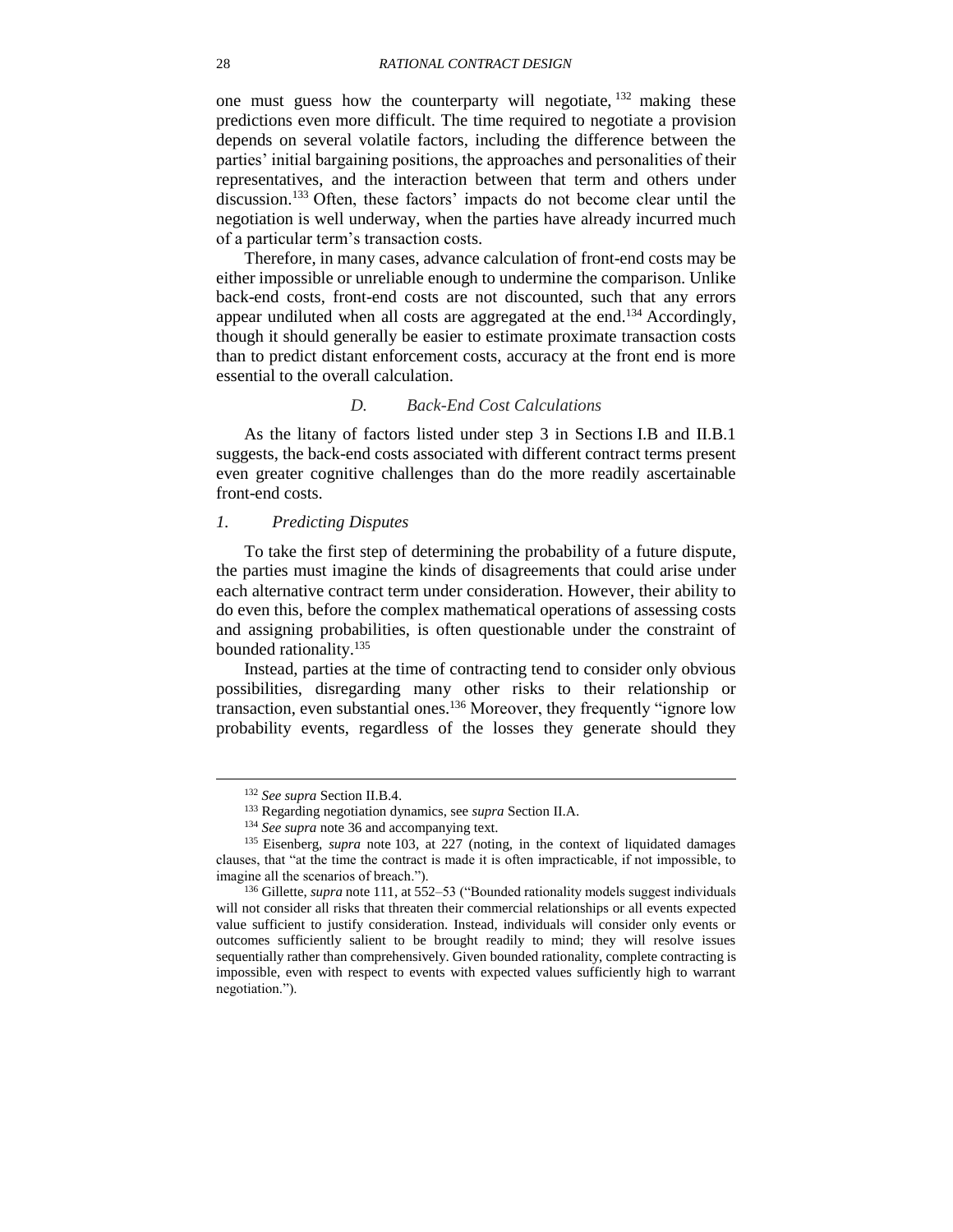<span id="page-28-1"></span>arise,"<sup>137</sup> such that these events would not even figure into their optimization processes. Even when certain disputes are envisioned, the subjects of actual litigation are "often so different from what anyone negotiating the contract anticipated." <sup>138</sup> With these limitations, many contracting parties would stumble on the back-end cost calculation's very first step and compromise the remaining computations, which critically depend on the identification of possible disputes.

## <span id="page-28-0"></span>*2. Assessing Dispute Resolution Costs*

If a party does succeed in predicting certain kinds of disputes, then it must calculate the time and expense involved in resolving each dispute either with or without litigation. To facilitate a choice among alternative contract terms, the assessment must be accurate enough to permit distinctions among the back-end costs that would arise under each alternative. According to the cost optimization model, a vague standard would generally involve greater litigation costs than a precise rule, as the parties submit to a court competing evidence regarding the standard's proper interpretation.<sup>139</sup> But this general observation does not enable parties to assign probabilities and discount rates to arrive at a meaningful estimate of overall back-end contracting costs, which can then be added to the calculation of front-end costs. For this essential step in an optimization process, one needs actual numbers.

<span id="page-28-2"></span>In assessing litigation costs, informational limitations may be even more critical than cognitive ones. Even a perfect specimen of *homo economicus*  would often find it difficult to obtain and process the data needed to predict litigation costs within a usable degree of accuracy.<sup>140</sup> The variables that contribute to a litigation's overall costs are probably countless. At a minimum, they include the forum (including possible removal from state to federal court), the judge, the presence or absence of a jury, the extent of discovery, the number and complexity of the documents and other records to be used as evidence, the cost of obtaining that evidence, the number of expert witnesses, the fees charged by each witness, the law firm representing each party, the attorneys within each firm assigned to the case, fees charged for each of those attorneys' work, the extent of collaboration between each party's litigation teams, the opportunity cost of participation by each party's personnel in litigation activities, each party's strategies in preparing for and conducting the litigation, whether either party appeals the decision, and the

<sup>137</sup> *Id.* at 558; *accord* Eisenberg, *supra* note [103,](#page-22-3) at 228 (citing studies of disaster insurance to illustrate that "empirical evidence shows that people often not only underestimate but ignore low-probability risks."). In contrast to outright ignorance, when people happen to recognize a substantial but low-probability risk, they often make the opposite mistake by assigning excessive weight to it, through a tendency called "probability neglect." *See infra*  notes [168](#page-32-0)[–171](#page-33-0) and accompanying text.

<sup>138</sup> Steven L. Schwarcz, *Explaining the Value of Transactional Lawyering*, 12 STAN.J.L. BUS. & FIN. 486, 496 (2007).

<sup>139</sup> Choi & Triantis (2010), *supra* note [3,](#page-2-0) at 882.

<sup>140</sup> Richard A. Posner, *supra* note [8,](#page-2-2) at 1613 (acknowledging "the difficulty of predicting expected litigation costs" and "profound uncertainty" in the context of contract design).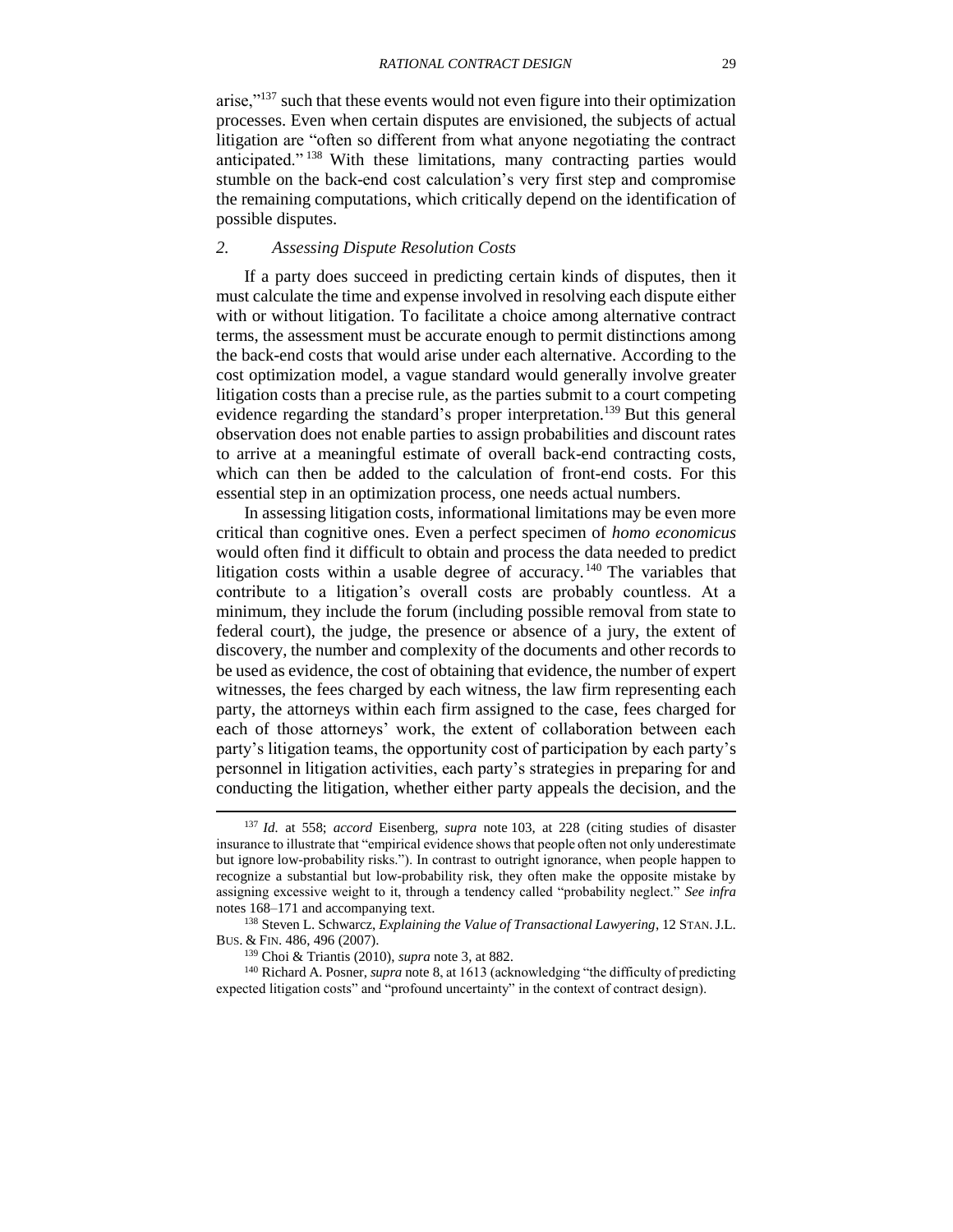<span id="page-29-2"></span>extent to which insurance covers each party's costs.<sup>141</sup> To an extent, some of these factors may be controllable or predictable upon contract formation, but most are neither.

Even at litigation's onset, "it is nearly impossible to predict . . . how long litigation may last, or how costly it may be. This inevitable uncertainty is due in part to the complex and unpredictable nature of litigation, the many variables involved, and the inability to measure certain risks."<sup>142</sup> If those predictions are "nearly impossible" on a lawsuit's eve, then they must be absolutely impossible several years earlier, when parties may draft the agreement from which the dispute eventually arises. At that stage, the possible outcomes are not identifiably stationary but unforeseeably dynamic, because they depend on the parties' future behavior as well as exogenous events.<sup>143</sup>

<span id="page-29-5"></span><span id="page-29-3"></span><span id="page-29-0"></span>A century ago, the economist Frank Knight distinguished between "measurable risk" and "unmeasurable uncertainty,"<sup>144</sup> a dichotomy that John Maynard Keynes later echoed.<sup>145</sup> Although rational choice theory ignored this distinction, <sup>146</sup> the rise of behavioral science demonstrated its importance, $147$  and it is now considered a basic, uncontroversial principle of economics. <sup>148</sup> According to this dichotomy, "[i]n a situation of risk, the exhaustive and mutually exclusive set of future states are known and their consequences and probability distribution can be foreseen with certainty,"<sup>149</sup> as in a "small-world" game of chance. In contrast, uncertainty is "defined by the absence of perfect foresight, where the full set of states, their consequences, or the probabilities are not known or knowable."<sup>150</sup> Amid uncertainty, "[o]ptimization is by definition impossible."<sup>151</sup>

<span id="page-29-4"></span><span id="page-29-1"></span>In these terms, upon contract formation, future dispute resolution costs are clearly a matter of uncertainty, not risk. They depend on so many

<sup>143</sup> Regarding "non-stationarity," see KAY & KING, *supra* note [15,](#page-5-0) at 349.

<sup>144</sup> KNIGHT, *supra* note [15,](#page-5-0) at 20.

<sup>145</sup> JOHN MAYNARD KEYNES, THE GENERAL THEORY OF EMPLOYMENT, INTEREST AND MONEY 213–14 (1936).

<sup>146</sup> KAY & KING, *supra* note [15,](#page-5-0) at 12–16.

<sup>147</sup> Tim Rakow, *Risk, uncertainty and prophet: The psychological insights of Frank H. Knight*, 5 JUDGMENT & DECISION MAKING 458–66 (2010).

<sup>141</sup> *Id.* at 1612; Choi & Triantis (2010), *supra* note [3,](#page-2-0) at 882; Paula Hannaford-Agor, *Measuring the cost of civil litigation: Findings from a survey of trial lawyers*, VOIR DIRE, Spring 2013, at 22; AM. BAR ASS'N, SECTION LITIG., MEMBER SURVEY ON CIVIL PRACTICE: DETAILED REPORT (Dec. 11, 2009); *Litigation Budget Template*, THOMSON REUTERS PRAC. L., https://us.practicallaw.thomsonreuters.com/7-525-8883 (last visited February 1, 2022).

<sup>142</sup> Marcellus A. McRae & Kahn A. Scolnick, *Case Assessment and Evaluation*, THOMSON REUTERS PRAC. L., https://us.practicallaw.thomsonreuters.com/4-525-8907 (last visited February 1, 2022).

<sup>148</sup> *See, e.g.,* ROBERT S. PINDYCK & DAIEL L. RUBINFELD, MICROECONOMICS 179–185 (9th ed. 2018).

<sup>149</sup> Shenghua Luan et al., *Ecological Rationality: Fast-and-Frugal Heuristics for Managerial Decision Making under Uncertainty*, 62 ACAD. MGMT. J. 1735, 1738 (2019). <sup>150</sup> *Id.*

<sup>151</sup> *Id.*; *accord* KAY & KING, *supra* note [15,](#page-5-0) at 320 ("Radical uncertainty precludes optimising behaviour.").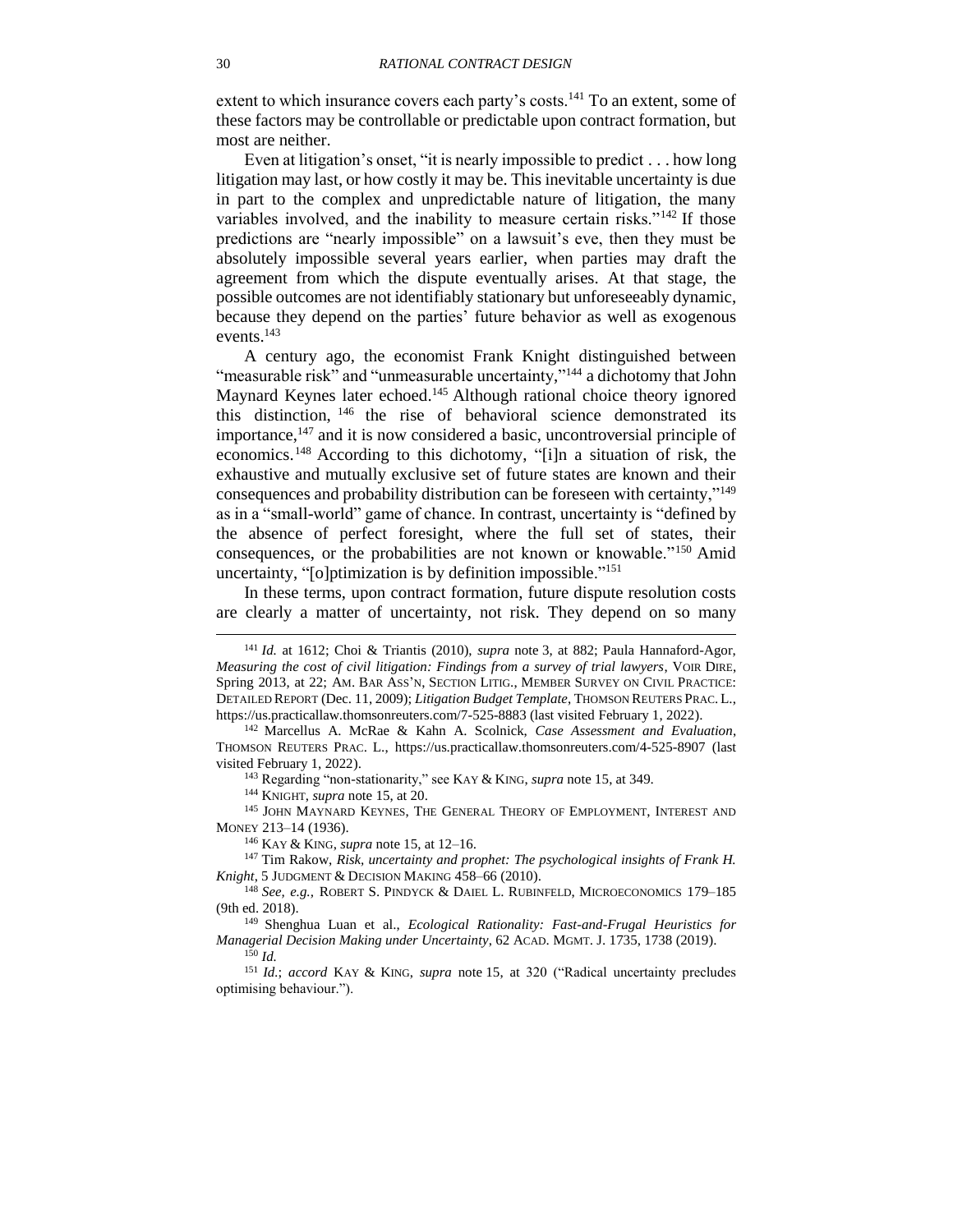unknowable factors that nobody could estimate them with any useable degree of accuracy. As a result, parties cannot optimize these immeasurably uncertain costs through a cost-benefit analysis.

<span id="page-30-2"></span><span id="page-30-1"></span>Moreover, if contracting parties ignored this impossibility and attempted to estimate dispute resolution costs anyway, they would need not only divine clairvoyance but also expertise in civil litigation, which the transactional lawyers who draft contracts typically lack.<sup>152</sup> In a large firm, these attorneys could seek advice from their colleagues in the litigation department, but such intrafirm knowledge transfer, though advisable, rarely happens in practice.<sup>153</sup> Even when it does, litigators are unequipped to estimate litigation costs at the drafting stage, due to those amounts' inherent uncertainty and to the same cognitive limitations that affect everyone else, including overconfidence. 154 Therefore, if a client were to request such an estimate based only on contract language choices, a careful and ethical attorney would hesitate to provide a highly speculative answer, instead giving an extremely broad range or simply explaining why the question is unanswerable.<sup>155</sup>

<span id="page-30-0"></span>The involvement of additional attorneys, perhaps performing research and writing memoranda, would typically add to the client's bill. This introduces another problem with predicting litigation costs: the cost of prediction itself. In an optimization process, any such investigation expenses should be added to the front-end transaction costs.<sup>156</sup> Beyond a certain threshold, these further expenditures may outstrip cost optimization's potential benefits, which, at a maximum, equal the difference in total (i.e., front-end and back-end) contracting costs between the most and least expensive alternatives under consideration. Those investigation expenses would deter cost-sensitive parties from even attempting cost optimization in

 $\overline{a}$ 

<sup>155</sup> Speculative, unsubstantiated predictions of litigation costs could violate a lawyer's ethical duty to provide honest advice. *See* MRPC, *supra* note [64,](#page-13-1) at r. 2.1 cmt. 1.

<sup>&</sup>lt;sup>152</sup> See GULATI & SCOTT, *supra* note [8,](#page-2-2) at 150 (finding that, in large law firms, knowledge of "the risk of using one form of clause over another . . . is not systematically transferred to the transactional lawyers who are drafting new contracts.").

<sup>&</sup>lt;sup>153</sup> *Id.* at 4 (noting "little evidence of interaction among transactional lawyers and litigators" during interviews with attorneys in law firms over several years).

<sup>154</sup> Robert J. Rhee, *A Price Theory of Legal Bargaining: An Inquiry into the Selection of Settlement and Litigation under Uncertainty*, 56 EMORY L.J. 619, 642 (2006) ("Most attorneys and their clients lack sufficient trial experience to assess the probability of how a deliberative body would decide."); Jane Goodman-Delahunty et al., *Insightful or Wishful: Lawyers' Ability to Predict Case Outcomes*, 16 PSYCH. PUB. POL'Y & L. 133, 149 (2010) (finding, through a "study of the ability of lawyers to predict the outcome of their cases," that "[l]awyers frequently made substantial judgmental errors, showing a proclivity to overoptimism."). Regarding the bias of overconfidence, see *infra* text accompanying notes [172](#page-33-1)[–179.](#page-34-1)

<sup>156</sup> *See* Eisenberg, *supra* note [103,](#page-22-3) at 216 ("An actor's total utility from a decision depends not only on the substantive merits of the decision, but also on the costs of the decisionmaking procedure."). *But see* KAY & KING, *supra* note [15,](#page-5-0) at 150–51 ("The implications of bounded rationality are not represented by adding computational costs to an optimisation problem. Bounded rationality as proposed by [Herbert] Simon reflects the challenges of making decisions governed by reason and logic under radical uncertainty in which no computable solution is available.").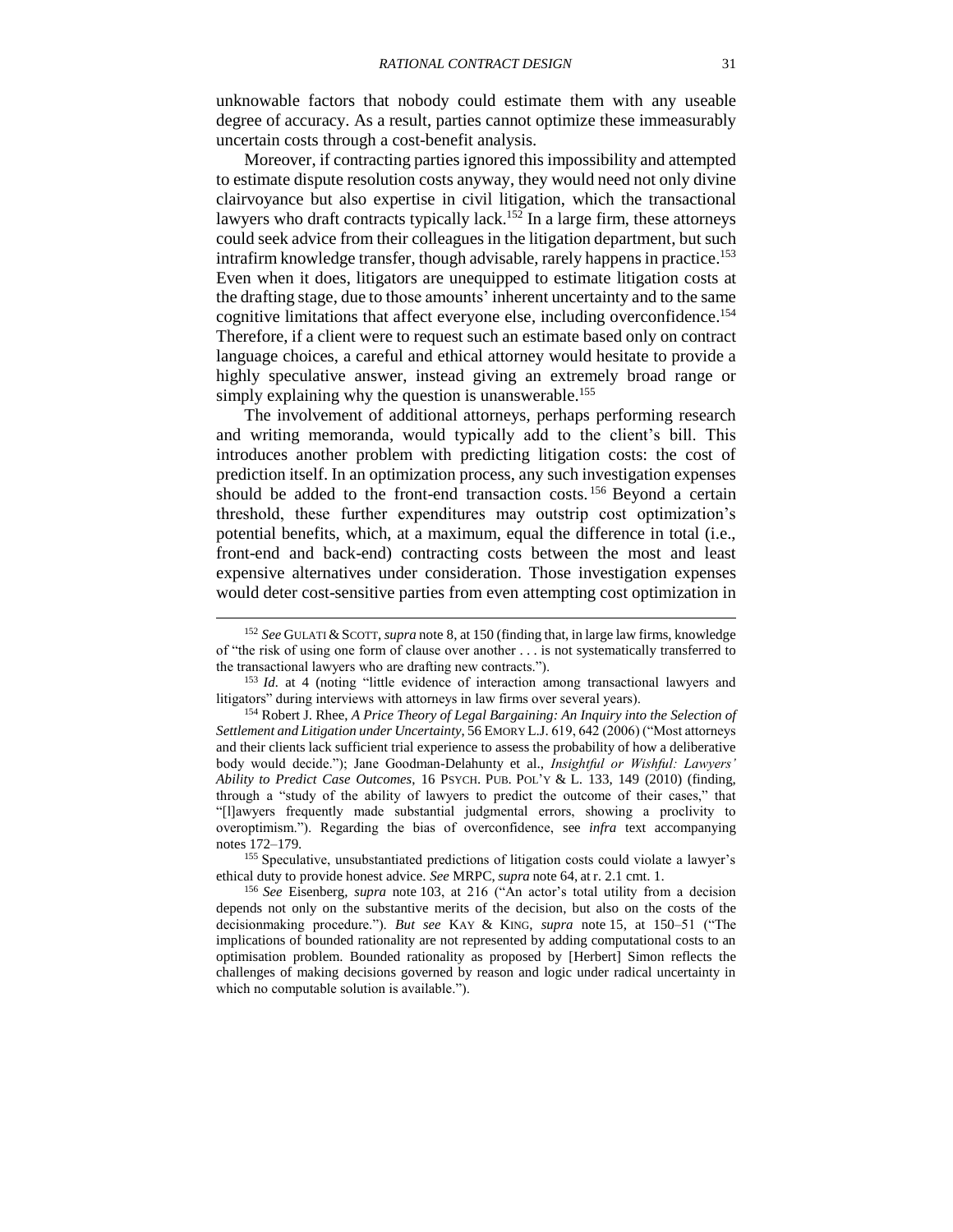<span id="page-31-1"></span>the first place.<sup>157</sup> Instead, unless a vague standard would provide a potential advantage other than front-end cost savings,<sup>158</sup> their money may be better spent on just formulating a precise rule than on the staggering task of calculating each option's back-end costs. <sup>159</sup>Given these costs' systemic uncertainty and the additional expenditures required even to estimate them, any such assessment upon contract formation would be both futile and wasteful.

## <span id="page-31-0"></span>*3. Assigning Probabilities*

If somehow the parties manage to arrive at predictions of dispute resolution costs nonetheless, their challenges will compound, and their estimates will become less accurate, when they proceed to assign probabilities to unknown future events that would affect those costs. In general, if a decision maker "can neither estimate the likelihood of [an adverse future event] nor obtain information that would allow him to do so, it becomes impossible for him to make the type of optimizing decision that rational choice theory predicts."<sup>160</sup> Frustrating this goal are various intuitive

<sup>157</sup> *See* Korobkin & Ulen, *supra* note [102,](#page-22-2) at 1078 ("Decision researchers have identified the complexity of a decision as a leading cause of departures from the type of complete costbenefit analysis of decision options predicted by expected utility theory. Acting consistently with expected utility theory requires a substantial amount of cognitive effort. As the problem becomes more complex, either because there are more options from which to select or because each option has more attributes associated with it, actors might attempt to minimize effort by adopting simplified strategies, thus violating the procedural predictions of rational choice theory.").

<sup>158</sup> Regarding vagueness's other potential advantages, see *supra* notes [28–](#page-7-3)[31,](#page-7-4) [76,](#page-17-1) and accompanying text.

<sup>&</sup>lt;sup>159</sup> These considerations of investigation costs echo Eric Posner's criticism of the cost optimization model's analogous precursor in the public law realm, which addresses the choice between precise rules and vague standards in laws and regulations. *See supra* note [4](#page-2-1) and accompanying text. According to Professor Posner, the total cost of a legal system "is a function both of the content of the law and of the *process* by which it is created (rule or standard)." Eric Posner, *Standards, Rules, and Social Norms*, 21 HARV. J. L. & PUB. POL'Y 101, 104 (1997). A legislature could determine that cost "by using rough, intuitive guesses of the value of the variables in [the relevant expected utility] model" or by "sponsoring hearings and studies for the purpose of obtaining more precise estimates." *Id.* To choose between these two options, however, the legislature may need to "sponsor a study to determine the most efficient method for determining the method used to determine which process to use to create the law." *Id.* This would ultimately lead to an "infinite regress" or at least a string of inquiries with no predictable end. *Id.* at 105. Although Professor Posner does not consider this problem to afflict all cost-benefit analyses in the law, he finds it "hard to ignore in discussions about how laws allow legislatures, courts, and other agencies to economize on their lawmaking costs." *Id.* at 106. Regarding a similar concern in decision-making more generally, see Giovanni Dosi et al., *Rational Heuristics? Expectations and Behaviors in Evolving Economies with Heterogeneous Interacting Agents* 3 n.5 (NBER Working Paper No. 26922, Apr. 2020) ("Even if individuals were to have sufficient information on the basis of which to make such a decision 'rationally,' the question would arise how do they make a decision about the allocation of effort to obtain the information necessary to make that decision. Somewhere in this infinite regression, the assumption of rationality has to break down.").

<sup>160</sup> Korobkin & Ulen, *supra* note [102,](#page-22-2) at 1083.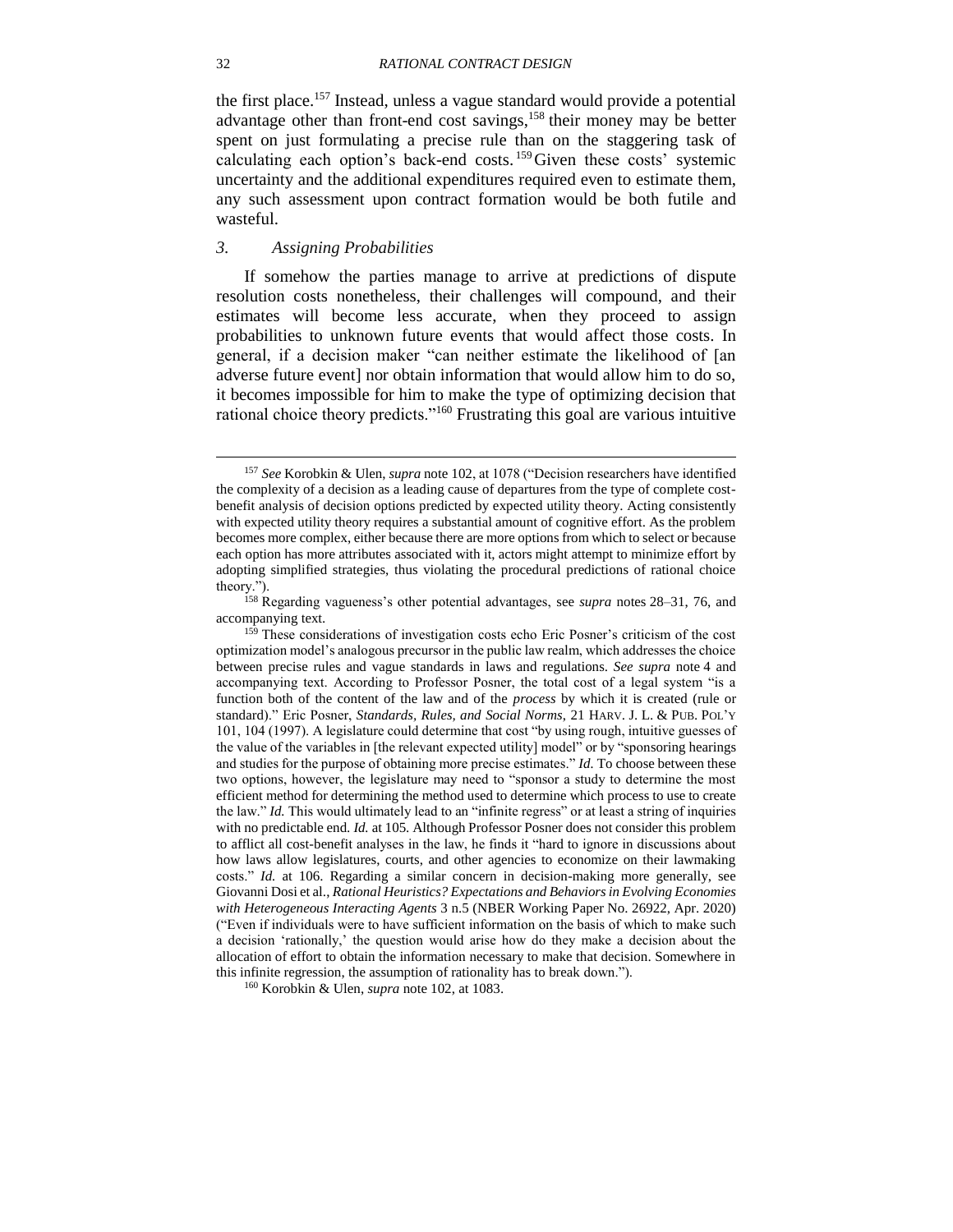heuristics (as opposed to deliberate heuristics)<sup>161</sup> and corresponding biases that can each cause "systematic errors" in probability assessments.<sup>162</sup>

According to the availability heuristic, a person estimates the likelihood of an event "by the ease with which instances or associations come to mind"—that is, based on the most easily remembered or imagined comparable data and situations, rather than on objective frequency.<sup>163</sup> This tendency could skew contracting parties' probability calculations in various ways. First, it could lead one "to give undue weight to his present intention to perform, which is vivid and concrete, as compared with the abstract possibility that future circumstances may compel him to breach."<sup>164</sup> Parties may thereby underestimate the probability that their own acts or omissions will cause a dispute. Second, the opposite effect could occur if a party has learned of "remote risks that have materialized in transactions to which they were not parties."<sup>165</sup> In that case, the availability heuristic may cause them "to overestimate [those risks'] likelihood and assign them excess expected values, which in turn result in a specific allocation of the risk not warranted by the objective probability of its occurrence."<sup>166</sup>

Another impediment to accurate probability assessments is "loss aversion," the widespread tendency to value losses more highly than gains of the same value. People seem to find "the aggravation . . . in losing a sum of money . . . to be greater than the pleasure associated with gaining the same amount."<sup>167</sup> Accordingly, in contract formation, parties considering the prospect of a substantial loss—perhaps in the form of an expensive litigation arising from a dispute over the meaning of a vague term—"may elevate their concerns about [that] loss over their calculations of expected value and thus avoid risk of substantial loss regardless of probability." <sup>168</sup> Statistically, compared with the number of business contracts that are formed, "significant" disputes are very uncommon, litigation is extremely so, and trials are "vanishingly rare."<sup>169</sup> Therefore, when calculating back-end costs

<span id="page-32-1"></span><span id="page-32-0"></span><sup>161</sup> *See supra* text accompanying notes [18–](#page-5-1)[20.](#page-5-2)

<sup>162</sup> Korobkin & Ulen, *supra* note [102,](#page-22-2) at 1085 ("Often, systematic errors arise from the use of decision-making heuristics that simplify decision-making tasks, thus significantly reducing the costs of information processing and decision making, thereby rendering it possible to operate in an increasingly complex world. In some cases, systematic decisionmaking errors might be the result of perceptual biases that may be, on balance, evolutionarily adaptive. But whether or not the well-documented collection of heuristics and biases are rational adaptations in a global sense, they have the consequence of causing actors to make decisions that violate the predictions of rational choice theory in individual circumstances.").

<sup>163</sup> Amos Tversky & Daniel Kahneman, *Availability: A Heuristic for Judging Frequency and Probability, in* 5 COGNITIVE PSYCHOL. 207, 208 (1973).

<sup>164</sup> Eisenberg, *supra* note [103,](#page-22-3) at 228.

<sup>165</sup> Gillette, *supra* note [111,](#page-23-2) at 553.

<sup>166</sup> *Id*. at 553–54.

<sup>167</sup> Daniel Kahneman & Amos Tversky, *Prospect Theory: An Analysis of Decision under Risk*, 47 ECONOMETRICA 263, 279 (1979).

<sup>168</sup> Gillette, *supra* note [111,](#page-23-2) at 555.

<sup>169</sup> John H. Langbein, *The Disappearance of Civil Trial in the United States*, 122 YALE

L.J. 522, 524 (2012); Schwarcz, *supra* note [138,](#page-28-1) at 496 (reporting that, in a survey of 75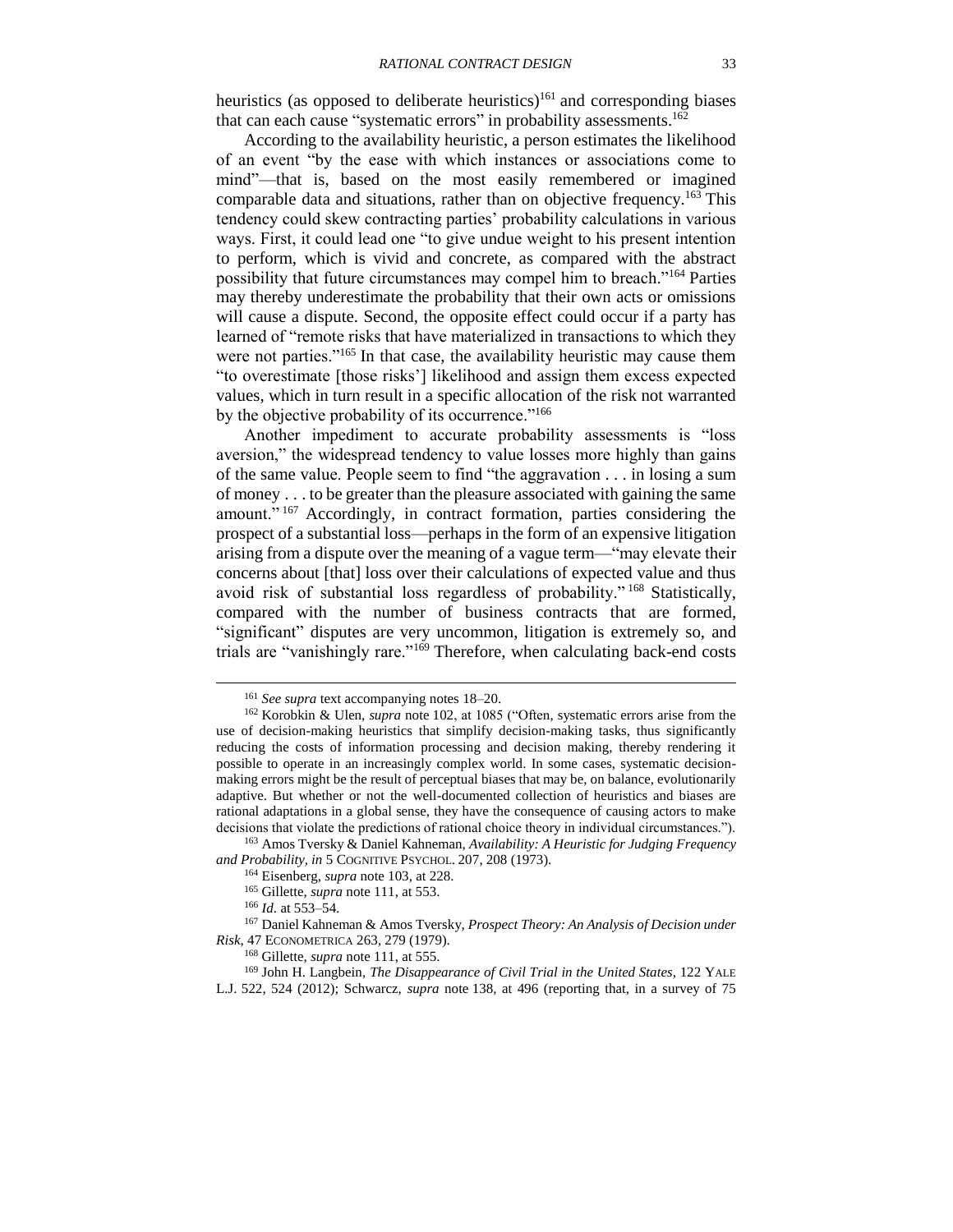<span id="page-33-0"></span>associated with different contract terms, a party may commit "a form of probability neglect"<sup>170</sup> by assigning an irrationally high probability to a significant loss associated with one drafting approach, even if the loss is unlikely to occur and would do so, if at all, only in the distant future.<sup>171</sup> This misperception could deter a party from that approach even when it would maximize utility.

<span id="page-33-1"></span>In contrast to loss aversion, the bias of overoptimism or overconfidence can have opposite effects. "By a number of metrics and across a variety of domains, people have been found to assign higher probabilities to their attainment of desirable outcomes than either objective criteria or logical analysis warrants."<sup>172</sup> Notably, this bias is exacerbated "under conditions of greater uncertainty,"<sup>173</sup> "when the outcome of [people's] predictions will not be revealed for some time," $174}$  or when a negative event is perceived as within an actor's control.<sup>175</sup> All of these circumstances would typically attend a person who, before agreeing to a contract, attempts to predict the likelihood of a contractual dispute. After all, with respect to a given agreement, disputes are statistically rare, temporally distant, undesired, and often within one or more parties' control.<sup>176</sup>

As a result, overoptimistic contracting parties would underestimate the probability of disputes and overestimate the probability of their painless resolution.<sup>177</sup> These estimates may be especially unreliable in relationships that are "personally intensive, broad in scope, and potentially longlasting."<sup>178</sup> In those cases, "each party is likely to be unduly optimistic about the relationship's long-term prospects and the willingness of the other party

<sup>173</sup> Armor & Taylor, *supra* note [172,](#page-33-1) at 338.

<sup>176</sup> *See supra* note [169](#page-32-1) and accompanying text.

lawyers and 17 clients, both groups "said that only about two percent of contracts actually end up in litigation"); Tim Cummins, *Are you in an adversarial industry? Insights for contract negotiators and managers*, INT'L ASS'N FOR CONT. & COM. MGMT. (Apr. 23, 2014), https:// blog.iaccm.com/commitment-matters-tim-cummins-blog/2014/04/23/are-you-in-an-

adversarial-industry-insights-for-contr (reporting that, according to a global survey of 1,786 organizations, "approximately 9% of contracts experience a significant claim or dispute," and "formal disputes" appear to arise in less than 0.1% of contracts).

<sup>170</sup> Cass R. Sunstein, *Probability Neglect: Emotions, Worst Cases, and Law*, 112 YALE L.J. 61, 65 (2002) (explaining that people give "excessive weight to low-probability outcomes when the stakes are high").

<sup>171</sup> Regarding the impact of a loss's timing, see *infra* note [188](#page-35-0) and accompanying text.

<sup>172</sup> David A. Armor & Shelley E. Taylor, *When Predictions Fail: The Dilemma of Unrealistic Optimism, in* HEURISTICS AND BIASES: THE PSYCHOLOGY OF INTUITIVE JUDGMENT 334 (Thomas Gilovich et al. eds., 2002); *accord* Jolls et. al., *supra* note [106,](#page-23-3) at 1524. *But see*  KAY & KING, *supra* note [15,](#page-5-0) at 167 (doubting whether optimism should be characterized as a "bias" that leads to "errors in calculations of subjective expected utility").

<sup>174</sup> *Id.* at 339.

<sup>175</sup> Neil D. Weinstein, *Unrealistic Optimism About Future Life Events*, 39 J. PERSONALITY & SOC. PSYCHOL. 806, 814 (1980)*.*

<sup>&</sup>lt;sup>177</sup> Eisenberg, *supra* note [103,](#page-22-3) at 227 ("Because actors tend to be unrealistically optimistic, a contracting party will probably believe that his performance is more likely, and his breach less likely, than is actually the case.").

<sup>178</sup> *Id.* at 251.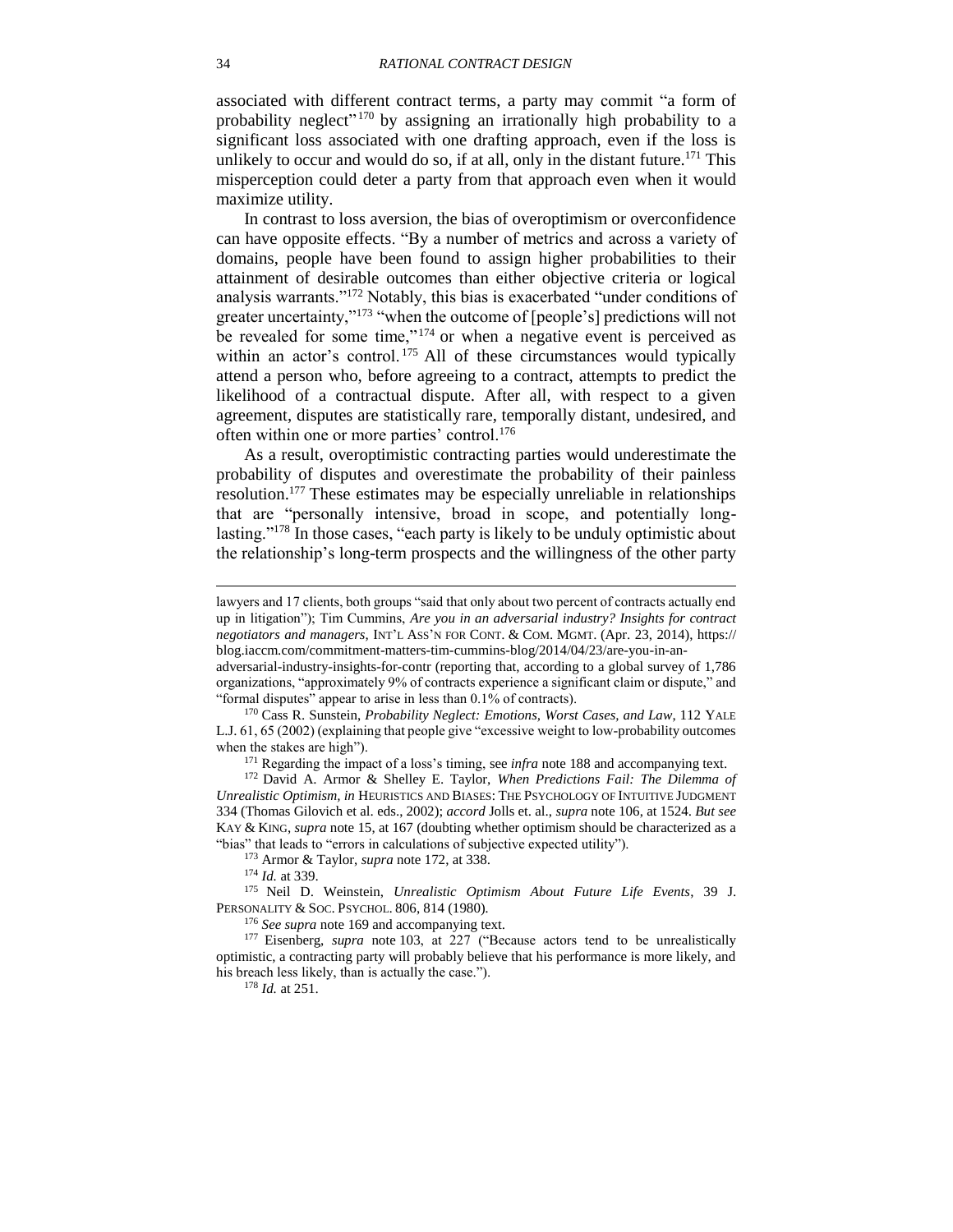<span id="page-34-1"></span>to avoid opportunistic behavior or unfair manipulation of the relevant contractual rules as the relationship unfolds."<sup>179</sup>

Together, these various biases could skew contracting parties' probability assessments in different directions under different circumstances. There is no reason to expect conflicting tendencies to cancel one another out and leave a cost-effective result. Instead, multiple cognitive impediments could simply reinforce one another in undermining the back-end cost calculation, ultimately frustrating the larger optimization effort.

<span id="page-34-2"></span>To overcome these obstacles and estimate probabilities more accurately, parties may need to engage yet more experts. Just as litigators may be necessary to estimate litigation costs, actuaries trained in assessing insurance risks may be best equipped to assign probabilities to those costs.<sup>180</sup> Once again, the additional expense of hiring these experts would have to be added to front-end transaction costs and would deter cost-sensitive parties from any serious effort to calculate back-end costs.<sup>181</sup> Moreover, even if parties did incur this expense, the inherent uncertainty of litigation would prevent accurate probability assessments even by unbiased actuaries, who could not conceivably obtain all the information required by their models. <sup>182</sup> Like any attempt upon contract formation to estimate unweighted dispute resolution costs, any concerted effort to determine those costs' probabilities would not only waste time and money but also fail to produce useful results.

#### <span id="page-34-0"></span>*4. Predicting Dates and Applying Discount Rates*

<span id="page-34-3"></span>The cost optimization model proposes a form of intertemporal choice that is, a decision "in which the timing of costs and benefits are spread out over time." <sup>183</sup> With respect to the time when parties choose contract language, they incur front-end transaction costs in the present or the immediate future, and any back-end enforcement costs typically lie in the more distant future.

A future cost or benefit must be discounted by a certain rate to permit comparison with a present cost or benefit.<sup>184</sup> Discounting provides the future event's net present value,<sup>185</sup> essentially converting future dollars into present dollars, thereby permitting comparison of costs and benefits that arise at

<sup>179</sup> *Id.* at 251–52.

<sup>&</sup>lt;sup>180</sup> Regarding the role of actuaries in risk assessment, see EDWARD FREES ET AL., PREDICTIVE MODELING APPLICATIONS IN ACTUARIAL SCIENCE: VOL. 1, at 1–8 (2014).

<sup>181</sup> *See supra* notes [156–](#page-30-0)[158](#page-31-1) and accompanying text.

<sup>182</sup> *See* KAY & KING, *supra* note [15,](#page-5-0) at 312 (explaining that, when making projections amid uncertainty, actuaries sometimes simply "invent all the numbers" needed for their computations). Regarding the information necessary for this assessment, see *supra* text accompanying note [141.](#page-29-2)

<sup>183</sup> George Lowenstein & Richard H. Thaler, *Anomalies: Intertemporal Choice*, 3 J. ECON. PERSP. 181, 181 (1989).

<sup>184</sup> PINDYCK & RUBINFELD, *supra* note [148,](#page-29-3) at 561.

<sup>185</sup> *Id.*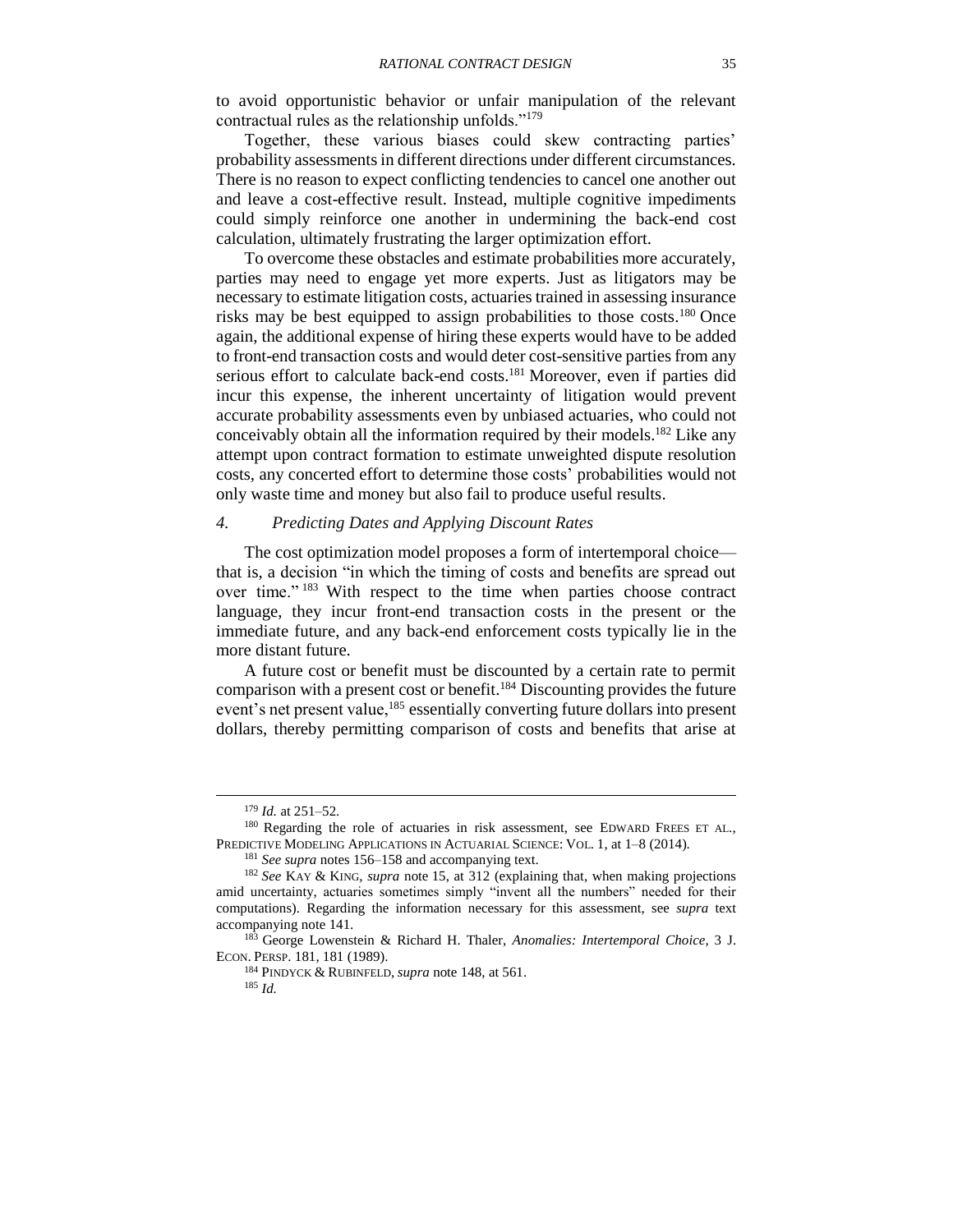<span id="page-35-1"></span>different times. As a result, discount rates are routinely used in many legal and business contexts, from regulatory review to asset valuation.<sup>186</sup>

In optimizing contracting costs, parties who predict expenditures relating to a future dispute must not only assign a probability to each expenditure, but also identify its date and apply a discount rate to it. Only then can these results be properly compared or aggregated with the corresponding front-end costs to determine each potential contract term's net expected benefits. Through this series of calculations, the selection of a discount rate can significantly affect the assessment of back-end costs and thus the parties' choice among alternative contract terms. Unfortunately, the need to choose a date and discount rate for each anticipated loss presents substantial obstacles to cost optimization.

First, though it may seem feasible to estimate the date of a dispute relating to a one-time transaction, this task becomes significantly harder in the context of a long-term relationship, when parties could sue each other at any point over many years. Moreover, the same aspects of bounded rationality that lead parties to ignore or underestimate litigation's probability, notably the overoptimism bias, would also create expectations that it will occur only in the distant future, if at all.<sup>187</sup> A discount rate's impact increases in proportion to the delay that the parties expect before a dispute arises; the farther in the future litigation occurs, the less important the associated costs are in today's dollars. <sup>188</sup> Therefore, a tendency to underestimate the proximity of disputes would lead parties to excessively discount the costs of resolving them.

<span id="page-35-0"></span>Second, parties have wide latitude in choosing a discount rate, and it is rarely clear exactly which rate they should apply. Although financial professionals apply different conventions for different valuations,<sup>189</sup> no such convention exists in the context of contracting costs. Insurance policies, in seeking to estimate the present value of large but unlikely future losses, may constitute the closest analog to business contracts. Depending on the circumstances, however, insurers may apply various techniques for determining the appropriate discount rate for each policy, none of which is appropriate in all circumstances.<sup>190</sup>

<span id="page-35-2"></span>To apply the insurance industry's best practices to choices of contract language may again require actuarial expertise and additional time

<sup>186</sup> Edward R. Morrison, *Judicial Review of Discount Rates Used in Regulatory Cost-Benefit Analysis*, 65 U. CHI. L. REV. 1333 (1998); STEPHEN A. ROSS ET AL., CORPORATE FINANCE 396–401 (11th ed. 2016).

<sup>187</sup> *See supra* text accompanying notes [172](#page-33-1)[–179.](#page-34-1)

<sup>188</sup> For example, if litigation expenses are anticipated with 100 percent certainty to be \$100,000 and the discount rate is five percent, then the discounted amount is \$95,238.10 if the expenses arise in one year, \$82,270.25 if in five years, and \$61,391.33 if in ten years.

<sup>189</sup> ROSS ET AL.,*supra* note [186,](#page-35-1) at 400, 413 (explaining that the risk-free rate of return is appropriate for treasury bonds and the weighted average cost of capital is appropriate for projects financed by both debt and equity).

<sup>190</sup> ERNST & YOUNG GLOBAL INS. CTR., DISCOUNT RATES: ONE SIZE DOES NOT FIT ALL (2011).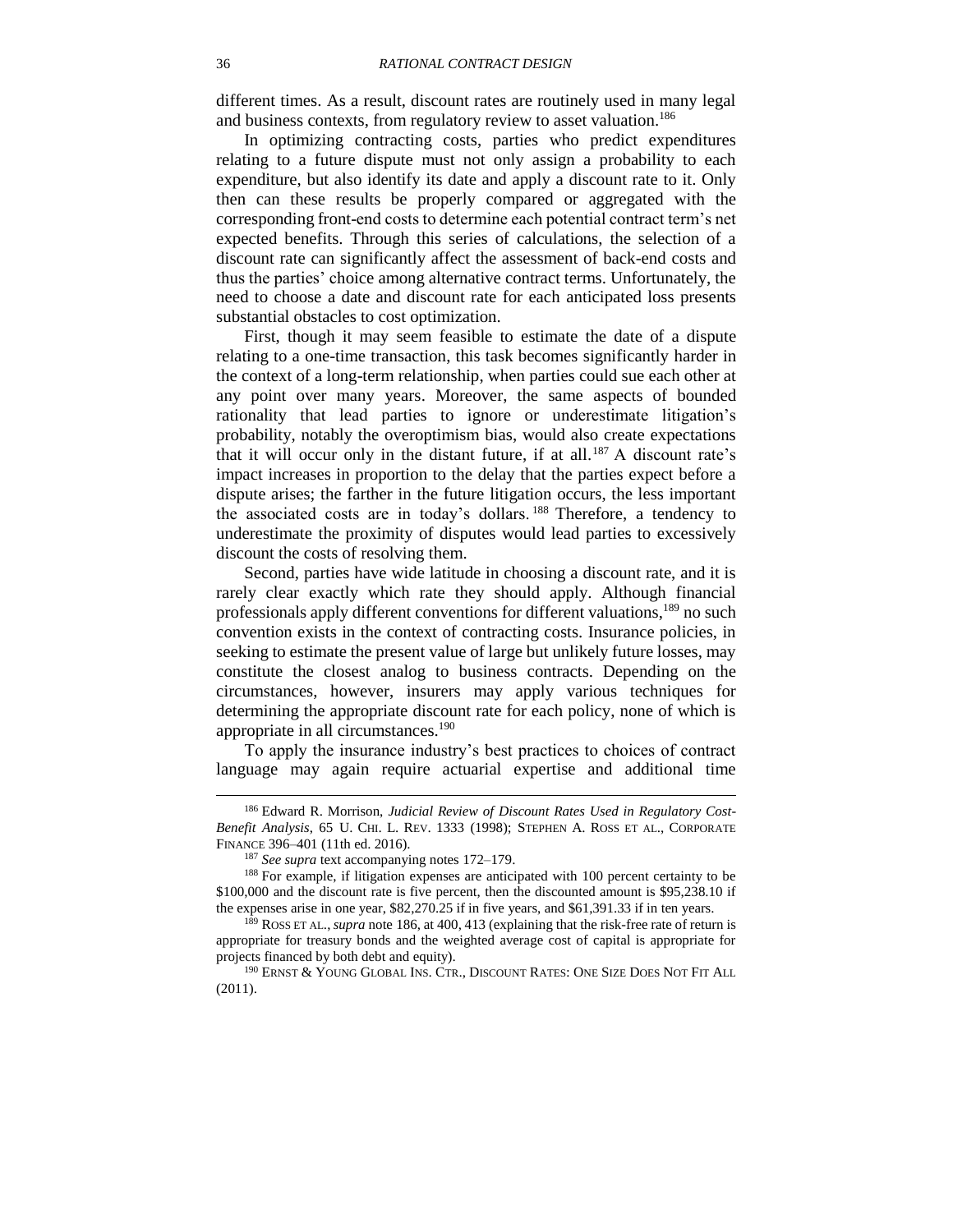commitment.<sup>191</sup> This would add to the parties' front-end costs as they engage specialists. Even then, a principled rate would hardly be infallible, as market volatility over long periods frequently leads to a mismatch between the appropriate rate and the chosen one.<sup>192</sup> In these ways, discounting provides yet another source of uncertainty, expense, and error in back-end cost assessments.

#### *E. Theoretical Implications*

<span id="page-36-0"></span>As this Part has explained, contracting parties cannot realistically choose cost-optimal contract terms through a cost-benefit analysis, because cognitive and informational limitations would impede any calculations of contracting costs based on language choices alone. In general, back-end enforcement costs are much less calculable than front-end transaction costs are, though the latter are often challenging to predict too, especially when parties seek to optimize their own costs rather than collective costs and withhold private information.<sup>193</sup> Facing this systemic uncertainty, parties cannot confidently make utility-maximizing choices. Moreover, the measures needed to increase certainty, like extensively consulting litigators and actuaries, would substantially increase front-end costs, contrary to the intentions of parties who are supposedly seeking efficiency.

Given these inaccuracies and impracticalities, it is not surprising that, in practice, contracting parties do not engage in the kind of cost-benefit analysis suggested by traditional contract theory.<sup>194</sup> Even if they did, they would not reliably choose cost-optimal terms. In this light, the most obvious explanation for the acknowledged "gap between theory and practice"<sup>195</sup> is this implementation's sheer impossibility, rather than the typical account based only on agency costs.<sup>196</sup> After all, even without agency costs—that is, if parties drafted contracts without lawyers or through lawyers with perfectly aligned incentives—nobody could reasonably expect anybody to perform a cost-benefit analysis that is beyond everybody's abilities.

This discrepancy between the academy and the profession is not unique to law. Medical doctors often take decades to adopt "major treatment discoveries" for most patients; "the reason for the delay is not usually laziness or unwillingness" but "more often that the necessary knowledge has not been translated into a simple, usable, and systematic form."<sup>197</sup> Until now, the cost optimization model, framed as a hopelessly complex cost-benefit analysis, has remained susceptible to the same criticism.

<span id="page-36-1"></span><sup>191</sup> *See supra* note [180](#page-34-2) and accompanying text.

<sup>192</sup> ERNST & YOUNG GLOBAL INS. CTR., *supra* note [190,](#page-35-2) at 8.

<sup>193</sup> *See supra* text accompanying note [132.](#page-27-2)

<sup>194</sup> *See supra* notes [8–](#page-2-2)[10](#page-3-1) and accompanying text.

<sup>195</sup> Scott & Triantis, *supra* note [4,](#page-2-1) at 817.

<sup>196</sup> *See supra* note [9](#page-3-3) and accompanying text.

<sup>&</sup>lt;sup>197</sup> ATUL GAWANDE, THE CHECKLIST MANIFESTO: HOW TO GET THINGS RIGHT 133 (2010).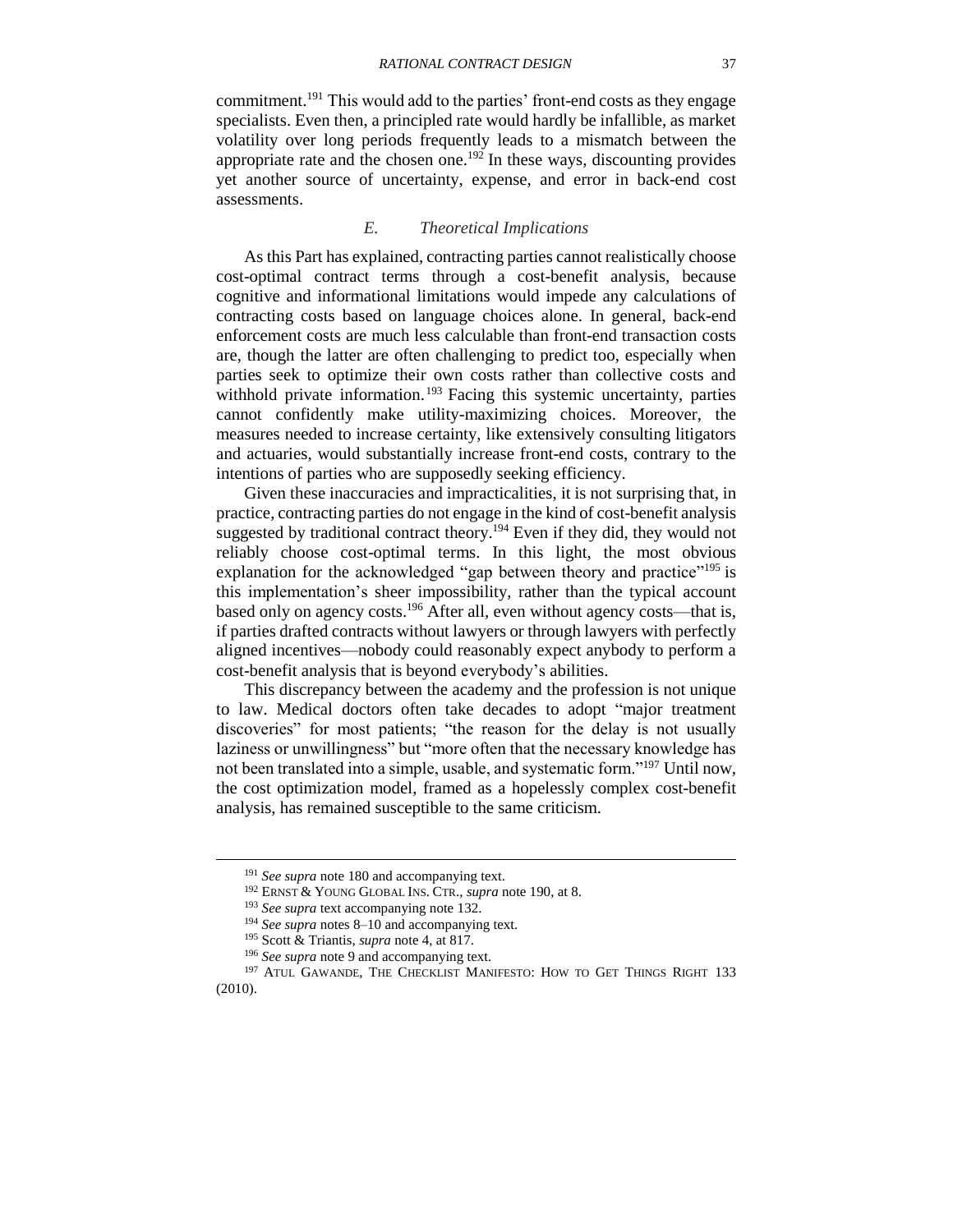From a theoretical perspective, these observations illuminate not only this model's limitations but also its contributions. Unfeasible in practice, this predominant account of contract design cannot be descriptive or prescriptive; that is, it cannot state how parties would or should draft contracts in the real world. <sup>198</sup> It must instead be understood only as normative, stating what "imaginary, idealized, super-rational people without psyches" should do in some imaginary world devoid of human limitations. <sup>199</sup> Indeed, this interpretation coheres with behavioralist assessments that earlier expected utility models were just normative frameworks. <sup>200</sup> In this capacity, the cost optimization model still contributes to our understanding of contracts by providing a benchmark against which real-world agreements could be measured, but which they could never be expected to reach. However, this model must then be recognized for its idealism, not taken as evidence of how contracts are, or could be, drafted in practice. The many scholars who continue to rely on this model for descriptive or prescriptive claims should take note and adjust their arguments accordingly. $201$ 

<span id="page-37-0"></span>While normative, this model is not devoid of prescriptive potential in the real world. Although the proposed cost-benefit analysis is grounded in conceptions of axiomatic rationality,  $202$  an optimizing strategy like this is rational only if it maximizes expected utility in each applicable situation.<sup>203</sup> When it does not, due to uncertainty or otherwise, $204$  then a rational actor should find a better problem-solving method for that situation. <sup>205</sup> This is the essence of ecological, rather than axiomatic, rationality.<sup>206</sup> In reality, when experts cannot quickly and accurately calculate the costs and benefits

<sup>203</sup> *See* Simon, *supra* note [108,](#page-23-0) at 6 ("[T]he rational economic actor will behave in whatever way is appropriate to maximize utility in that environment.").

<sup>204</sup> Todd & Gigerenzer, *supra* note [22,](#page-6-0) at 24–25 ("In general, optimization can only lead to optimal outcomes if it can estimate parameters with no or minimal error, which requires environments with low uncertainty and large sample size, among other factors.").

<sup>205</sup> Simon, *supra* note [108,](#page-23-0) at 6 ("Since we can rarely solve our problems exactly, the optimizing strategy suggested by rational analysis is seldom available. We must find techniques for solving our problems approximately, and we arrive at different solutions depending on what approximations we hit upon."); Christopher B. Bingham & Kathleen M. Eisenhardt, *Rational Heuristics: The 'Simple Rules' That Strategists Learn from Process Experience*, 32 STRAT. MGMT.J. 1437, 1461 (2011) (finding that, in the management context, "'simple rules' heuristics may be a more 'rational' strategy than analytically complex and information-intensive approaches in unpredictable markets").

<sup>206</sup> *See supra* text accompanying notes [117](#page-24-2)[–120.](#page-24-3)

<sup>198</sup> *See* KAY & KING, *supra* note [15,](#page-5-0) at 400 ("[S]ince there is no compelling reason to accept axiomatic rationality as definitive of rational [behavior] in large worlds, such reasoning fails to provide either guidance as to how individuals should behave or insight as to how they do behave in large worlds.").

<sup>199</sup> Bell et al., *supra* note [26,](#page-6-1) at 9.

<sup>200</sup> *See supra* text accompanying note [105.](#page-23-4)

<sup>201</sup> *See supra* note [11](#page-3-0) and accompanying text.

<sup>202</sup> *See supra* Section [III.A.](#page-22-1)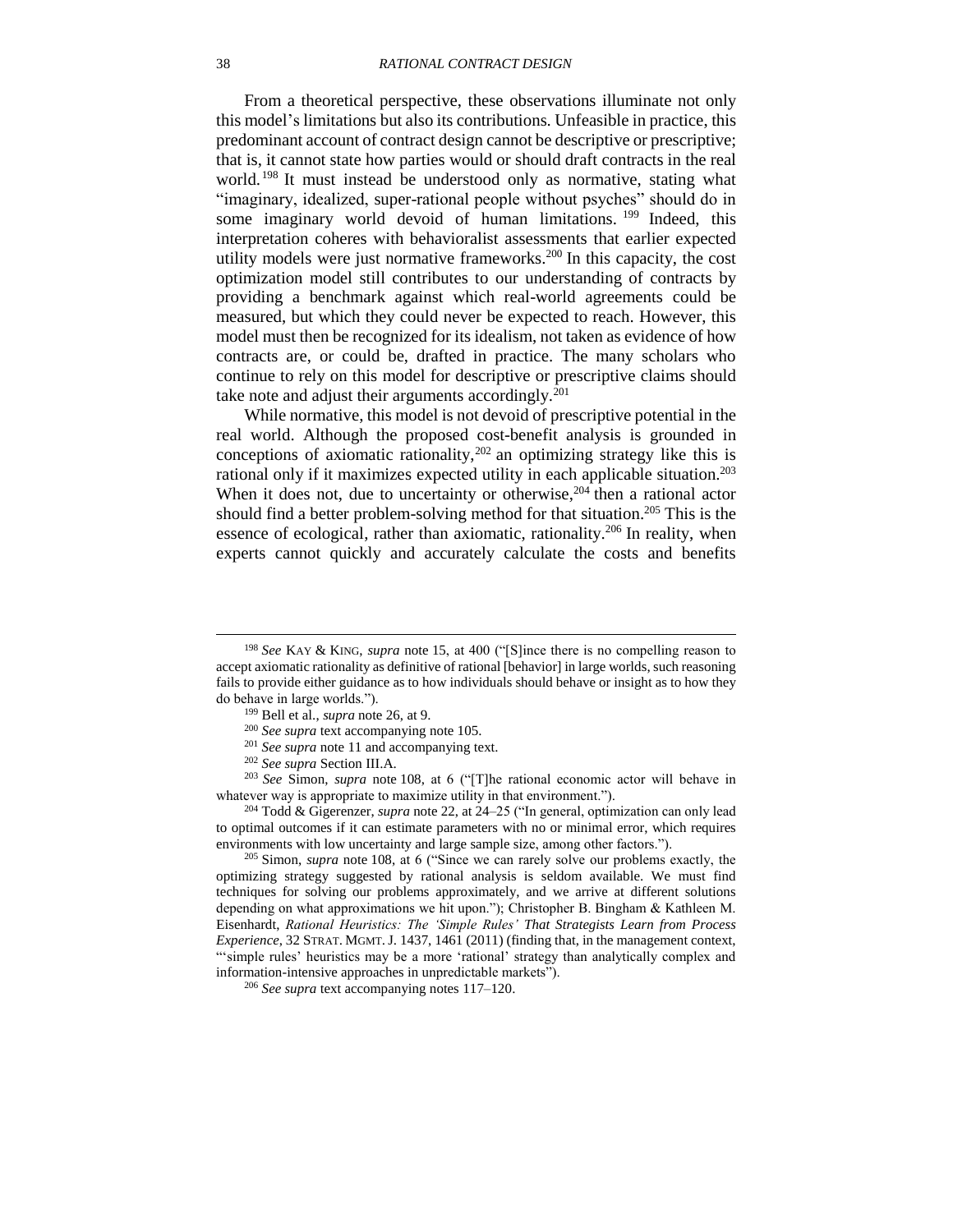involved in frequent decisions, they often rely on deliberate heuristics instead.<sup>207</sup>

In this case, the extreme complexity and profound uncertainty associated with contracting costs would usually render a cost-benefit analysis wasteful and inaccurate. Therefore, it is generally irrational to use this method to draft contracts. To implement the cost optimization model's normative insights despite its practical obstacles, the next Part proceeds to explore heuristics in search of a more efficient, accurate, and rational strategy for choosing contract language.

## IV. HEURISTICS FOR CONTRACT DESIGN

## <span id="page-38-2"></span>*A. Deliberate Heuristics*

<span id="page-38-1"></span><span id="page-38-0"></span>The term *heuristic* is used in at least two distinct ways. The most popular conception is associated with the pioneering behavioral scientists Amos Tversky and Daniel Kahneman, who for decades "used the term to refer to intuitively used mental shortcuts resulting in judgments that often violate laws of logic, probability, or other benchmarks of rational choice."<sup>208</sup> But heuristics "are not necessarily intuitive or subjective."<sup>209</sup> Kahneman later distinguished the instinctive processes that he and Tversky had researched— "consequence[s] of the mental shotgun, the imprecise control we have over targeting our responses to questions"—from another category of heuristics, consisting of "strategic procedures that are deliberately implemented."<sup>210</sup> This second category has separately been subject to thorough economic and psychological research, principally in the study of ecological rationality.<sup>211</sup> This literature often refers to these processes as "fast and frugal heuristics," <sup>212</sup> but this Article adopts the term *deliberate heuristics* to differentiate them more clearly from the *intuitive heuristics* studied by Kahneman and Tversky.<sup>213</sup>

<span id="page-38-3"></span>In contrast to their famous research program, which often showed how intuitive heuristics lead to errors even in simple situations, <sup>214</sup> the study of

<sup>207</sup> Simon, *supra* note [108,](#page-23-0) at 17 ("A major strategy for achieving intelligent adaptation with bounded rationality is to store knowledge and search heuristics in a richly indexed longterm memory in order to reduce the computational requirements of problems. Experts use recognition processes, based on this stored, indexed knowledge, to handle their everyday tasks."); Todd & Gigerenzer, supra note [22,](#page-6-0) at 16–17 ("[A] principal way to cope with the rampant uncertainty we face is to simplify, that is, to ignore much of the available information and use fast and frugal heuristics.").

<sup>208</sup> Artinger et al., *supra* note [23,](#page-6-2) at S34.

<sup>209</sup> Luan et al., *supra* note [149,](#page-29-4) at 1752.

<sup>210</sup> KAHNEMAN (2011), *supra* note [18,](#page-5-1) at 98.

<sup>211</sup> *See supra* text accompanying notes [117](#page-24-2)[–120.](#page-24-3)

<sup>212</sup> Todd & Gigerenzer, *supra* note [22,](#page-6-0) at 17.

<sup>213</sup> In Kahneman's nomenclature, intuitive heuristics are an operation of "System 1," and deliberate heuristics result from "System 2." KAHNEMAN (2011), *supra* note [18,](#page-5-1) at 20–24, 98. *But see* KAY & KING, *supra* note [15,](#page-5-0) at 171 ("Modern neuropsychology largely rejects these theories of duality.").

<sup>214</sup> *See supra* text accompanying note [19.](#page-5-3)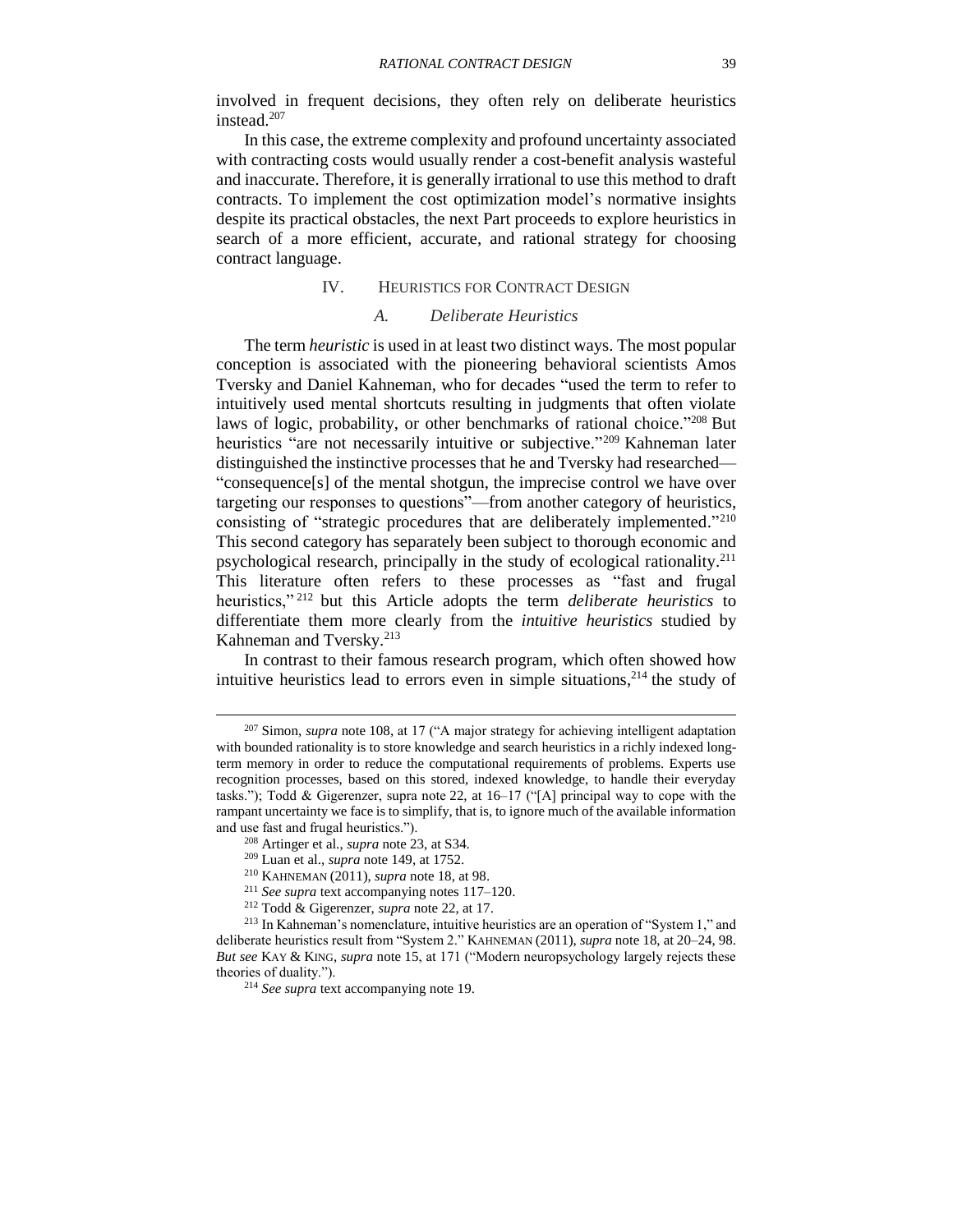<span id="page-39-2"></span>deliberate heuristics "focuses on decision making in ill-structured problems that give rise to uncertainty." <sup>215</sup> Essentially, a deliberate heuristic "is a strategy that ignores available information [and] focuses on just a few key pieces of data to make a decision," <sup>216</sup> thereby "simplifying cognitive processes." <sup>217</sup> To succeed, it should ignore "the less important information"; <sup>218</sup> "the more uncertain and the more redundant the information, the more of it should be ignored." <sup>219</sup> Unlike the intuitive variety, deliberate heuristics are typically composed of "multiple building blocks," like "search rules, stopping rules, and decision rules," though they remain far less complex than optimization methods like cost-benefit analyses.<sup>220</sup>

<span id="page-39-1"></span><span id="page-39-0"></span>Given their willful ignorance and simplicity relative to those methods, heuristics are often "suspected of leading to second-best outcomes."<sup>221</sup> This suspicion is based on "the effort-accuracy hypothesis," "the intuition that more effort is always better (or at least, cannot hurt) but also has increasing costs, so there is an optimal trade-off point at which it is no longer worth putting in more effort."<sup>222</sup> But this hypothesis "has proven wrong as a general rule"; in many studies, deliberate heuristics are both more efficient and more accurate than optimization and statistical strategies, eliminating the need for any such tradeoff. <sup>223</sup> Across these findings' diverse settings, from business management to medicine, the unifying feature is uncertainty, as opposed to risk. <sup>224</sup> This makes sense. Although optimization may work "[i]n an entirely

<sup>223</sup> *Id.* at 33–34; *accord* DANIEL KAHNEMAN ET AL., NOISE: A FLAW IN HUMAN JUDGMENT 122 (2021) ("The appeal of frugal rules is that they are transparent and easy to apply. Moreover, these advantages are obtained at relatively little cost in accuracy relative to more complex models."); KAY & KING, *supra* note [15,](#page-5-0) at 152–53 (summarizing the advantages of fast and frugal heuristics over optimization methods).

<sup>224</sup> Luan et al., *supra* note [149,](#page-29-4) at 1736 ("[S]ome of the conditions typical of managerial decisions match well with those under which heuristics tend to be particularly effective, including fundamental uncertainty (rather than risk)") (citation omitted); Wegwarth et al., *supra* note [219,](#page-39-0) at 725 ("[W]hen uncertainty is high, as it is in numerous medical situations, the decision maker needs to ignore part of the available information in order to make robust predictions."); Artinger et al., *supra* note [23,](#page-6-2) at S38 ("[S]imple heuristics tend to be superior to complex algorithms under these conditions: greater predictive uncertainty, relatively small sample size, and less stable environment."). Regarding the distinction between uncertainty and risk, see *supra* notes [144–](#page-29-0)[151](#page-29-1) and accompanying text.

<span id="page-39-3"></span><sup>215</sup> Artinger et al., *supra* note [23,](#page-6-2) at S34.

<sup>216</sup> Todd & Gigerenzer, *supra* note [22,](#page-6-0) at 7.

<sup>217</sup> Bingham & Eisenhardt, *supra* note [205,](#page-37-0) at 1449.

<sup>218</sup> Luan et al., *supra* note [149,](#page-29-4) at 1736.

<sup>219</sup> Odette Wegwarth et al., *Smart strategies for doctors and doctors-in-training: heuristics in medicine*, 43 MED. EDUC. 721, 726 (2009); *accord* KAY & KING, *supra* note [15,](#page-5-0) at 423 ("Good strategies for a radically uncertain world avoid the pretence of knowledge – the models and bogus quantification which require users to make up things they do not know and could not know.").

<sup>220</sup> Todd & Gigerenzer, *supra* note [22,](#page-6-0) at 8.

<sup>221</sup> Wegwarth et al., *supra* note [219,](#page-39-0) at 725.

<sup>222</sup> Henry Brighton & Gerd Gigerenzer, *How Heuristics Handle Uncertainty*, *in*  ECOLOGICAL RATIONALITY: INTELLIGENCE IN THE WORLD, *supra* note [22,](#page-6-0) at 33.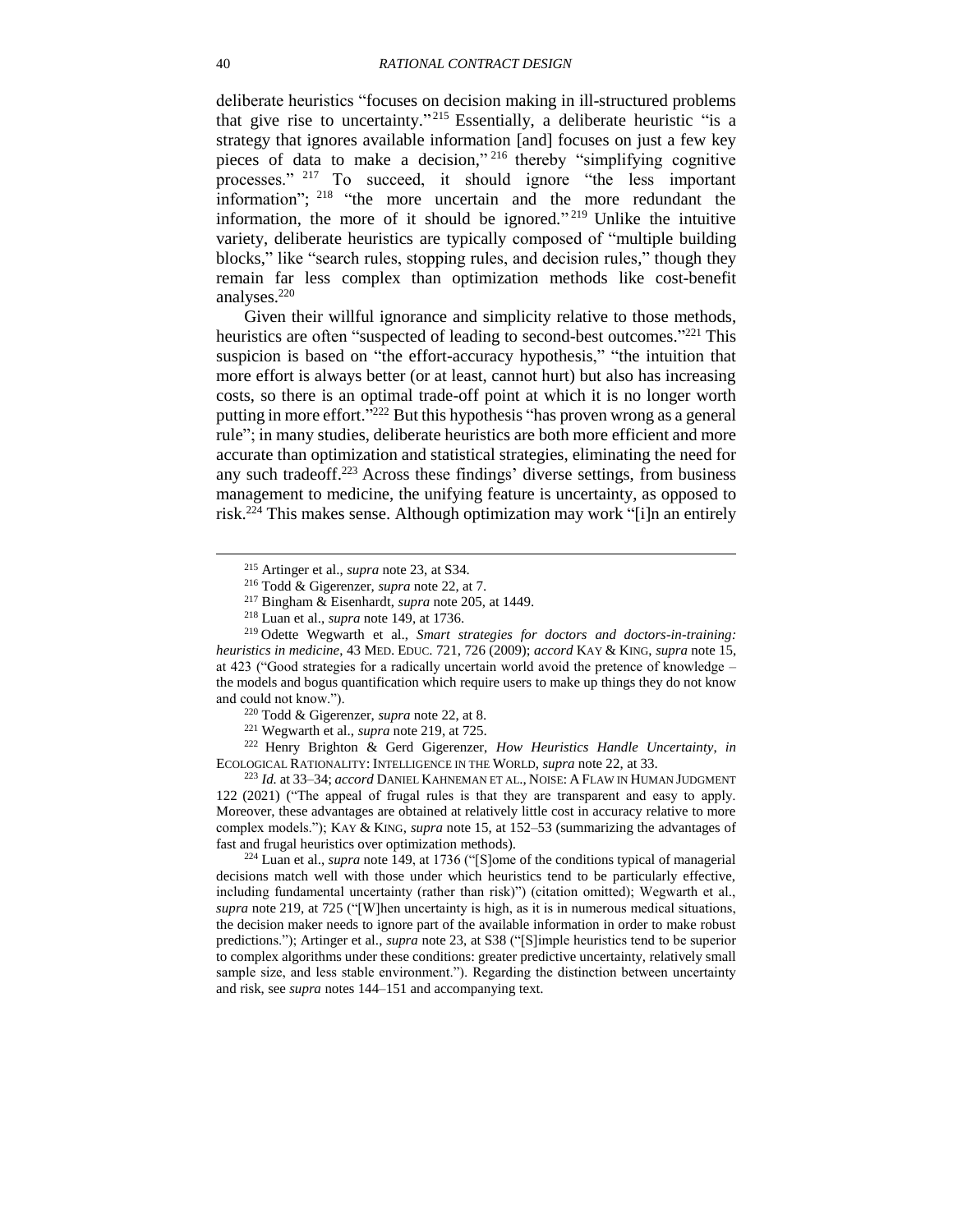<span id="page-40-2"></span>certain world that can be observed fully" <sup>225</sup> (i.e., a "small world"), it is impossible when "the full set of states, their consequences, or the probabilities are not known or knowable<sup>326</sup> (i.e., in a "large world"). In such "an uncertain world, less can be more," <sup>227</sup> as deliberate heuristics enable decision-makers "to ignore noisy information in order to make robust predictions."<sup>228</sup> Moreover, this noise-reduction advantage is not limited to human cognition; "for tasks of high uncertainty, even top-of-the-line machine-learning algorithms may not outperform [deliberate] heuristics."<sup>229</sup>

<span id="page-40-1"></span>These techniques provide these benefits in extremely varied situations. In investment management, a simple strategy of this sort is the "1/N rule: invest equally in each of the N alternatives."<sup>230</sup> In a study, over a dozen optimization methods that incorporated 10 years of historical data could not consistently outperform this basic approach. <sup>231</sup> The heuristic's success reflects the high uncertainty of future investment returns and the noisiness of past performance. In a completely different context, a baseball player does not catch a fly ball by calculating its trajectory through a complex algorithm and running at full speed to the predicted landing site, $2^{32}$  as a high school physics student (who is not on the baseball team) might expect. Instead, they use the "[g]aze heuristic: Fixate your gaze on the ball, start running, and adjust your running speed so that the angle of gaze remains constant."<sup>233</sup> In this case, the heuristic compensates not for Knightian uncertainty per se, but for the observational, cognitive, and temporal constraints that would prohibit a computational approach in mere split-seconds. The medical field also offers many examples of advantageous heuristics. For instance, in deciding whether to send a heart disease patient to a hospital's coronary care unit, a "fast and frugal decision tree"<sup>234</sup> with just three questions produced more accurate diagnoses than both doctors' intuitions and an industry-standard chart of probabilities based on logistic regression. <sup>235</sup> In business management, a heuristic called "Δ-inference," also reducible to a decision

<span id="page-40-0"></span><sup>225</sup> Brighton & Gigerenzer, *supra* note [222,](#page-39-1) at 60.

<sup>226</sup> Luan et al., *supra* note [149,](#page-29-4) at 1738.

<sup>227</sup> Artinger et al., *supra* note [23,](#page-6-2) at S35.

<sup>228</sup> Shenghua Luan & Jochen Reb, *Fast-and-frugal trees as noncompensatory models of performance-based personnel decisions*, 141 ORG. BEHAV. & HUM. DECISION PROCESSES 29, 31 (2017).

<sup>229</sup> Luan et al., *supra* note [149,](#page-29-4) at 1742 n.2.

<sup>230</sup> Todd & Gigerenzer, *supra* note [22,](#page-6-0) at 4.

<sup>231</sup> *Id.*

<sup>232</sup> *Id.* at 5.

<sup>&</sup>lt;sup>233</sup> *Id.* at 6. Some might contend that the gaze heuristic is intuitive rather than deliberate, and indeed, this may be true for people with a natural gift for intercepting flying objects, which may describe many baseball players. Other people, however, could improve their performance in this task by learning and implementing this heuristic deliberately, so it is relevant to this Section nonetheless.

<sup>234</sup> Regarding fast and frugal trees, see *infra* text accompanying note [234.](#page-40-0)

<sup>235</sup> Wegwarth et al., *supra* note [219,](#page-39-0) at 722–24.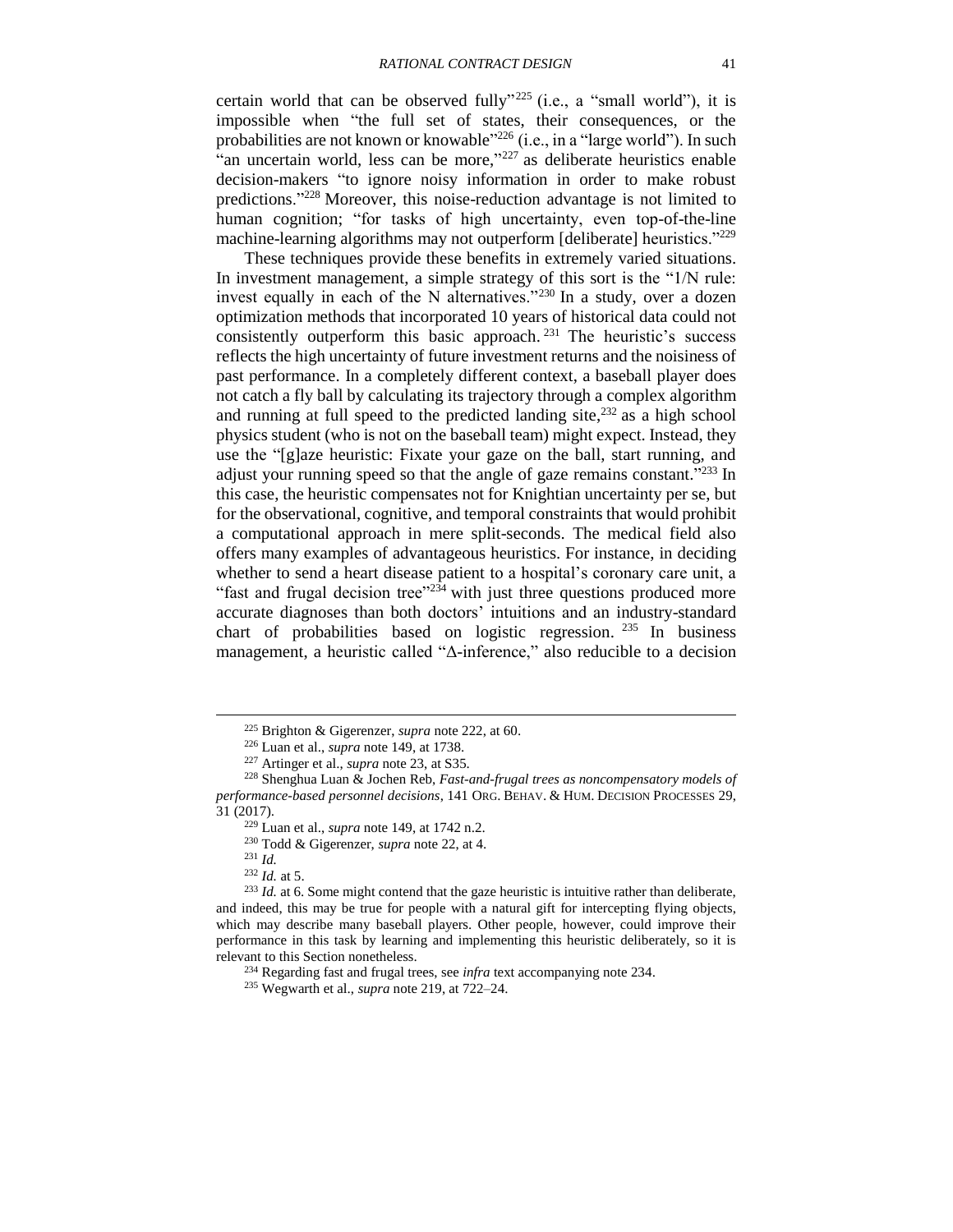tree, facilitates personnel selection by predicting job applicants' future performance more accurately than logistic regression.<sup>236</sup>

<span id="page-41-1"></span>All these examples involve successful heuristics that are specific to the environment in which they are used, demonstrating the importance of the "fit" between a strategy and a task,  $237$  as between the scissor blades of Herbert Simon's famous metaphor.<sup>238</sup> Although properly designed heuristics are most obviously advantageous "in an uncertain environment with limited information and time constraints," <sup>239</sup> they also "may yield more effective strategic actions than information-intensive, analytically complex approaches even when time, computational capability, and information *are* available." <sup>240</sup> Given deliberate heuristics' accessibility and performance across so many sectors, researchers have called for their use in education and training in various professions. <sup>241</sup> Indeed, tools like decision trees and checklists are already routine in many jobs that involve high stakes, complexity, and uncertainty, including military operations, surgery, aircraft piloting, and skyscraper construction.<sup>242</sup>

<span id="page-41-0"></span>Despite their utility in all these professions, no such decision aids appear common in legal education or practice. Their absence is particularly notable in this Article's area of focus, because contract design entails all the circumstances in which deliberate heuristics tend to prevail: high costs, time pressure, limited information, and profound uncertainty.<sup>243</sup> To meet this need, the next Section proceeds to develop and demonstrate a deliberate heuristic for drafting contracts.

l

<sup>241</sup> *See, e.g.,* Luan et al., *supra* note [149,](#page-29-4) at 1753–54 ("[T]raining programs should focus on helping managers develop their repertoire of heuristic and analytical decision strategies and apply them in an adaptive manner, informed by the decision context and purpose. Programs along these lines could include the explicit teaching of heuristics and their specific search, stopping, and decision rules, such as those in Δ-inference and fast-and-frugal trees, with the help of visualization programs. An advantage of learning heuristics over relying on intuition is that the rules of fast-and-frugal heuristics can be formulated and are transparent, whereas intuitive processes by definition are unconscious and thus lack transparency.") (citations omitted); Wegwarth et al., *supra* note [219,](#page-39-0) at 727 ("Systematic training of doctors to use rules of thumb would allow them to make empirically sound, quick and transparent diagnostic decisions. . . After the basics have been delivered, a clinical teacher might continue, for instance, by introducing students to the various methods of constructing fast and frugal trees.").

<sup>242</sup> Niklas Keller & Konstantinos V. Katsikopoulos, *On the role of psychological heuristics in operational research; and a demonstration in military stability operations*, 249 EUR. J. OPERATIONAL RSCH. 1063, 1070 (2016) (explaining the use of decision trees to detect unexploded munitions); GAWANDE, *supra* note [197,](#page-36-1) at 34, 61, 156 (surveying the use of checklists as decision aids in various professions).

<sup>243</sup> *See supra* Section [III.E.](#page-36-0)

<sup>236</sup> Luan et al., *supra* note [149,](#page-29-4) at 1739–42.

<sup>237</sup> *Id.* at 1736.

<sup>238</sup> *See supra* text accompanying note [118.](#page-24-4)

<sup>239</sup> Artinger et al., *supra* note [23,](#page-6-2) at S47.

<sup>240</sup> Bingham & Eisenhardt, *supra* note [205,](#page-37-0) at 1459 (emphasis added).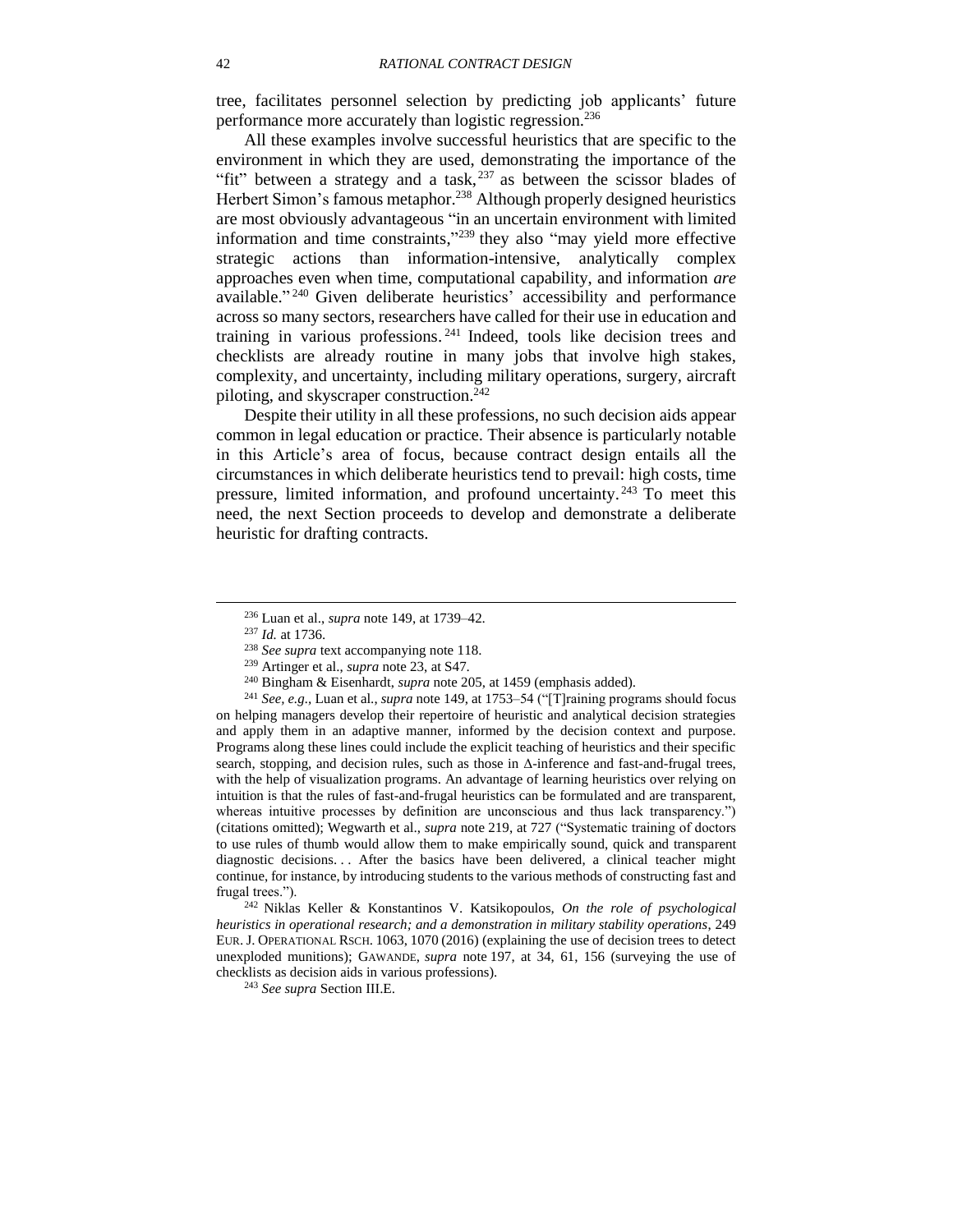#### *B. A Decision Tree for Vagueness and Precision*

#### <span id="page-42-1"></span><span id="page-42-0"></span>*1. Formulation*

When deciding between vague and precise alternatives to a contract term, parties are engaging in a "paired comparison," "in which one chooses between two options on the basis of multiple relevant cues."<sup>244</sup> Many deliberate heuristics can facilitate these comparisons, depending on the applicable environment. Some of them, like "take-the-best,"<sup>245</sup> "tallying,"<sup>246</sup> and "elimination by aspects,"<sup>247</sup> may succeed when one can readily and directly compare multiple, distinct attributes (each constituting a "cue") of the two options under consideration. Alternatively, when each cue could more naturally be framed as a question to be answered rather than an attribute to be compared, a decision tree is a more appropriate heuristic. Though decision trees can be extremely complex, <sup>248</sup> the heuristics literature focuses on the simplest kind, known as a "fast and frugal tree" (or "FFT"), in which at least one answer to every question (or "cue") leads to a decision (or "exit").<sup>249</sup> Rather than the network of branches typical of complex decision trees, a FFT tends to resemble a single stem with several consecutive leaves.

<span id="page-42-3"></span><span id="page-42-2"></span>The cost-effectiveness of contract language depends on various attributes. Some, like each option's resulting incentives to perform and frontend transaction costs, could occasionally be distilled and compared with reasonable confidence.<sup>250</sup> The various components of expected back-end enforcement costs, however, can almost never be estimated precisely enough to facilitate a reliable comparison. <sup>251</sup> Therefore, heuristics that directly compare each option's attributes, like "take-the-best," are unsuitable for choosing efficiently between vagueness and precision. A more promising route is to pose the most determinative considerations as questions in a decision tree, preferably a FFT.

Any heuristic, whether intuitive or deliberate, functions essentially by substituting an easier question for a more difficult one. <sup>252</sup> To help contract drafters identify efficient language, a decision tree should present questions

<sup>244</sup> Luan et al., *supra* note [149,](#page-29-4) at 1739.

<sup>245</sup> Todd & Gigerenzer, *supra* note [22,](#page-6-0) at 9 (summarizing this heuristic as follows: "To infer which of two alternatives has the higher value: (a) search through cues in order of validity; (b) stop search as soon as a cue discriminates; (c) choose the alternative this cue favors.").

<sup>&</sup>lt;sup>246</sup> *Id.* (summarizing this heuristic as follows: "To estimate a criterion, do not estimate weights but simply count the number of positive cues.").

<sup>247</sup> Korobkin & Ulen, *supra* note [102,](#page-22-2) at 1079 ("This approach calls for the actor to examine how alternatives rate on the most important attribute and eliminate from consideration all alternatives that do not meet a threshold level of value on that attribute.").

<sup>248</sup> Laura F. Martignon et al., *Naïve, Fast, and Frugal Trees for Classification*, *in*  ECOLOGICAL RATIONALITY: INTELLIGENCE IN THE WORLD, *supra* note [22,](#page-6-0) at 360.

<sup>249</sup> *Id.* at 360–61; Artinger et al., *supra* note [23,](#page-6-2) at S46; Luan & Reb, *supra* note [228,](#page-40-1) at 30–31.

<sup>250</sup> *See supra* Sections [III.B](#page-24-0) [& III.C.](#page-26-0)

<sup>251</sup> *See supra* Section [III.D.](#page-27-0)

<sup>252</sup> KAHNEMAN (2011), *supra* note [18,](#page-5-1) at 97–99.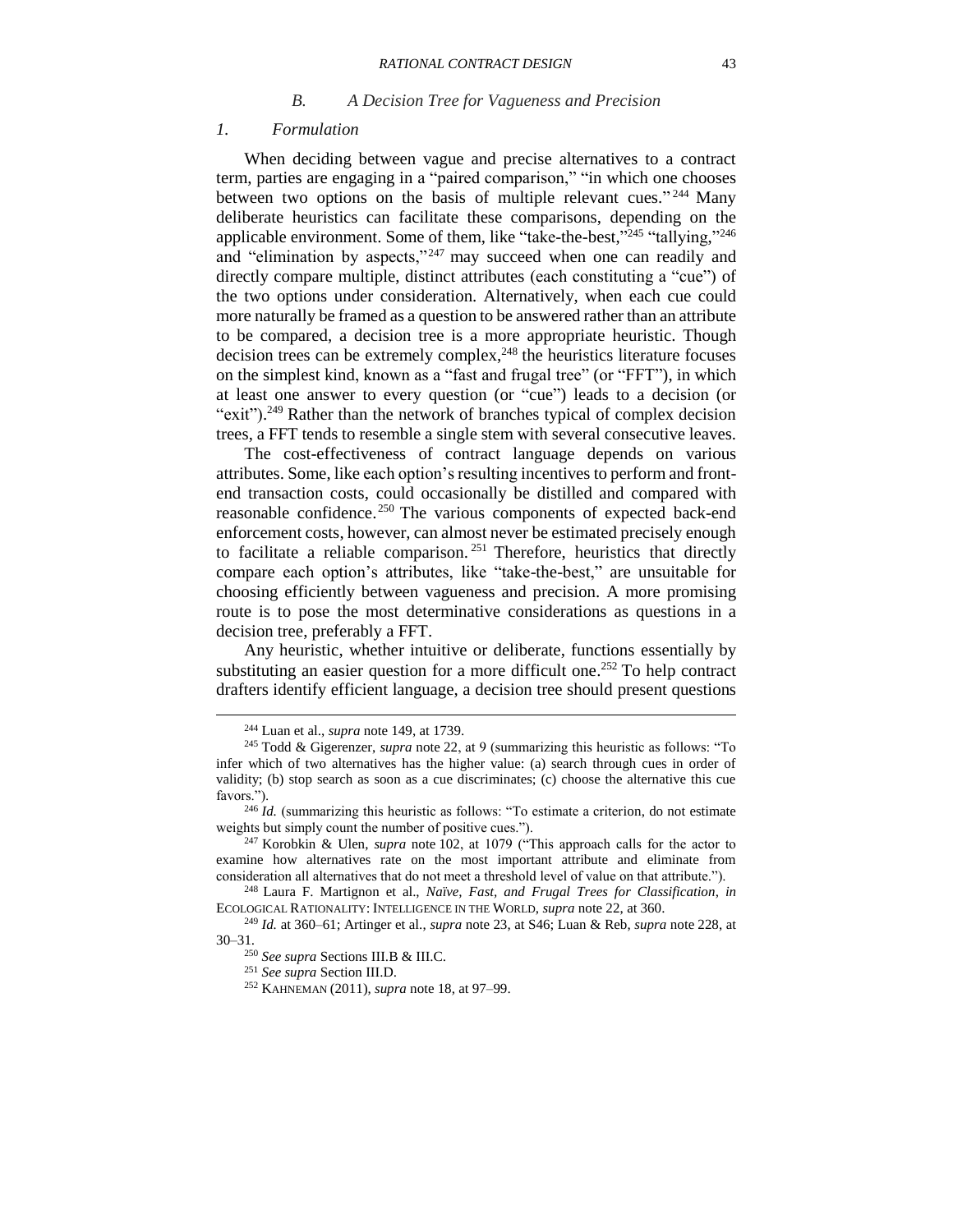that are more easily answerable than the corresponding elements of the costbenefit analysis suggested by the cost optimization model. That analysis is full of factors that are exceedingly difficult or even impossible to estimate. Accordingly, if a factor is significant, estimable, and variable enough that it should affect a party's decision, then an efficient tree should replace that factor with one or more easier questions. If, however, a factor is sufficiently immaterial, uncertain, or constant that its value should rarely impact that decision, then the tree should not ask a direct question about that factor but should either integrate it into the exits or simply omit it. <sup>253</sup> These two principles determine whether and how each of the cost-benefit analysis's items should be incorporated into a practical decision tree.

This Section proceeds to develop such a heuristic based on the improved, individualized cost-benefit analysis proposed in Section [II.B.1.](#page-14-1) However, the resulting decision tree could easily be simplified to apply to the original model described in Section [I.B,](#page-9-0) for the rare situation in which each party truly seeks to optimize collective contracting costs instead of just its own.<sup>254</sup>

Either way, the first step in the analysis is to identify alternative terms that would each provide the same benefits, so that the term with the lowest overall costs maximizes net expected benefits. In practice, it would often be impossible to identify two provisions with identical benefits, because the advantages of nonmonetary provisions are difficult to quantify.<sup>255</sup> In addition, vagueness and precision often carry their own inherent advantages, thereby upending any perceived equivalence between alternatives. 256 Fortunately, a heuristic approach does not demand this exactitude if it otherwise incorporates factors that tend to make one choice more efficient than another.

<span id="page-43-0"></span>Consider first the relative benefits of vagueness. Often, vague language provides one party with a strategic advantage in a potential dispute, by allowing a favorable interpretive argument that a precise rule would preclude.<sup>257</sup> In that case, the advantaged party should generally aspire to the vague language over a precise alternative, because the former could provide benefits at both ends of the contracting process by reducing transaction costs and promoting success in a dispute.

Even without a strategic advantage, vagueness can benefit a party by avoiding certain problems with precision. Before drafting a precise rule, one should ask whether it would, in any material respect, $258$  convey confidential

<sup>253</sup> *See supra* text accompanying notes [218](#page-39-2)[–219.](#page-39-0)

<sup>254</sup> *See infra* note [276.](#page-47-0)

<sup>255</sup> *See supra* note [124](#page-25-0) and accompanying text.

<sup>256</sup> *Id.*

<sup>257</sup> *See supra* notes [72](#page-16-0)[–85](#page-18-1) and accompanying text.

<sup>258</sup> In this context, *material* means "[o]f such a nature that knowledge of the item would affect a person's decision-making." *Material*, BLACK'S LAW DICTIONARY (11th ed. 2019). In qualifying these drawbacks of precision, *materiality* excludes issues that are not important enough to independently preclude precise language. For example, even if a precise rule would convey confidential information, one may draft it anyway because (a) it is not so sensitive that the counterparty should not learn it and (b) the agreement obligates the counterparty not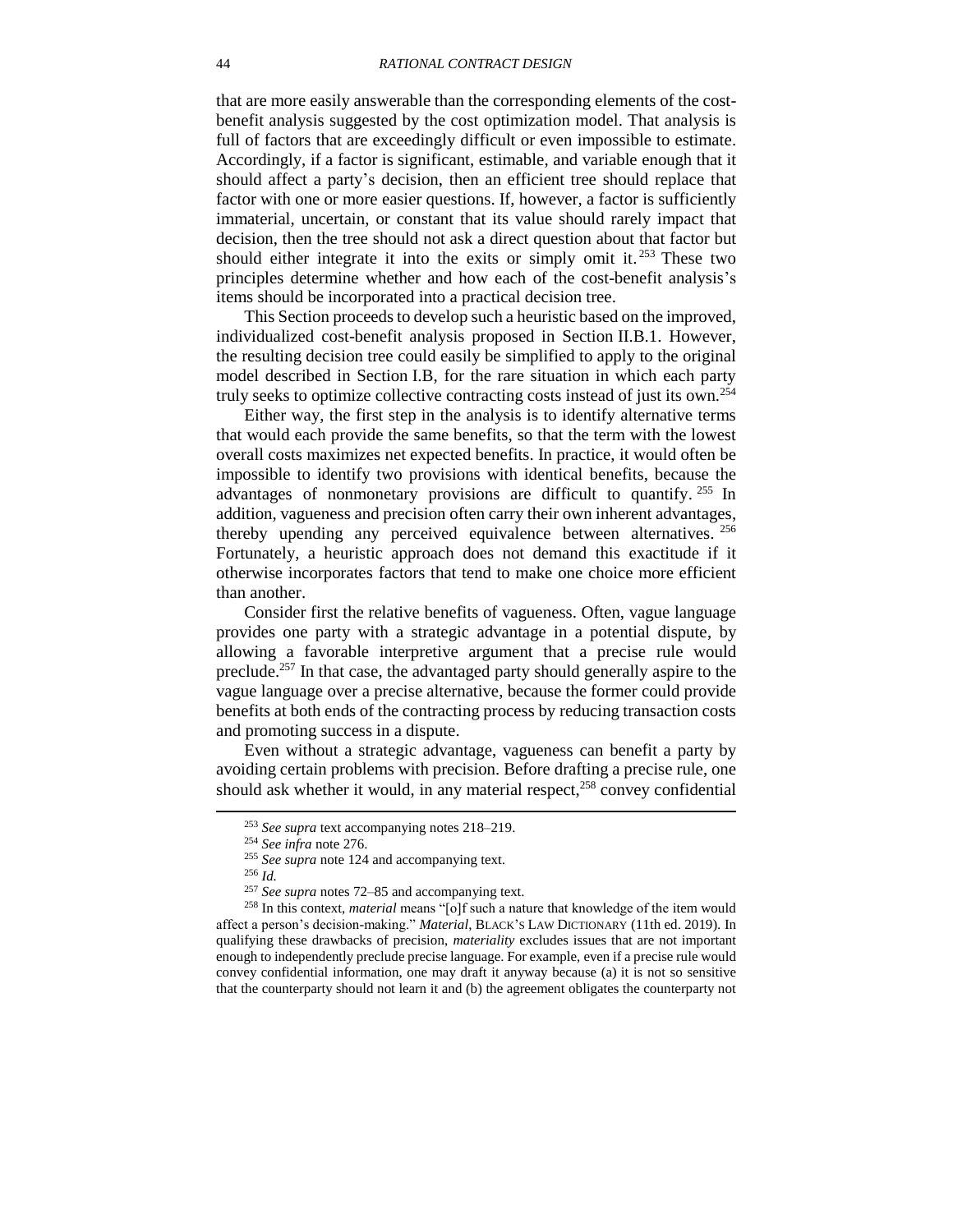information or negative signals, entail errors or omissions, or enable one's counterparty to circumvent rules. <sup>259</sup> Though exact quantifications are impossible, these relatively immediate and knowable drawbacks to precision would usually outweigh any accompanying savings in relatively distant and uncertain back-end costs, especially because the latter would have to be discounted according to the probability and timing of disputes.<sup>260</sup> Therefore, if a precise rule would entail any of those material drawbacks, then a party should generally seek to draft a vague standard instead. When doing this to avoid potential errors, omissions, or circumvention opportunities, one should also consider the common practice of adding precise illustrations with the standard serving as a "catch-all."<sup>261</sup> But first, because formulating and negotiating those illustrations would add front-end costs, one should confirm whether the decision tree's remaining cues justify those extra expenditures. If they do not, then those added costs would likely outweigh any expected benefits.

Despite these disadvantages, precision often provides better incentives to perform specific obligations.  $262$  This advantage is most likely to materialize when the provision is central to the parties' intended actions and relatively certain to arise (like payment of a service provider's fees), rather than ancillary (like reimbursement of travel expenses) or contingent (like an indemnity against third-party lawsuits). In the latter situations, the lower importance or probability of performance may not warrant precision's extra front-end costs. However, if a provision is indeed central to the parties' intended performance, one should generally aim for precision, unless vagueness would impart a strategic advantage or precision would introduce a material problem.

<span id="page-44-0"></span>In a cost-benefit analysis, the next step after ascertaining each alternative's benefits would be to calculate its front-end transaction costs. The cost optimization model is based on the generalization that precise terms are more expensive to draft than vague terms,  $263$  though negotiation dynamics sometimes provide exceptions to this rule. <sup>264</sup> It is often difficult, however, to reliably estimate the difference in two terms' transaction costs before actually drafting them. <sup>265</sup> Therefore, to apply to all situations without

to disclose its terms. In that situation, the conveyance of confidential information may be immaterial.

<sup>259</sup> *See supra* notes [28](#page-7-3)[–31](#page-7-4) and accompanying text. "Errors and omissions" could result from, among other things, difficulties in "foreseeing possible future contingencies" and "determining the efficient obligations that should be enforced in each contingency." Scott & Triantis, *supra* note [4,](#page-2-1) at 823.

<sup>260</sup> *See supra* Sections [III.D.3](#page-31-0) [& III.D.4.](#page-34-0)

<sup>261</sup> *See* Scott & Triantis, *supra* note [4,](#page-2-1) at 848–56 (explaining and illustrating how parties commonly combine rules and standards and how canons of construction can affect a court's interpretation of these combinations).

<sup>262</sup> *See supra* note [33](#page-8-1) and accompanying text.

<sup>263</sup> *See supra* notes [33](#page-8-1)[–34](#page-8-2) and accompanying text.

<sup>264</sup> *See supra* Section [II.B.3.](#page-19-0)

<sup>265</sup> *See supra* Section [III.C.](#page-26-0)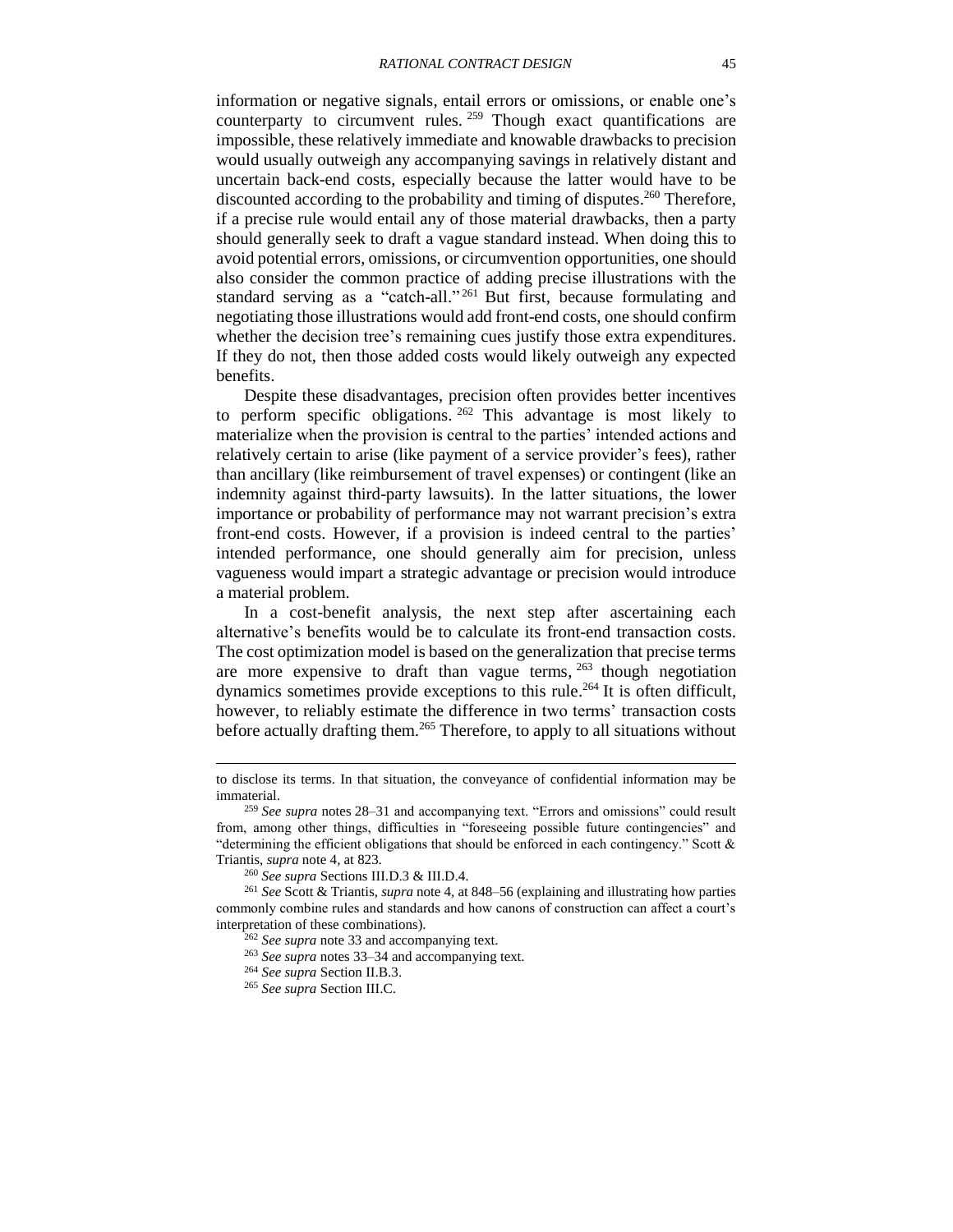demanding excessive effort in each one, a heuristic should eschew those estimates by holding as a constant that precise rules have higher front-end costs than vague standards do, while accommodating obvious exceptions. Accordingly, the decision tree should lead to a precise term only when the back-end savings would likely justify any higher front-end outlays or when, exceptionally, that term would clearly *not* involve materially higher transaction costs than a vague alternative would.

<span id="page-45-0"></span>The third step in a cost-benefit analysis is to calculate back-end costs for each term under consideration. This process would constitute by far the most complex, uncertain, and unreliable part of any attempt at cost optimization. <sup>266</sup> Accordingly, a heuristic's advantages over an optimization method should be greatest here. <sup>267</sup> Back-end costs are a function of several factors that deserve separate attention.

Two factors are the probabilities that a dispute will arise with respect to the contract term and that it will result in litigation. Precise rules offer benefits in reducing both the probability of disputes (by promoting performance) and the costs of resolving them (by avoiding interpretive arguments). <sup>268</sup> However, these benefits would justify precision's additional front-end costs only in provisions that are especially likely to result in expensive disputes. For less contentious terms, a vague standard's lower front-end costs generally make it, all else equal, the more efficient choice. Although accurate assessments of disputes' probability are typically impossible, at least without actuarial expertise, <sup>269</sup> general categorizations of their likelihood should be more feasible for dutiful lawyers in a typical transactional setting.

To determine this issue, the decision tree should encourage two inquiries. First, is this type of provision in this type of contract often subject to disputes? Second, do the circumstances suggest that a dispute regarding this provision is especially likely under this contract? If, on balance, the answers to these questions indicate that this provision is relatively likely to result in a dispute, then one should aim to draft a precise rule to promote performance and facilitate dispute resolution. For attorneys who know the relevant practice area well, the answer to the first question may be easy, but others may need to perform legal and industry research, possibly consulting colleagues in the litigation department.<sup>270</sup> In contrast, the second question calls for careful consideration of deal-specific details, like the parties' mutual relationship, their past litigiousness, the contemplated transaction's details, and the potential involvement of government authorities and third parties.

Admittedly, answers to both questions could be skewed by the same cognitive biases that would thwart efforts to assign exact probabilities in a cost-benefit analysis, like loss aversion and overconfidence. <sup>271</sup> In most cases,

<span id="page-45-1"></span><sup>266</sup> *See* Section [III.D.](#page-27-0)

<sup>267</sup> *See supra* notes [225–](#page-40-2)[228](#page-40-1) and accompanying text.

<sup>268</sup> *See supra* note [33](#page-8-1) and accompanying text.

<sup>269</sup> *See supra* note [180](#page-34-2) and accompanying text.

<sup>270</sup> *See supra* notes [152–](#page-30-1)[156](#page-30-0) and accompanying text.

<sup>271</sup> *See supra* Section [III.D.3.](#page-31-0)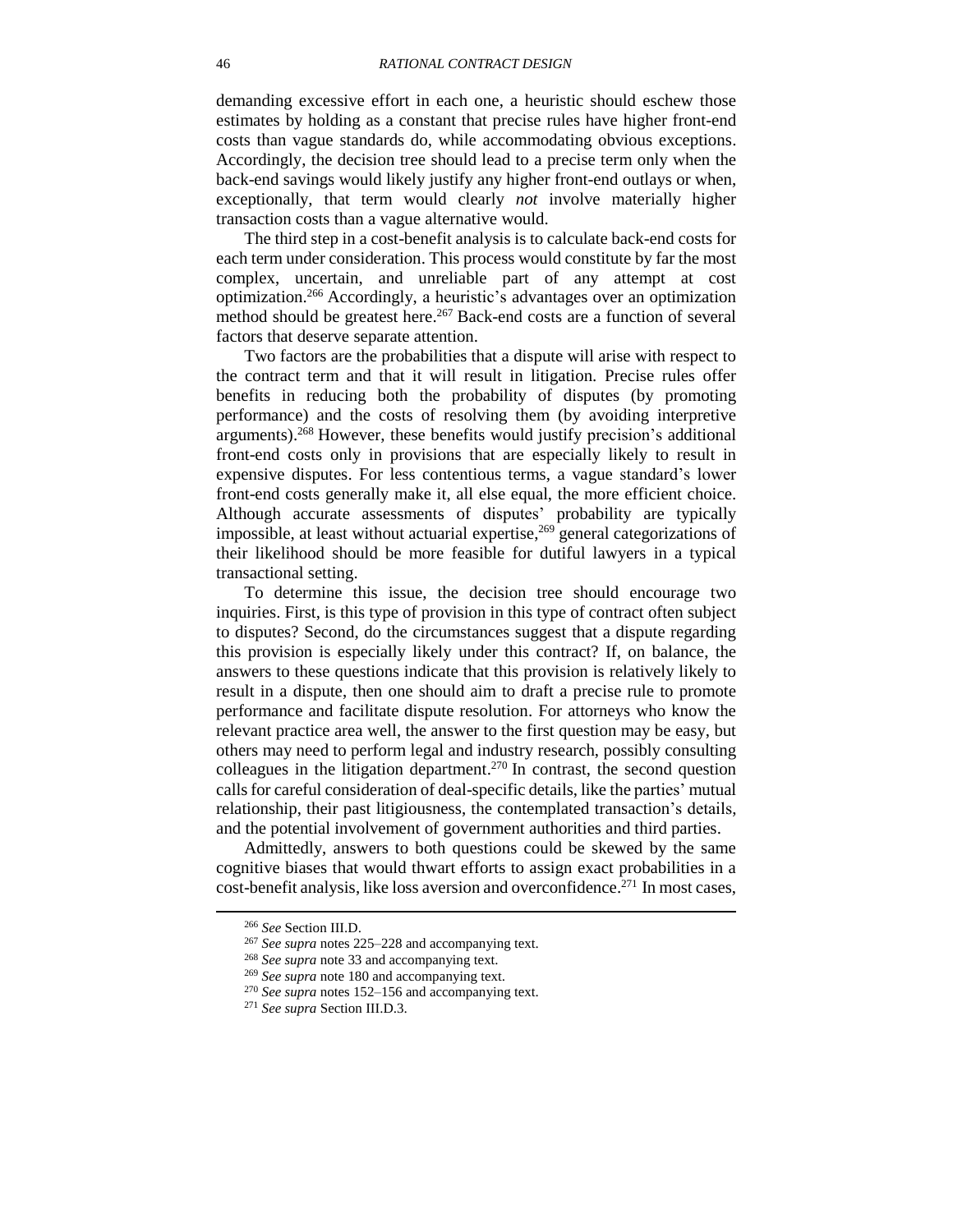however, those biases' impacts should be less material in the binary question of whether a dispute is likely than in the scalar question of a dispute's percentage chance of occurrence. If the drafter has adequate information and experience, an applicable bias should lead to a wrong binary answer only when the actual percentage is near 50, but it will always affect the scalar answer. Moreover, when the chance of a dispute is near even, then vague and precise alternatives are probably similar in cost-effectiveness, so a wrong call may be relatively inconsequential.

<span id="page-46-0"></span>Fortunately, together with the previous cues, these binary questions regarding the probability of disputes obviate the need for further inquiries regarding the other factors underlying back-end costs. First, the costs of dispute resolution, with or without litigation, are so uncertain upon contract formation that they cannot reliably inform language choices. <sup>272</sup> Instead, as with front-end costs, the decision tree should simply incorporate as a constant the cost optimization model's relevant generalization, which holds that precise rules involve lower back-end costs than vague standards do.<sup>273</sup> Rather than add questions regarding back-end costs, this generalization should simply be integrated into the decision tree's exits. If a dispute is deemed relatively probable, then enforcement costs become more salient, and the decision tree should point to the precise rule because it tends to economize on those costs. Beyond dispute resolution expenditures, several subsequent factors in the cost-benefit analysis address the possibility that a judicial error would benefit one party at the other's expense. Conveniently, these factors are already subsumed by the previous question regarding any strategic advantage of vagueness.  $274$  The final factors of back-end costs address the timing of any cash flows relating to dispute resolution and the appropriate discount rate. A dispute's date is almost as impossibly uncertain as the costs of resolving it, but unlike those costs, the timing is less a function of the contract's language than of the parties' behavior and exogenous events. Therefore, in determining that language, the decision tree should hold the timing of disputes as a constant, without any further questions. This disposition obviates a discount rate, which would apply only when dates are predicted as in a cost-benefit analysis,<sup>275</sup> not in a heuristic that eschews that prediction.

The final steps of a cost-benefit analysis would be to add each alternative's front-end and back-end costs and to choose the one with the lowest total costs. Because a heuristic does not entail numerical cost calculations, these steps do not apply in this context. Instead, we must organize the formulated questions as cues in a decision tree with appropriate exits. Figure 1 presents the assembled product.

<sup>272</sup> *See supra* Section [III.D.2.](#page-28-0)

<sup>273</sup> *See supra* notes [33](#page-8-1)[–34](#page-8-2) and accompanying text.

<sup>274</sup> *See supra* note [257](#page-43-0) and accompanying text.

<sup>275</sup> *See supra* notes [183–](#page-34-3)[186](#page-35-1) and accompanying text.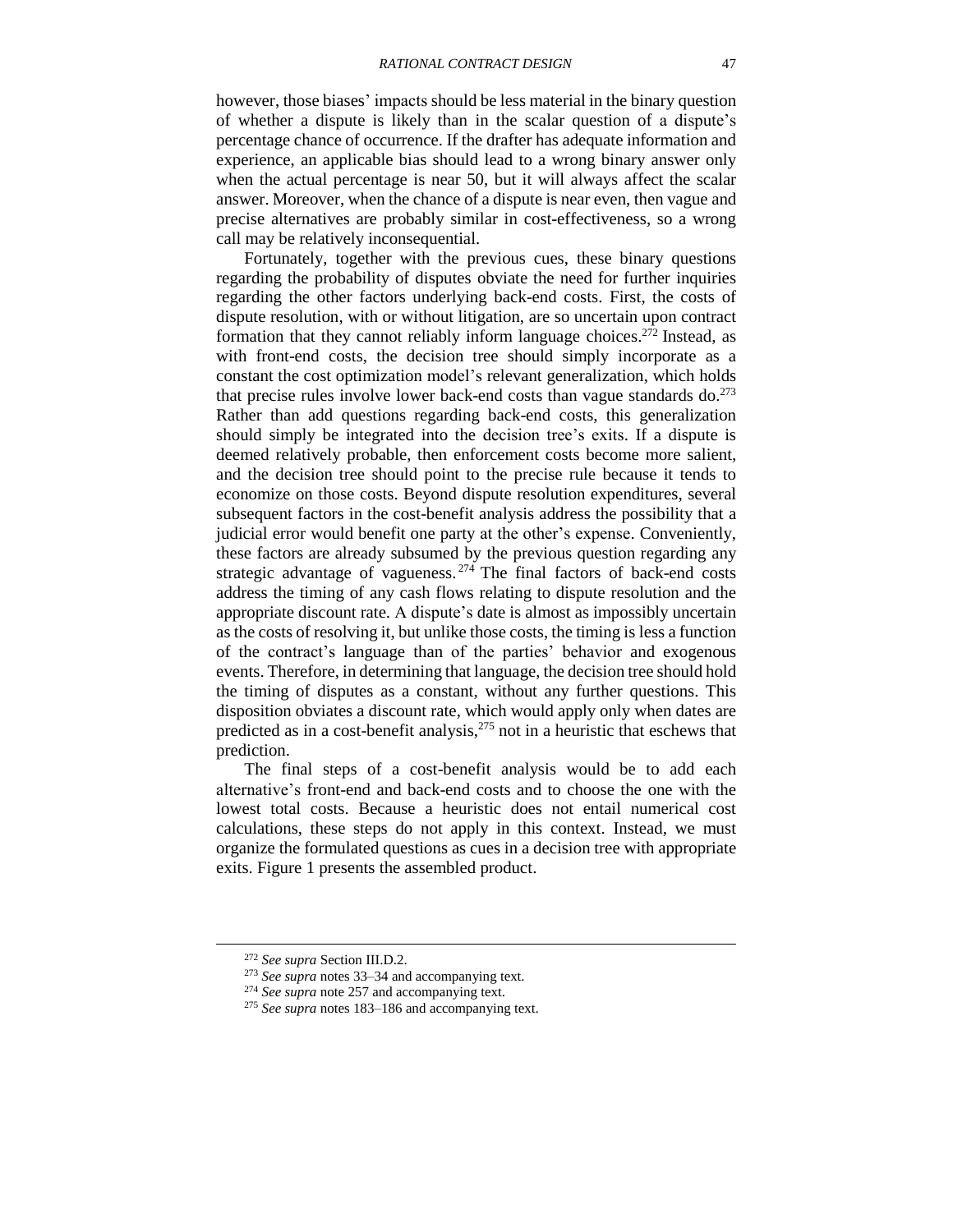## <span id="page-47-0"></span>FIGURE 1: DECISION TREE FOR CHOOSING VAGUE OR PRECISE CONTRACT LANGUAGE<sup>276</sup>



<sup>&</sup>lt;sup>276</sup> As noted above, this decision tree is based on the individualized cost-benefit analysis proposed in Section [II.B.1.](#page-14-1) To adapt it to the original, collective analysis described in Section [I.B,](#page-9-0) one should delete question 1, because strategic advantages apply to one party at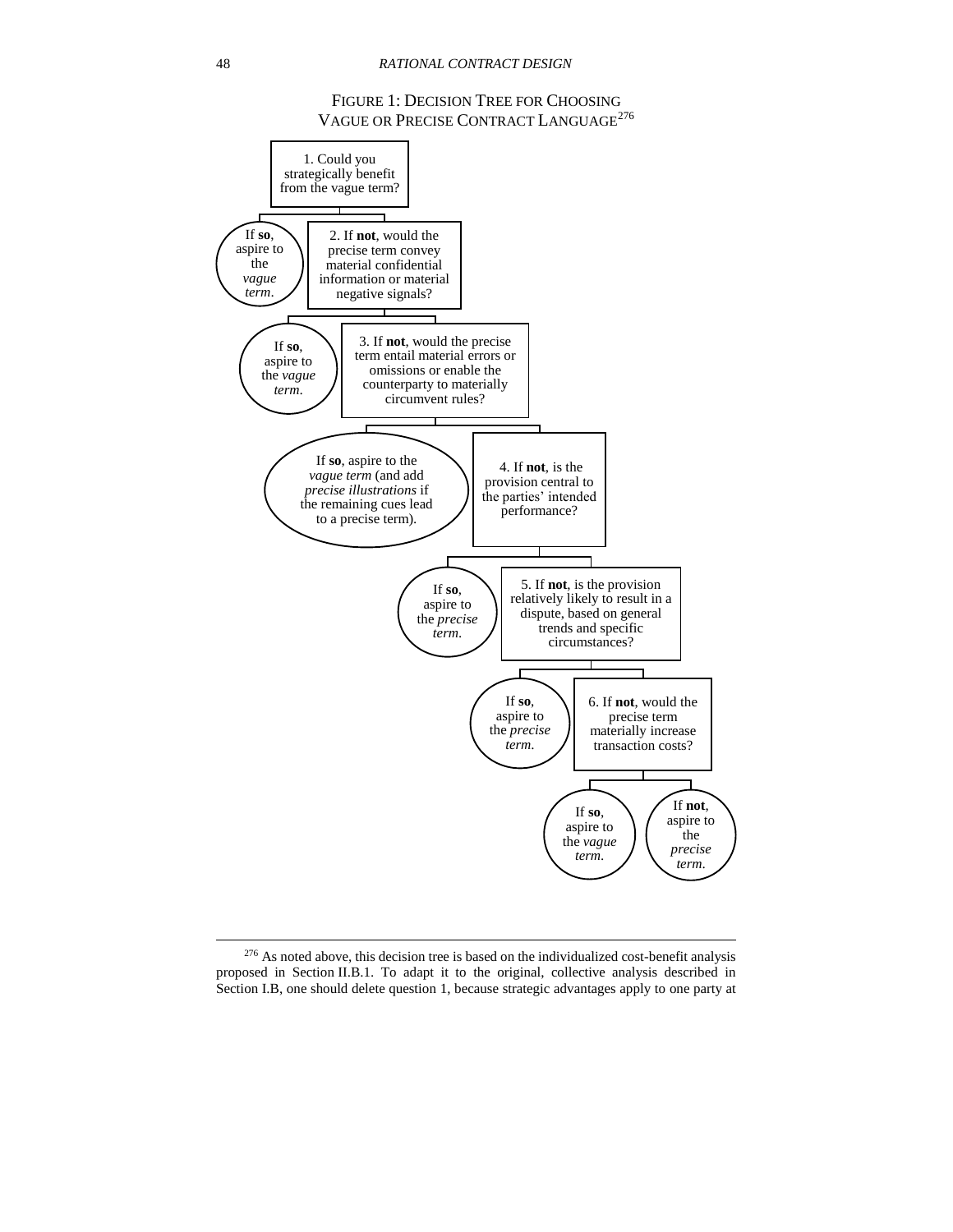Now fully formed, our decision tree elicits several technical observations. In the language of behavioral science, this is a FFT because it has one exit for every cue except the last one, which has two exits.<sup>277</sup> Accordingly, it has "three building blocks: (a) ordered search, (b) fast stopping rule, and (c) one-reason decision making."  $278$  The FFT is a "noncompensatory strategy," in contrast to a compensatory strategy like an optimization method, which involves "weighting and adding different cues in a manner that allows trade-offs" between those cues,  $279$  such that a "a cue can be outweighed, or compensated for, by an individual cue or combination of other cues."<sup>280</sup> Instead, the tree "search[es] and consider[s] cues in a certain order and stop[s] whenever the value on a cue indicates a decision. The unconsidered cues have no effect on the decision outcome even if their values all point to the opposite direction."<sup>281</sup> This allows noncompensatory strategies to outperform compensatory ones amid complexity and uncertainty, by reducing both "computational demand on the cognitive system" and "noisy information" from inapposite data.<sup>282</sup> Finally, the tree is considered "frugal" because, "on average, it looks up fewer cues than are available"; <sup>283</sup> that is, one can sometimes make a decision without proceeding to the final question. This frugality makes the heuristic more efficient than the optimization method that it replaces, which would require one to collect and compute all information for every decision. All these aspects of the decision tree should suit it to the complex, uncertain, cost-conscious, and time-sensitive environment in which sophisticated contracts are usually drafted.

#### <span id="page-48-1"></span><span id="page-48-0"></span>*2. Demonstration*

To illustrate these abstract benefits in concrete detail and to test our decision tree's accuracy, this Section applies it to several common contract provisions and measures its outputs against the legal profession's best practices. An executive employment agreement provides this demonstration's initial setting, but similar provisions appear in many types of business contracts. As explained below, the decision tree is robust enough to guide parties through the different considerations that could arise in all these situations, so that they can rationally design any kind of agreement.

the other's expense. *See supra* text accompanying note [257.](#page-43-0) If symmetrical information is assumed per the existing literature, then one could also delete question 2, which relates to private knowledge. *See supra* text accompanying note [51.](#page-11-2)

<sup>277</sup> *See supra* note [249](#page-42-2) and accompanying text.

<sup>278</sup> Martignon et al., *supra* note [248,](#page-42-3) at 363.

<sup>279</sup> Luan & Reb, *supra* note [228,](#page-40-1) at 31.

<sup>280</sup> Artinger et al., *supra* note [23,](#page-6-2) at S38.

<sup>281</sup> Luan & Reb, *supra* note [228,](#page-40-1) at 31.

<sup>282</sup> *Id.*

<sup>283</sup> Luan et al., *supra* note [149,](#page-29-4) at 1740.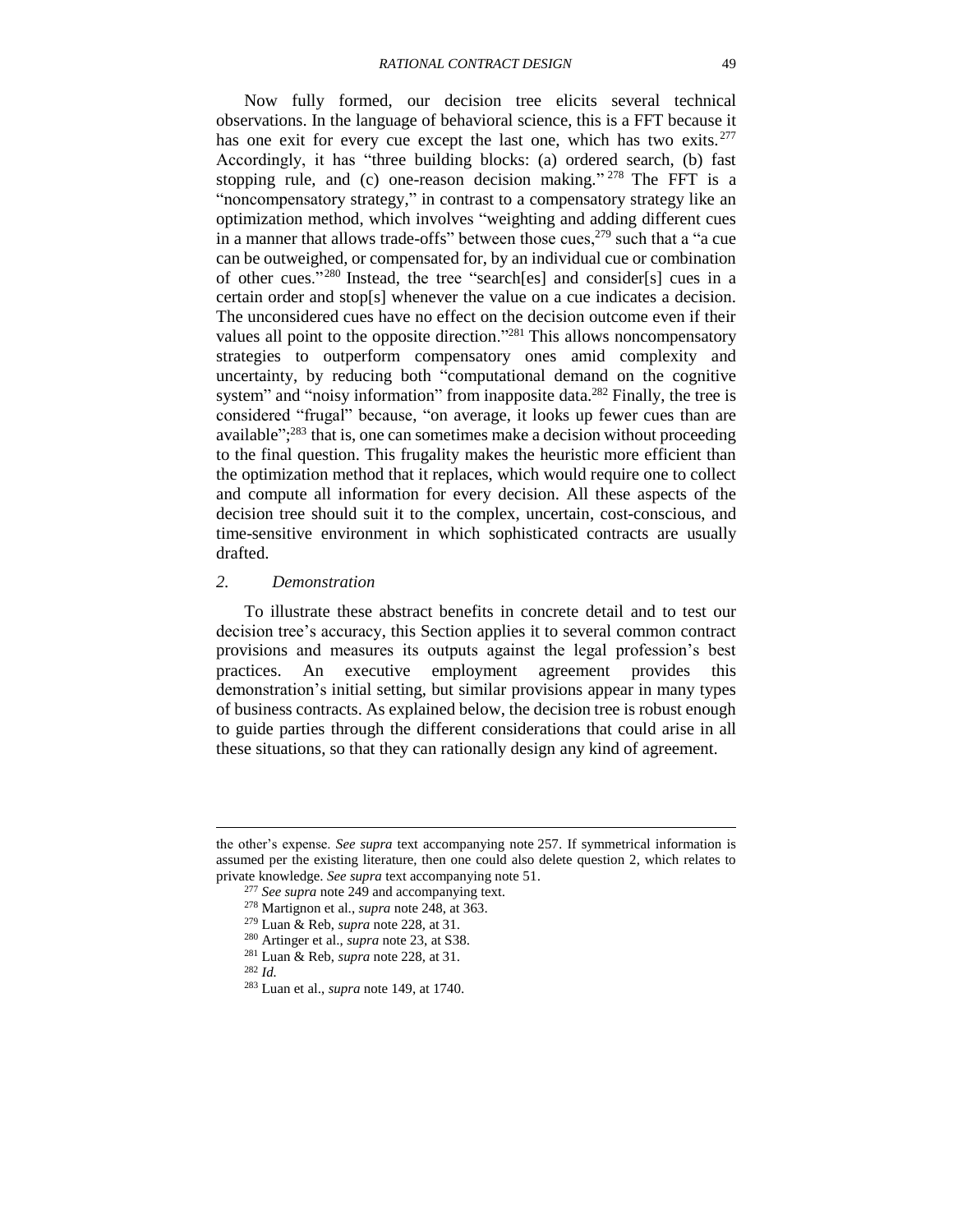#### <span id="page-49-0"></span>(a) Compensation

First, consider an employment agreement's compensation provisions, which are among each party's highest priorities. Besides a base salary and equity awards, an executive often receives an annual bonus, "based on the achievement of performance goals," which "can be subjective, objective, or a combination of both, and can be based on company-wide, business unit, individual, or other performance metrics."<sup>284</sup> Here is a somewhat vague provision to this effect from a publicly reported employment contract: "The actual amount of any Annual Incentive Bonus will be determined based on both the Executive's individual contributions during each performance year (50%) and the Company's results achieved (50%) against select metrics of the Company's annual business plan." <sup>285</sup> Alternatively, a precise mathematical formula could link the bonus amount to numerical proxies, or milestones, for those "contributions" and "results." <sup>286</sup> For our first demonstration, let us use our decision tree to recommend each party's preference between these vague and precise approaches.

In response to question 1, the employer would indeed strategically benefit from the vague formulation, by retaining considerable discretion over the amount of any bonus. If the executive were to dispute that amount, the employer could defend its decision with a favorable interpretation of the indeterminate phrases. Thus, without considering any other cues, the employer should aspire to (i.e., hope to achieve) that formulation. $287$ 

Of course, the executive may view this provision differently. Regarding question 1, any strategic advantage of vagueness would belong entirely to the employer, which retains discretion over any bonus amount. Theoretically, the executive could benefit from vagueness if it incented the employer, fearing an expensive interpretive dispute,<sup>288</sup> to award a bonus even when she did not earn it, but that would apply only if they perceived her as unusually litigious. So the executive's answer to question 1 is likely *no*. In response to question 2, no confidential information is at issue, but some executives may worry that haggling over performance metrics may send undesired signals. For example, if the company's "culture" entails a holistic view of job performance, a reductive, numerical approach may make the executive seem like a poor fit. Even if not, proposing milestones that are perceived as too low may make her look unambitious. If those concerns are material to the executive, then she should just settle for the vague

<sup>&</sup>lt;sup>284</sup> Negotiating and Drafting an Executive Employment Agreement, THOMSON REUTERS PRAC. L., https://us.practicallaw.thomsonreuters.com/2-504-5403 (last visited February 1, 2022) [hereinafter *Negotiating Employment Agreements*]; *accord* Gregory C. Schick, *Executive Employment Agreements*, Corp. Prac. Portfolio Series (BNA) No. 88-2d, at § IV.C.2 (2021).

<sup>&</sup>lt;sup>285</sup> Sw. Iowa Renewable Energy, LLC, Employment Agreement with Michael Jerke (Exhibit 10.1 to Form 8-K), § 1(b) (Sep. 28, 2018).

<sup>286</sup> *See* Scott & Triantis, *supra* note [4,](#page-2-1) at 840–41 (describing "the features of an efficient proxy" in a precise rule).

<sup>287</sup> *See supra* note [69](#page-15-1)

<sup>288</sup> *See supra* text accompanying note [139.](#page-28-2)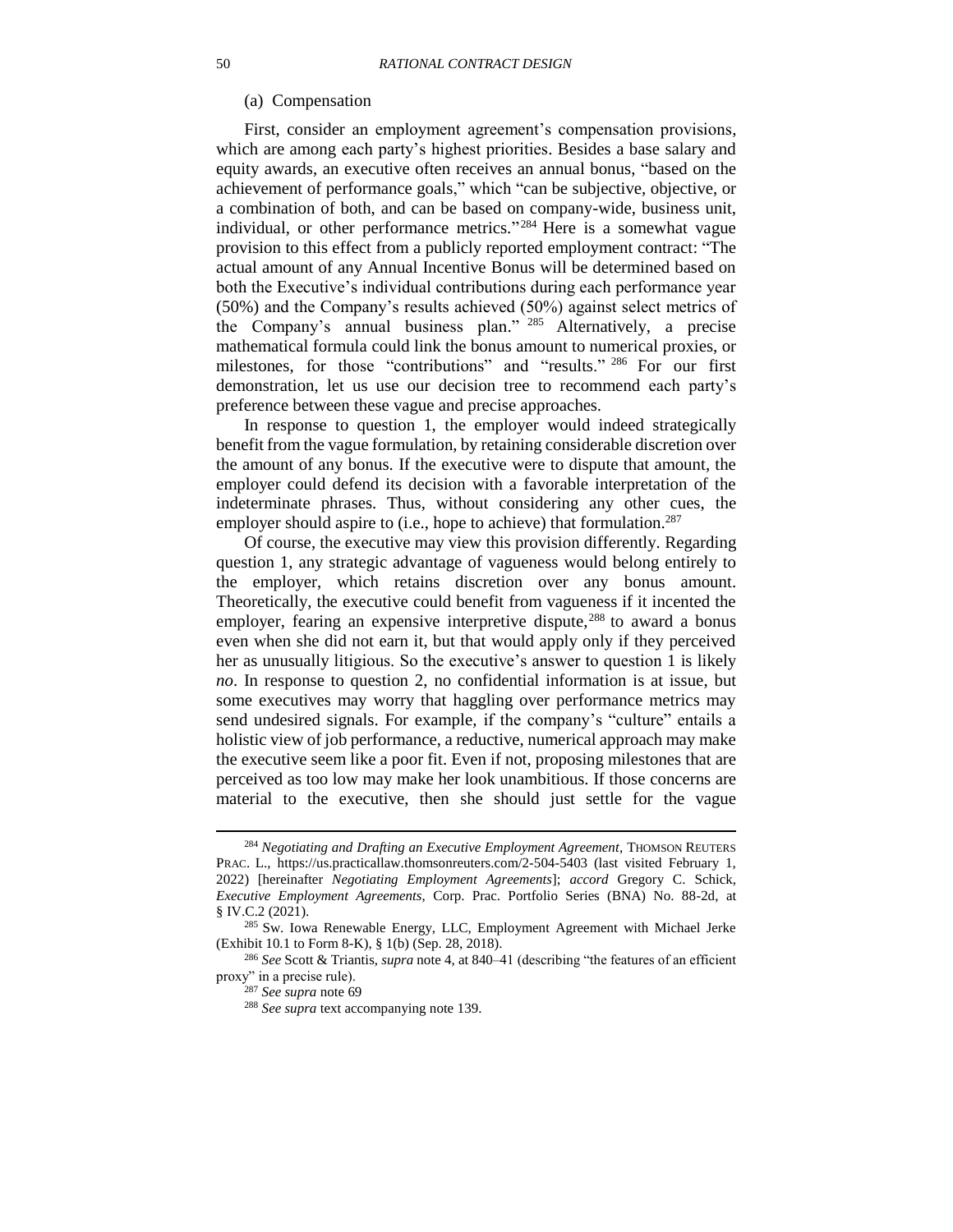formulation. Otherwise, she should proceed to question 3. In general, the executive would benefit from any omissions (e.g., unquantifiable but desired aspects of performance) or circumvention opportunities(i.e., abilities to meet the milestones without really deserving the bonus), so these should not deter her from a precise approach. If she can reasonably achieve that approach's numerical milestones (i.e., if they do not contain any "errors" from her perspective), then question 4 is next. Here the response is straightforward: this provision is indeed central to the parties' intended performance, because it is a significant component of her compensation. Therefore, she should aspire to the precise rule with numerical milestones.

This initial demonstration of our decision tree elicits several observations. First, in a sign of the tree's accuracy, the suggested aspirations for each party in this example accord with general guidance that the "employer must balance its need for *flexibility* with the executive's need for *certainty* in his compensation arrangements." <sup>289</sup> Second, these suggestions could be extrapolated from bonus payments to almost any conditional obligation to pay consideration under a contract, even a provision as seemingly different as an earnout in an M&A transaction.<sup>290</sup> Typically, in payment obligations, a payer prefers a vaguer covenant to preserve flexibility in the amount, timing, and method, whereas the payee prefers a more precise obligation to ensure predictability.<sup>291</sup> Third, to identify the best term for the executive, a lawyer representing her would need to understand not only the relevant legal issues but also social cues and personal aspects of the parties' relationship, which responsible attorneys glean by communicating openly with their clients.<sup>292</sup> Fourth, as with the improved cost-benefit analysis on which it is based, the decision tree's results are aspirations, not outcomes.<sup>293</sup> Aspirations tell each party only the individually optimal term for which it should aim in a negotiation; they do not predict the language on which the parties will ultimately agree. That depends on several other factors, including each party's reservation point, bargaining power, and negotiating tactics.<sup>294</sup> Fourth, illustrating its "frugality," our decision tree produced one of these recommendations with only one cue and the other without involving the penultimate cue, regarding the probability of disputes. Because that issue is

<sup>289</sup> *Negotiating Employment Agreements*, *supra* note [284](#page-49-0) (emphasis added); *accord*  Schick, *supra* note [284,](#page-49-0) at § IV.C.3.

<sup>290</sup> *See* STARK, *supra* note [3,](#page-2-0) at 370 (defining an earnout as an arrangement in which "a buyer [pays] the seller a small amount at closing and additional payments in the future . . . based on a formula tied to the business's performance after the acquisition.").

<sup>291</sup> *Id.* at 375 ("To memorialize [an earnout], the purchase agreement will state the formula for determining the income on which the earnout is based. The value of the seller's earnout could be destroyed, however, if that formula merely states that *revenues minus expenses equals income*. In that case, the vagueness of the standard *expenses* would permit the buyer to decrease the income by deducting inappropriate expenses.").

<sup>292</sup> *See* MRPC, *supra* note [64,](#page-13-1) at r. 1.4(a)(2).

<sup>293</sup> *See supra* note [69](#page-15-1) and accompanying text.

<sup>294</sup> Korobkin (2000), *supra* note [52,](#page-12-0) at 1791–92.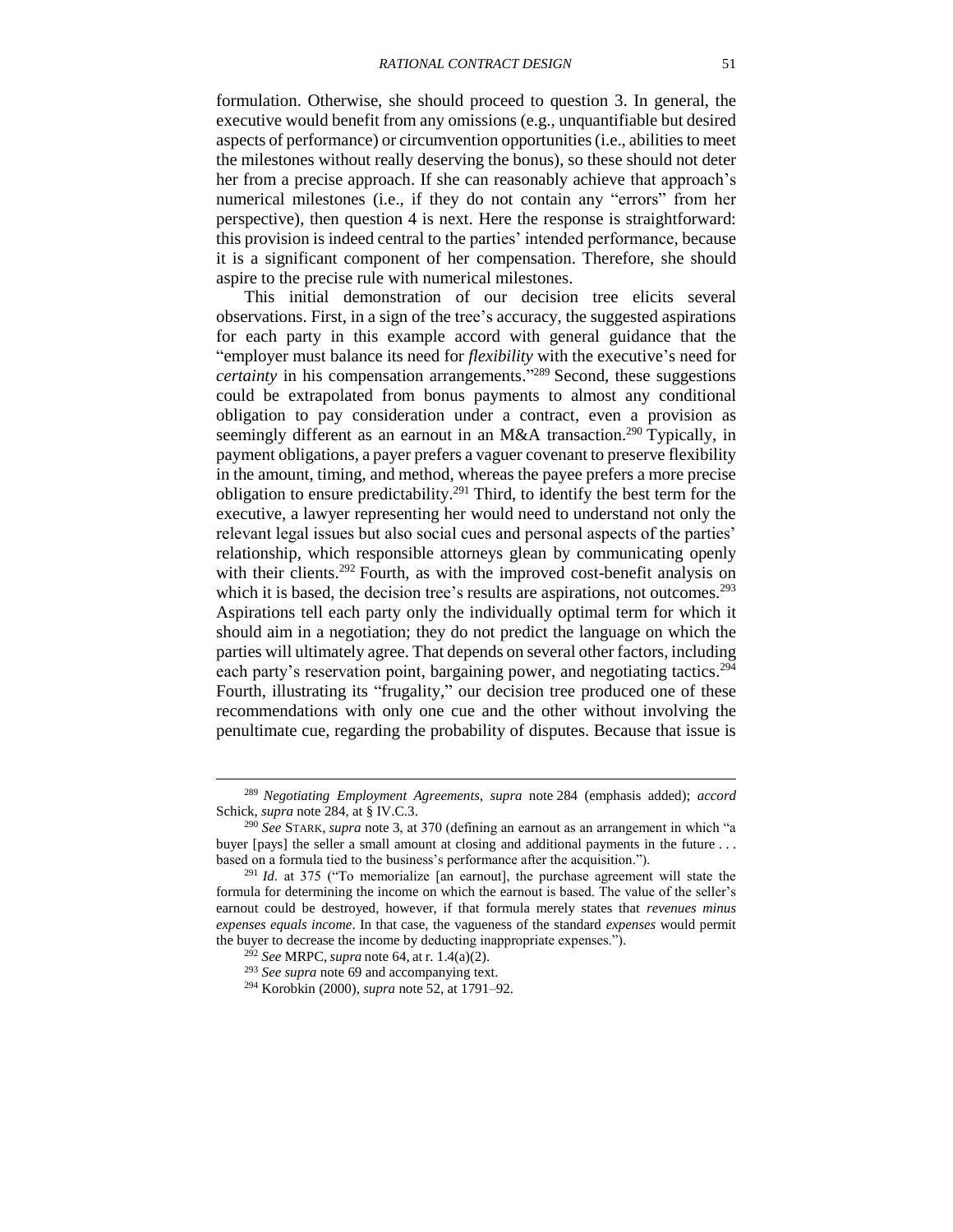usually the most difficult and time-consuming to determine,  $295$  a party saves substantial effort whenever it can avoid that step, so this question's position toward the end is prudent. This efficiency gain exemplifies one of heuristics' principal advantages over optimization methods.<sup>296</sup>

(b) Termination

For our next demonstration of the decision tree, consider an employment agreement's provisions regarding termination for cause by the employer. As in many sophisticated contracts,<sup>297</sup> "termination provisions are generally some of the most heavily negotiated provisions" in this type of agreement.<sup>298</sup>

Departing from the default rule of "employment at will,"<sup>299</sup> executive employment agreements typically permit the employer to freely terminate only for "cause" and require it to pay severance upon termination without cause.<sup>300</sup> Under common law, "cause" is limited to the employee's material breach of the agreement, "including by persistent neglect of duties; by engaging in misconduct or other malfeasance, including gross negligence; or by being unable to perform the duties of the position due to a long-term disability."<sup>301</sup> However, rather than rely on these generic standards, employment agreements usually provide more specific or expansive definitions of "cause," often with illustrative examples.<sup>302</sup> Recently, in reaction to widely publicized sexual misconduct allegations, employers have increasingly focused on this definition, seeking to include not just sexual harassment but also consensual romantic relationships with coworkers.<sup>303</sup>

<span id="page-51-0"></span>As these default rules and recent developments suggest, vagueness and precision are paramount considerations in these provisions. For example, a vague definition of "cause" may track the legal default rules by reference to "material breach of the agreement, persistent neglect of duties, and misconduct or other malfeasance, including gross negligence." In contrast, a more precise formulation could list specific descriptions of misconduct, including "engaging in any sexual or romantic relationship with a coworker (whether or not in breach of company policies and whether or not consensual)."<sup>304</sup> Faced with these choices, how could each party approach the definition of "cause" using the decision tree?

<sup>295</sup> *See supra* text accompanying notes [266](#page-45-0)[–271.](#page-45-1)

<sup>296</sup> *See supra* text accompanying note [283.](#page-48-1)

<sup>297</sup> STARK, *supra* note [3,](#page-2-0) at 191.

<sup>298</sup> *Negotiating Employment Agreements*, *supra* note [284;](#page-49-0) *accord* Schick, *supra*  note [284,](#page-49-0) at § VI.E.

<sup>299</sup> RESTATEMENT OF EMP. L. § 2.01 (AM. L. INST. 2015).

<sup>300</sup> *Id.* at § 2.04 cmt. b.

<sup>301</sup> *Id.* at § 2.04.

<sup>302</sup> *Negotiating Employment Agreements*, *supra* note [284;](#page-49-0) *accord* Schick, *supra*  note [284,](#page-49-0) at § VI.E.

<sup>303</sup> *Expert Q&A on the Impact of #MeToo on Cause Definitions in Executive Employment Agreements*, THOMSON REUTERS PRAC. L. (Nov. 6, 2018), https://us.practicallaw. thomsonreuters.com/w-017-4141. <sup>304</sup> *Id.*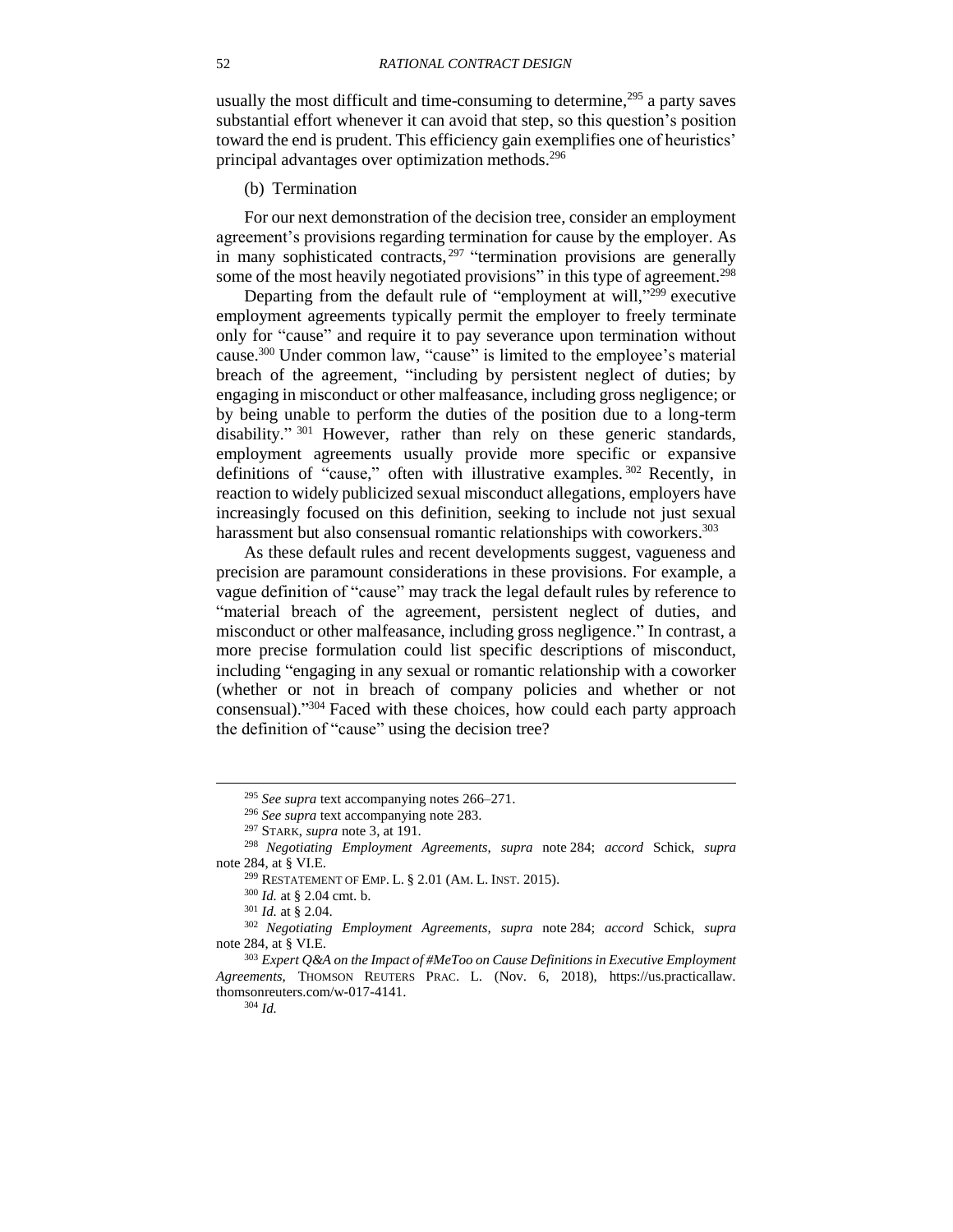First, consider the employer's perspective. Regarding question 1, if this provision is litigated, it would likely be in the context of an action by the executive for breach of contract. Namely, she would claim that the employer fired her for "cause" even though her actions did not satisfy the contract's definition of that term, such that the employer was breaching its covenants to employ and pay her for the rest of the term. In this context, the employer would find it easier to convince a court that each undesired activity constitutes "cause" if the definition explicitly includes that activity as a precise illustration. Thus, the employer would not strategically benefit from the vague provision by itself and should continue to question 2. Some employers may worry about sending negative signals through precise prohibitions on executives' behavior. Until recently, many candidates may have taken restrictions on supposedly social activities to suggest an unfriendly work environment or encroachment into their personal lives. Current trends, however, should mitigate these impressions; as specific rules of this nature proliferate across all companies, they transmit fewer unique messages about each individual company. In addition, these provisions could send *positive* signals to candidates who would *prefer* a workplace that discourages romantic relationships among colleagues. Therefore, many employers today should proceed to question 3. This elicits a different response, as a list of specific grounds for termination clearly presents risks of errors, omissions, and circumvention opportunities. For example, before the #MeToo movement, when executives were accused of sexual misconduct, companies that terminated them usually did so quietly, without cause, and with severance payments, but this practice has clearly changed.<sup>305</sup> Just as so many companies overlooked these risks only a few years ago, how can an employer know whether it is now overlooking another risk that should permit termination after the next scandal? To avoid unforeseeable omissions like this, the employer should follow the decision tree's suggestion to combine a vague "catch-all" standard with precise illustrations, if the remaining cues suggest a "precise term"; otherwise, it should just use the vague formulation alone, because precise illustrations would not be worth the added transaction costs. In response to question 4, this clause is not central to the parties' intended performance, because unlike a payment provision or an obligation to perform duties, a termination provision may never be invoked. This leads the employer to question 5, regarding the likelihood of litigation. Compared with other terms in employment agreements, termination provisions are litigated relatively often. Fired executives routinely sue former employers for wrongful termination and breach of contract, claiming that their agreement did not authorize their dismissal under the circumstances. <sup>306</sup> Therefore, unless for some reason such

<sup>305</sup> *Id.*

<sup>306</sup> *See Common Pitfalls in Executive Employment Agreements*, THOMSON REUTERS PRAC. L., https://us.practicallaw.thomsonreuters.com/w-016-0113 (last visited February 1, 2022) ("The #MeToo movement has highlighted the importance of referencing specific types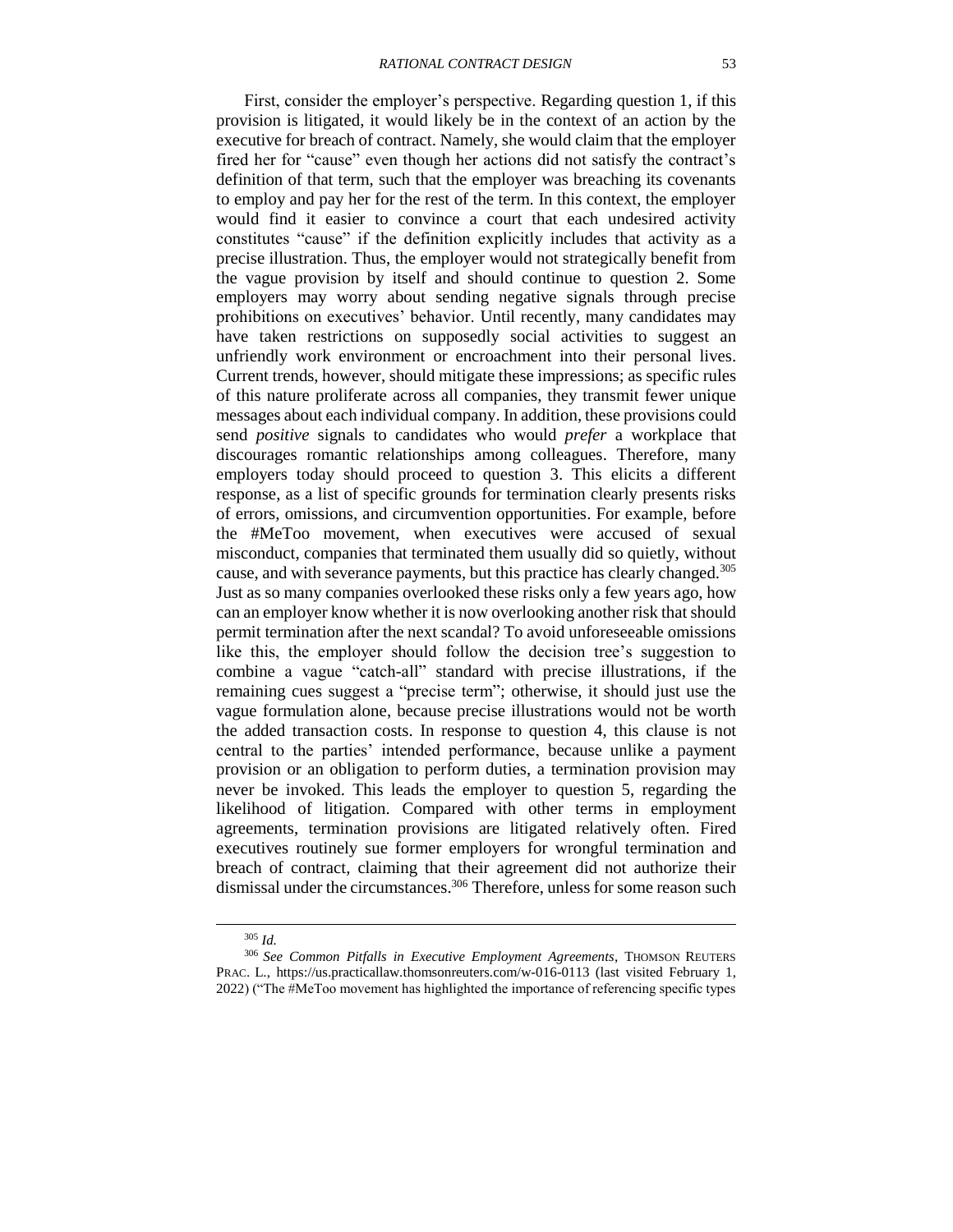a dispute seems particularly unlikely with a particular counterparty, the decision tree leads the employer to "invest" in a precise rule at the front end to reduce expected litigation costs at the back end. Given the earlier response to question 3, this means drafting a vague standard accompanied by a list of precise examples. 307

Because termination provisions are often negotiated so heavily, it is not surprising that the decision tree would lead the executive to a different aspiration, based on the first question alone. Compared with a precise list of prohibited behavior that includes her actions (e.g., consensual romantic relationships with coworkers), vague standards like "misconduct," without any illustrative examples, grant the executive a potential interpretive argument that those actions do not amount to misconduct. This would provide a strategic advantage in certain disputes, so the executive should aspire to the vague standard pursuant to question 1.

To achieve this aspiration, however, she would have to overcome the considerable anchor set by the industry standard practice of including illustrations of "cause."<sup>308</sup> While negotiating this term's definition, she may need to choose again between relatively vague and precise illustrations, in which case she could return to the decision tree to determine which choice would be most efficient for each illustration. Although vagueness may provide a strategic advantage in many of these terms (as in the preceding example of "misconduct"), this benefit may disappear if the illustrations become sufficiently limited. For instance, between the vague ground of "illicit activity" and the precise one of "conviction of a felony under state or federal law," she should perceive no strategic advantage to the former per question 1 and should aspire to the latter per question 5.

The considerations explored in this example from the employment context would extend to termination provisions in many other transactional settings too, but they are not universal. For example, a consulting agreement may permit each party to terminate it either immediately for cause or with 90 days' advance notice for "convenience" (i.e., for any reason or no reason). A dispute over these provisions is unlikely if, when a party purports to terminate immediately, the other party expects its enforcement costs to outweigh its foregone benefits of advance notice (e.g., continued payments to the consultant). In that case, during contract formation, the expected backend savings of a precise definition of "cause" are unlikely to exceed its extra

of misconduct in the employment agreement rather than referring only to 'anything that could cause harm to the business.' Given the dollar amounts at stake for a top executive whose employment is terminated for cause, this type of vague provision is likely to invite litigation in situations such as a termination due to claims of sexual harassment.").

<sup>307</sup> To avoid a restrictive interpretation under the *ejusdem generis* canon, which would limit the vague language to matters that are similar to the precise examples, the employer should expressly provide that the former "includes, *without limitation*," the latter. *See* Scott & Triantis, *supra* note [4,](#page-2-1) at 849–50; STARK, *supra* note [3,](#page-2-0) at 348–51.

<sup>308</sup> *See* text accompanying *supra* note [302.](#page-51-0) Regarding the anchoring effect in negotiation, see Russell Korobkin & Chris Guthrie, *Psychological Barriers to Litigation Settlement: An Experimental Approach*, 93 MICH. L. REV. 107, 138–42 (1994).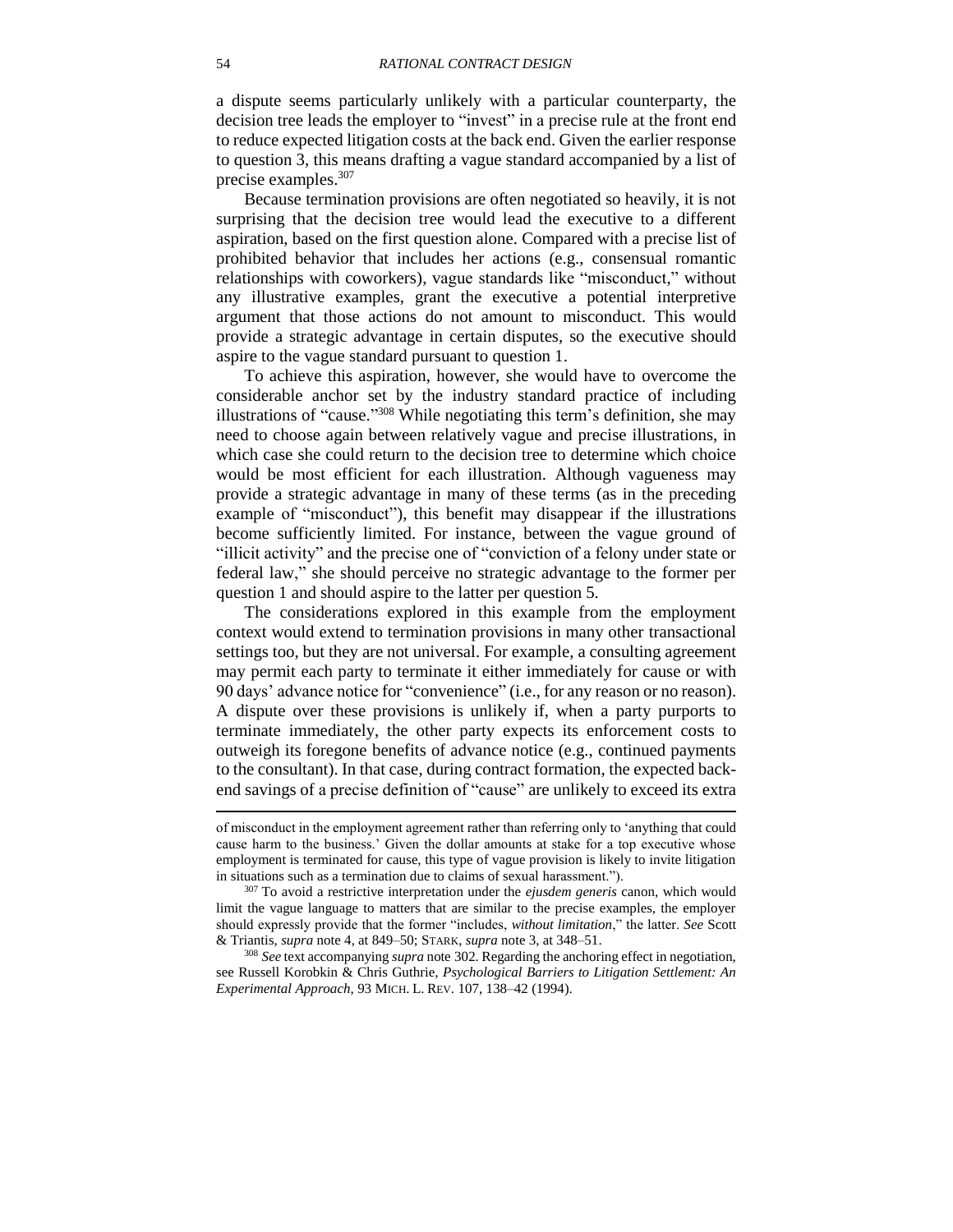front-end costs. Accordingly, if a party reaches questions 5 and 6, the low likelihood of litigation over this provision will lead that party to aspire to a vague standard if it involves lower transaction costs. This diverges from the employer's preference for a general catch-all standard with precise illustrations in the more litigious context of employment.

<span id="page-54-0"></span>(c) Indemnification

As our final demonstration of the decision tree, consider indemnification, which "is an undertaking by one party to compensate the other party for certain costs and expenses" and a common feature of all kinds of commercial contracts. <sup>309</sup> In executive employment agreements, the employer often indemnifies the executive against third-party claims relating to her acts as a director or officer of the company.<sup>310</sup> Indemnities may consist of several components and can vary greatly in length and in scope, so each provision entails several drafting choices. This demonstration focuses on one aspect of an indemnity: the process for making an indemnification claim.

In general, an indemnifying party prefers to receive notice of a covered third-party claim as soon as possible, but "under common law, the indemnified party's failure to give the indemnifying party notice of covered claims does not relieve the indemnifying party from its indemnity obligations." <sup>311</sup> A contract could change this default rule and avoid associated conflicts between the parties through a precise term that specifies whether indemnification is contingent on notice and covers expenses incurred by the indemnified party before notice.<sup>312</sup> Alternatively, a vaguer indemnification provision may refer to notice without mentioning these timing issues, which the default rule would then govern.

In choosing between these options, an employer would respond negatively to the decision tree's first question, because vagueness would provide a strategic disadvantage by leaving intact the undesirable default rule. Next, as a purely procedural provision, the claim process does not involve confidential information, negative signals, errors, omissions, or circumvention opportunities, so the answers to questions 2 and 3 would also be *no*. Like termination, indemnification might never be invoked, so it is not central to the parties' intended performance per question 4. In this context, question 5 merits clarification. The employer must consider not the likelihood of an indemnification claim relating to a third-party lawsuit, but the likelihood of a dispute between the parties relating to the indemnification clause. These probabilities are not necessarily equal. For example, if the employer is a large company that consumers frequently sue while naming its officers as codefendants, then the employer may routinely indemnify and

<sup>309</sup> *Indemnification Clauses in Commercial Contracts*, THOMSON REUTERS PRAC. L., https://us.practicallaw.thomsonreuters.com/5-517-4808 (last visited February 1, 2022).

<sup>310</sup> *Negotiating Employment Agreements*, *supra* note [284;](#page-49-0) Schick, *supra* note [284,](#page-49-0) at § X.F.

<sup>311</sup> *Indemnification Clauses in Commercial Contracts*, *supra* note [309.](#page-54-0)

<sup>312</sup> *Id*.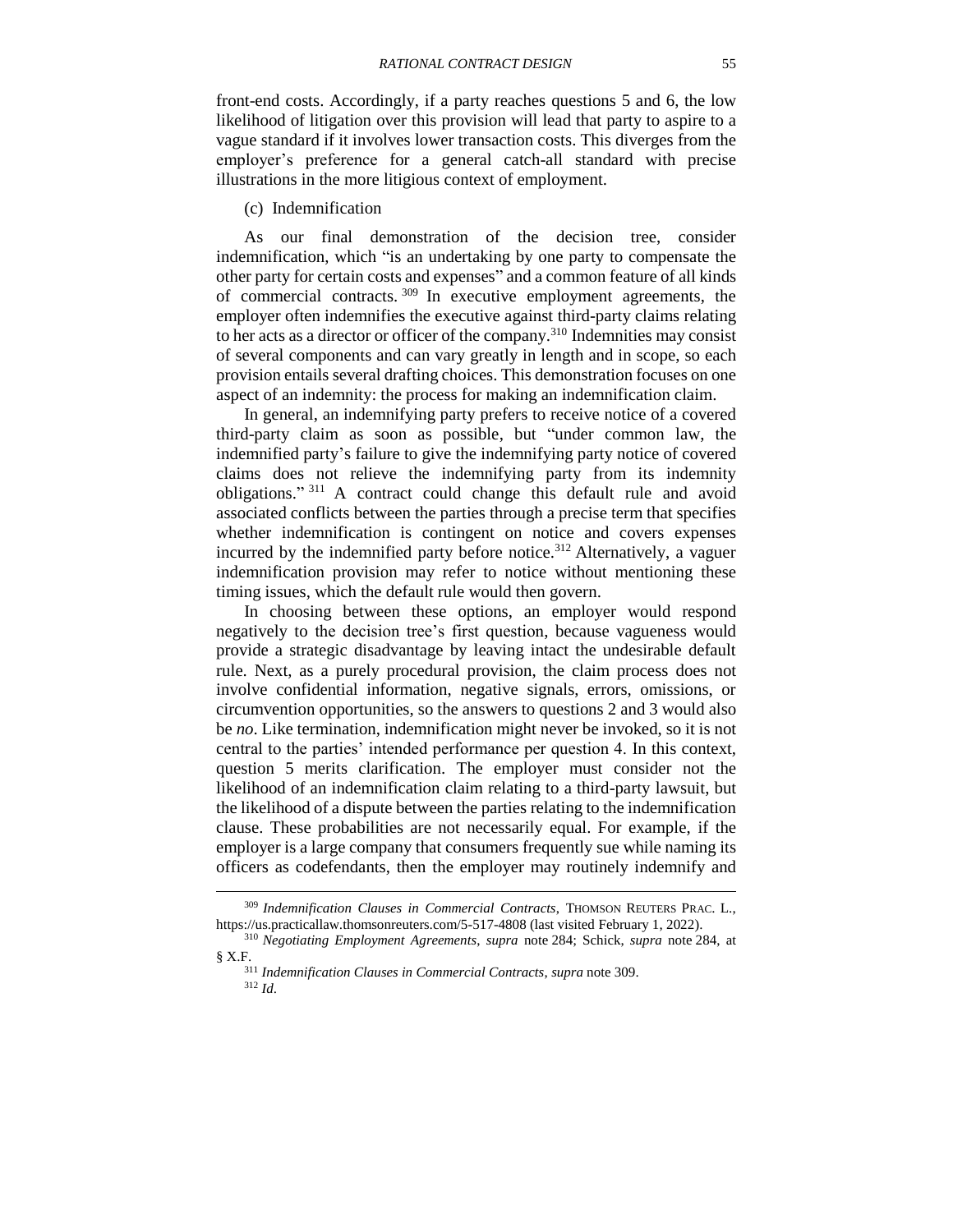defend those officers without any discussion regarding the claim process; indeed, many states legally require this indemnity to some extent.<sup>313</sup> Given their aligned interests, the employer and executive are unlikely to dispute this provision. Therefore, the employer should proceed to question 6 and aim for the vague standard, if the precise rule's complexity would increase transaction costs.

The executive would reach the same result for a different reason. Unlike the employer, she could perceive a strategic advantage in vagueness, because the lack of any timing requirements or conditions, combined with the permissive default rule, would allow her to be compensated even if her claims are late or deficient. Thus, her answer to question 1 would be *yes*, leading her to prefer the vague standard.

With each party's aspirations aligned, we can expect little disagreement regarding the indemnification claim process. And indeed, parties to an executive employment agreement would rarely haggle over this detail.<sup>314</sup> But the context is critical, as our decision tree would correctly lead to thornier results in other situations.

Notably, in M&A agreements involving privately held targets, indemnification often serves an expanded purpose, not only covering thirdparty claims but also providing an exclusive remedy for direct claims between the parties.<sup>315</sup> In general, even with a mutual indemnity, the buyer is more likely to bring a claim against the seller, and this dynamic drives their strategic considerations in drafting the relevant provisions. <sup>316</sup> Consider again a choice between vague and precise approaches to the indemnification claim process.

Like the employer in the previous example, the seller in a private M&A transaction would be the party most likely to provide rather than receive indemnification, so it would also respond negatively to question 1, perceiving no strategic advantage in vagueness. As in the employment contract, the indemnification claim process is purely procedural, so the seller would answer *no* to questions 2 and 3 too. Regarding question 4, despite its elevated importance in private M&A deals, indemnification is still not central to the parties' intended performance, because it might never be sought. In responding to question 5, however, the seller may diverge from the employer, because disputes between the parties regarding indemnification are relatively common and contentious in these deals.<sup>317</sup> Faced with an indemnification claim, the seller would prefer to limit its liability as much as possible. Given such a claim's relative probability,

 $313$  *E.g.*, DEL. CODE ANN. tit. 8  $\S$  145(c) (requiring Delaware corporations to indemnify their officers to the extent that they are "successful on the merits or otherwise in defense of" covered claims).

<sup>314</sup> *See Negotiating Employment Agreements*, *supra* note [284](#page-49-0) (omitting timing from the list of issues to negotiate in indemnification provisions).

<sup>315</sup> *Indemnification Clauses in Private M&A Agreements*, THOMSON REUTERS PRAC. L., https://us.practicallaw.thomsonreuters.com/4-568-4787 (last visited February 1, 2022).

<sup>316</sup> *Id.* <sup>317</sup> *Id.*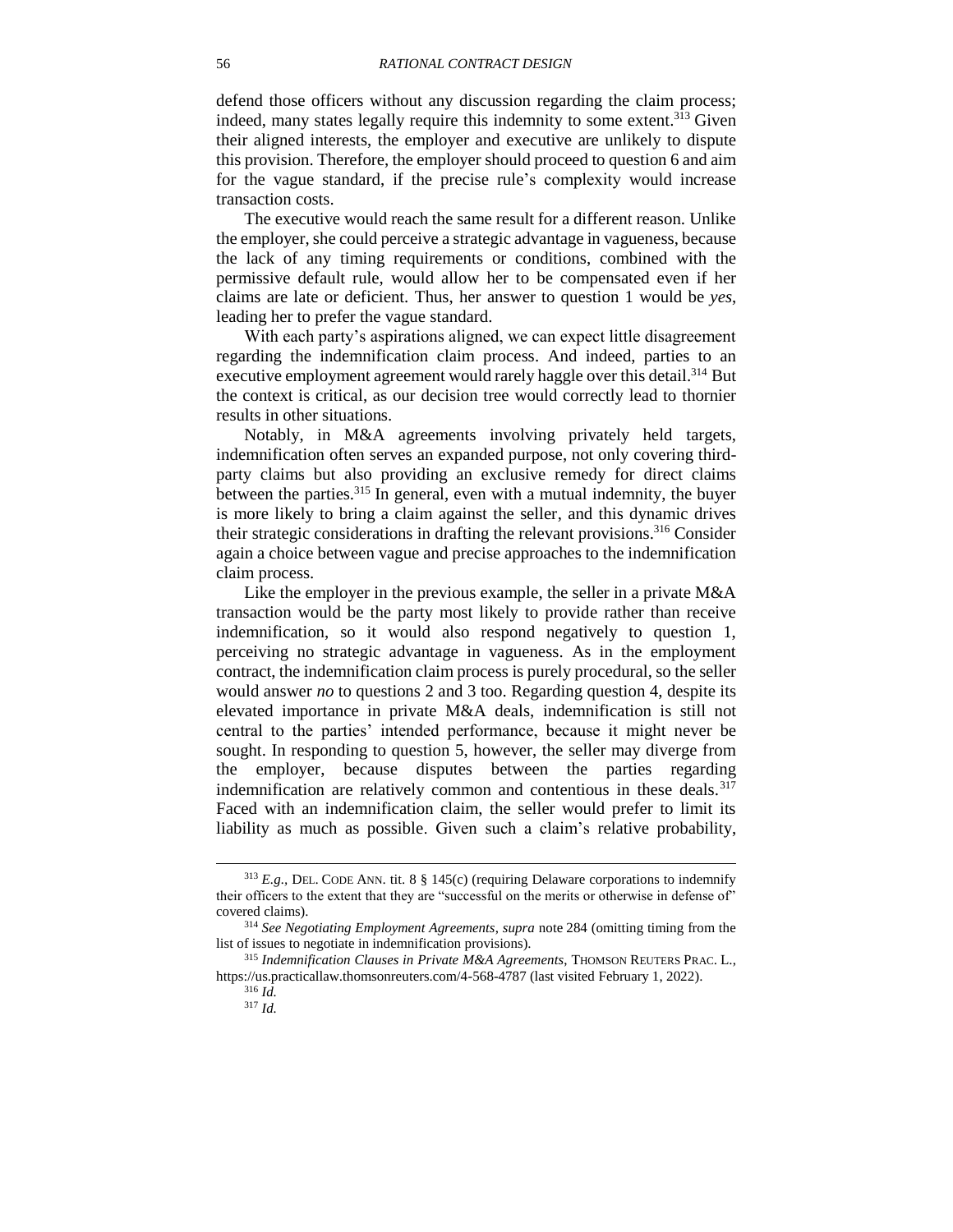question 5 would lead the seller to aspire to a precise term. In contrast, just like the executive, the buyer would choose a vague term in response to the first question, based on the strategic advantage of potential coverage despite procedural deficiencies.

Given the parties' divergent aspirations in the private M&A context, we can expect them to negotiate more intensely over the indemnification claim process and, on average, to agree on more precise formulations than indemnities in employment agreements. Indeed, this expectation mirrors reality, as attorneys devote significant attention to indemnities in these deals, and acquisition agreements routinely include specific rules regarding not just the timing of claims, but also the notices' contents and required supporting documentation.<sup>318</sup> Once again, with the proper inputs, our decision tree readily prescribes the appropriate approach to a challenging drafting task.

#### <span id="page-56-0"></span>*3. Evaluation*

 $\overline{a}$ 

These demonstrations call for an assessment of our decision tree's practicality, efficiency, and rationality. By suggesting aspirations in line with best practices for several common provisions, this heuristic clearly passes this Section's initial tests. This success instills confidence that, in less familiar situations for which reputable recommendations are not available, this resource will lead drafters to similarly efficient choices.

When drafting contracts, experienced attorneys may already consider some of our decision tree's cues, like the potential strategic advantage of vagueness.<sup>319</sup> Nonetheless, this tool is primarily prescriptive, not just descriptive. Even if drafters ask some of its questions some of the time, until now they have not had a systematic approach to this fundamental task.<sup>320</sup> Our heuristic provides a form of "decision hygiene,"<sup>321</sup> motivating everyone from law students to seasoned professionals to consider all, and only, the material issues raised by each provision. Notably, to rectify transactional lawyers' common oversight of litigation risk,<sup>322</sup> the decision tree encourages them to consider only the relative probability of disputes, not their indeterminable percentage chances, associated costs, and dates per a true cost-benefit analysis. Penultimately positioned, even this limited question must be asked only when material—that is, when it could determine the outcome because other cues do not provide it independently.

Despite these facilitative features, our decision tree's proper application requires certain degrees of technical skill, legal knowledge, and time commitment. To determine a dispute's relative probability, a drafter who is unfamiliar with the relevant provision may need to read treatises and other

<sup>318</sup> John J. McDonald & Matthew J. Aaronson, *The Indemnification Claim Process in M&A Transactions*, THOMSON REUTERS PRAC. L., https://us.practicallaw.thomsonreuters. com/w-001-3444 (last visited February 1, 2022).

<sup>319</sup> *See supra* note [85](#page-18-1) and accompanying text.

<sup>320</sup> *See supra* note [12](#page-3-2) and accompanying text.

<sup>321</sup> KAHNEMAN ET AL. (2021), *supra* note [223,](#page-39-3) at 226.

<sup>322</sup> *See supra* note [8](#page-2-2) and accompanying text.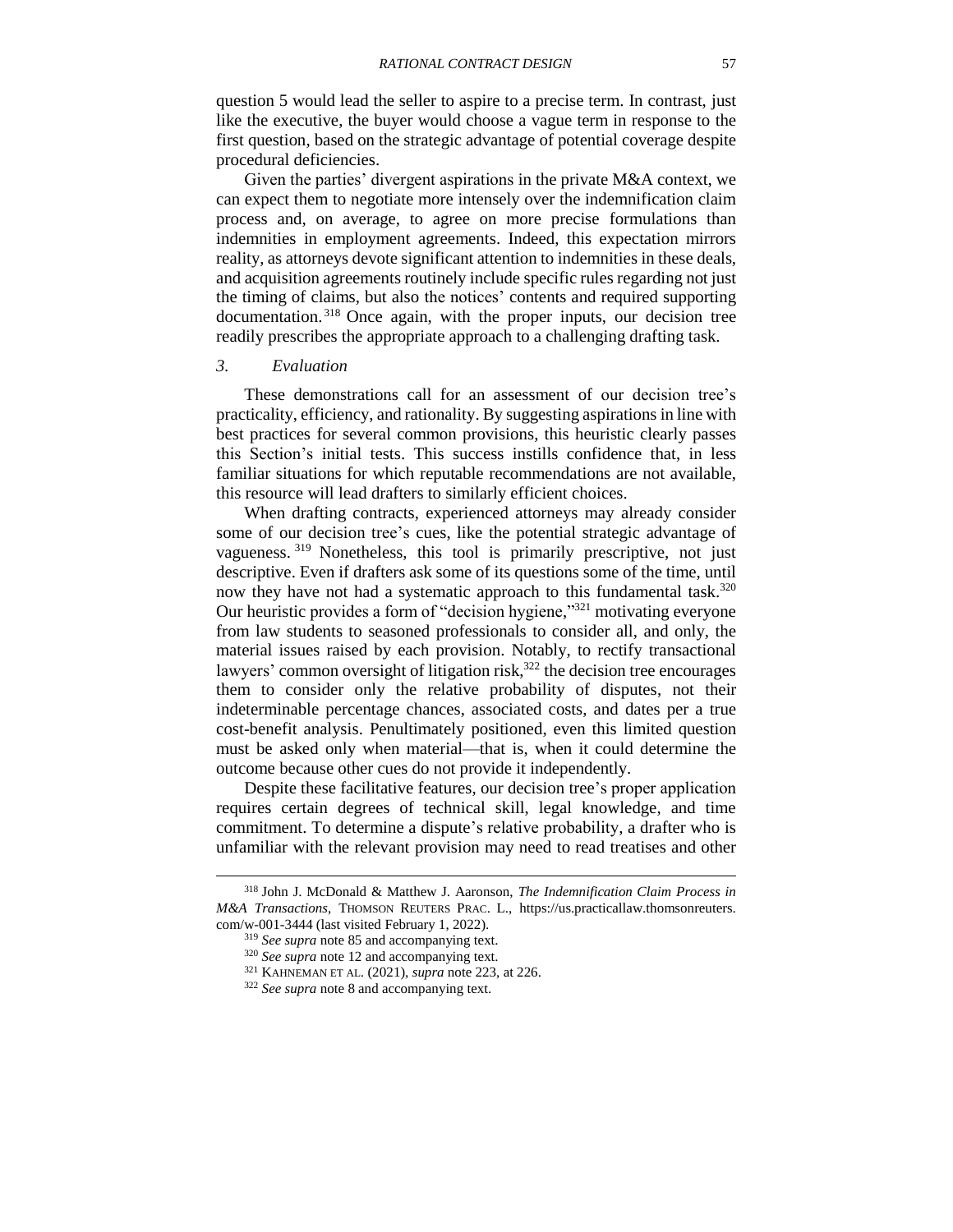secondary sources, research case law, and occasionally consult colleagues in the litigation department. While sometimes requiring substantial effort, legal research and intrafirm knowledge transfer are already common or advisable tasks for lawyers, <sup>323</sup> unlike the precise calculations demanded by a true optimization process. Admittedly, our heuristic will not enable a novice to independently create a cost-optimal contract right away, but that is not the point. Just as a pilot's checklist does not empower an untrained civilian to fly a jetliner, no contract drafting decision tree can replace continuing legal education; instead, both resources "are quick and simple tools aimed to buttress the skills of expert professionals" while also serving as valuable training materials.<sup>324</sup> These considerations illustrate the close "fit" between our heuristic and the sophisticated "environment" in which it applies.<sup>325</sup>

Like any strategy, this decision tree is probably not infallible, notwithstanding this Section's successful demonstrations. Even when a user answers all questions accurately, the tree could sometimes lead them to a suboptimal aspiration, as measured against a theoretically perfect costbenefit analysis. These deviations would most likely arise from the integrated generalizations that precise rules entail higher front-end and lower back-end costs than vague standards do, without any quantification of those differences. <sup>326</sup> Moreover, accurate empirical tests of contract language's efficiency are practically impossible, for many of the same reasons that a cost-benefit analysis is so. Even with hindsight and limitless time and resources, one cannot calculate exact probabilities of disputes, lawsuits, settlements, awards, and judicial errors, because they depend so much on transaction-specific and exogenous factors, like human relationships and macroeconomic events. <sup>327</sup> Therefore, both the existence and the magnitude of any errors produced by our decision tree are generally unverifiable.

Fortunately, this verification is unnecessary to determine whether our heuristic should be adopted. Even with occasional errors, the decision tree is still a rational strategy if, compared with the available alternatives, its process and outcomes are most efficient on balance. <sup>328</sup> The first of those

<sup>&</sup>lt;sup>323</sup> Regarding legal, industry, and deal-specific research in contract drafting, see STARK, *supra* note [3,](#page-2-0) at 410–11. Regarding intrafirm knowledge transfer, see *supra* note [153](#page-30-2) and accompanying text.

<sup>324</sup> GAWANDE, *supra* note [197,](#page-36-1) at 128.

<sup>325</sup> *See supra* text accompanying note [237.](#page-41-1)

<sup>326</sup> *See supra* text accompanying notes [263,](#page-44-0) [273.](#page-46-0)

<sup>327</sup> *See supra* text accompanying note [143;](#page-29-5) KAY & KING, *supra* note [15,](#page-5-0) at 263 ("In a world characterised by radical uncertainty, there are many things we don't know, even with hindsight.").

<sup>328</sup> Korobkin & Ulen, *supra* note [102,](#page-22-2) at 1077–78 ("The decision to adopt a simplified strategy might be sensible given the marginal benefits and costs of making an optimal decision relative to a satisfactory one; in other words, the decision not to maximize utility when solving a single problem might in fact maximize the actor's overall utility. But although a decision not to optimize in a particular situation might be globally 'rational,' such behavior is rarely contemplated by scholars employing rational choice theory in the analysis of a particular decision.").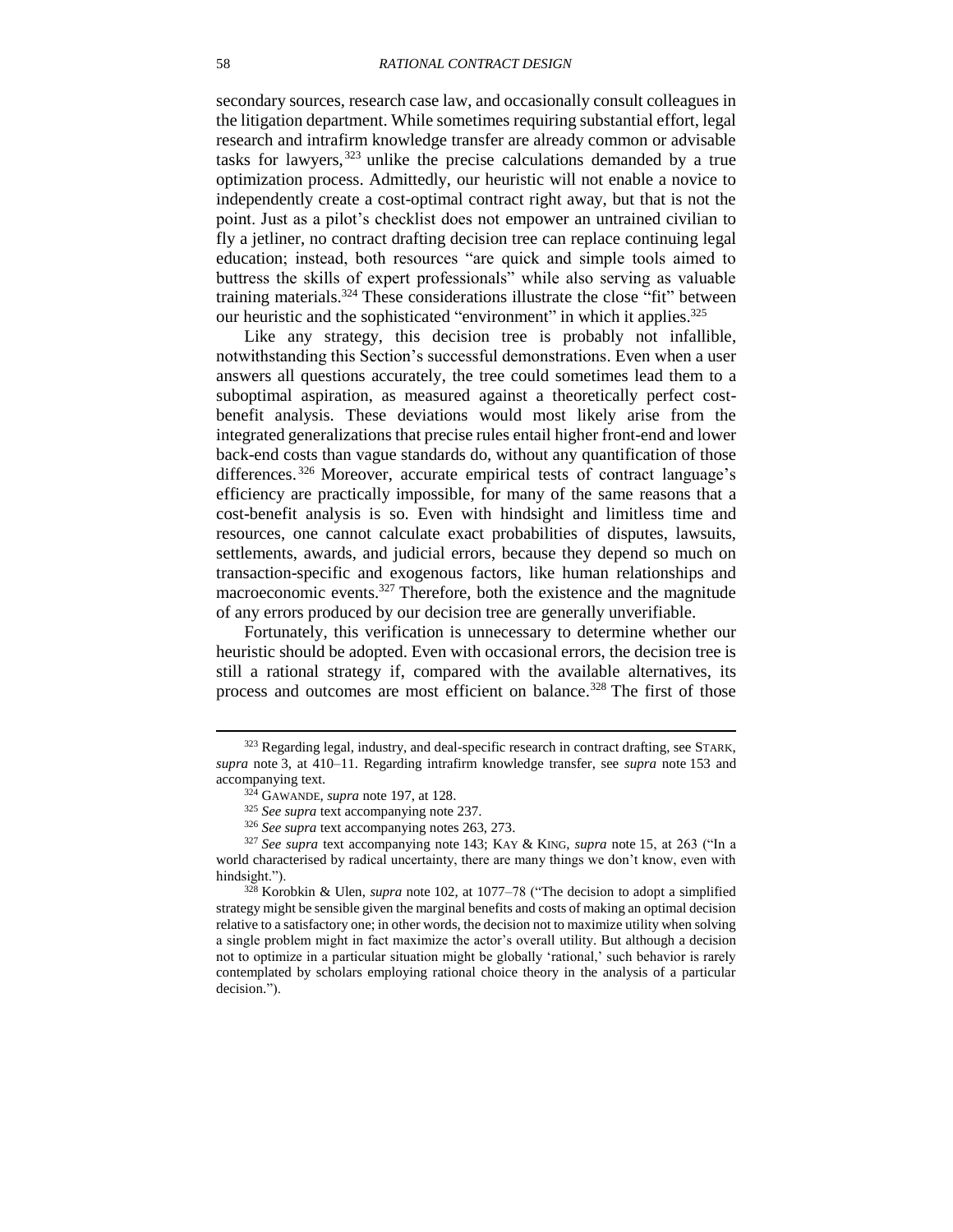alternatives would be true cost optimization, except that any attempt at this idealized process would be so futile and wasteful that it should not even be considered a realistic possibility. <sup>329</sup> Unlike a cost-benefit analysis, the decision tree does not demand clairvoyance or actuarial expertise; its operations are within a dutiful lawyer's reasonable ability and should not prohibitively increase front-end costs. Second, optimization's polar opposite is simple disregard for litigation risks, which appears to be common among drafting attorneys.<sup>330</sup> This approach may reduce transaction costs but would often lead to inefficient levels of precision and vagueness.<sup>331</sup> In contrast, our decision tree requires attention to litigation risks at the front end only when it is warranted—that is, when the user must proceed to the penultimate question, regarding the probability of disputes. In those situations, one will generally identify more efficient language by considering back-end costs per our heuristic than by ignoring them, though the precise amount of this efficiency gain is variable and immeasurable. Just like any other form of "decision hygiene," our tree may be "invaluable but thankless" in that it "will, statistically, prevent many errors," but one "will never know *which*  errors."<sup>332</sup> Third, rather than ignore dispute risks altogether, an experienced practitioner might consider them based on finely honed intuitions. Even someone who can do this well, however, would likely benefit from our decision tree's systematic approach, because "all mechanical prediction techniques . . . represent significant improvements on human judgment," regardless of expertise.<sup>333</sup> Moreover, reliable intuitions are unavailable to beginners, but the decision tree could help any lawyer draft their very first contract.

Therefore, of the available methods for choosing between vague and precise contract language, a deliberate heuristic would be most efficient and practical overall. This Article does not claim, nor could it logically establish,

l

<sup>332</sup> KAHNEMAN ET AL. (2021), *supra* note [223,](#page-39-3) at 226. <sup>333</sup> *Id.* at 127.

<sup>329</sup> *See supra* Section [III.E.](#page-36-0)

<sup>&</sup>lt;sup>330</sup> *See supra* note [8](#page-2-2) and accompanying text.

<sup>&</sup>lt;sup>331</sup> For example, if the drafter is an outside attorney, then their fee structure may incent them to spend too much time (as with hourly billing) or too little time (as with fixed fees) on the contract, resulting in excessive precision or vagueness, respectively. The latter situation is especially likely when one begins the drafting process with a standard template that contains general terms intended to apply to many situations, making vagueness a default position. Exacerbating these potential agency costs, neither ethical rules nor malpractice standards require attorneys to optimize contracting costs. The rules of professional responsibility grant lawyers broad discretion in choosing how to negotiate and draft contracts. *See* MRPC, *supra*  note [64,](#page-13-1) at r. 1.2(a); STARK, *supra* note [3,](#page-2-0) at 456. Separately, lawyers can be liable for breach of fiduciary duty if they do not "exercise the competence and diligence normally exercised by lawyers in similar circumstances" or follow a client's reasonable instructions "about matters within the lawyer's reasonable power to perform." RESTATEMENT (THIRD) OF THE LAW GOVERNING LAWYERS §§ 22 cmt. d, 48, 49 cmt. b, 50, 52(1) (AM. LAW INST. 2000). Because cost optimization is not within lawyers' reasonable abilities, choosing contract language that turns out not to be cost-optimal but is otherwise common would not violate ethical rules or fiduciary duties. Moreover, legal education does not encourage lawyers to pursue cost optimization, as demonstrated by the lack of any guidance to this effect in contract drafting textbooks. *See supra* note [12](#page-3-2) and accompanying text.